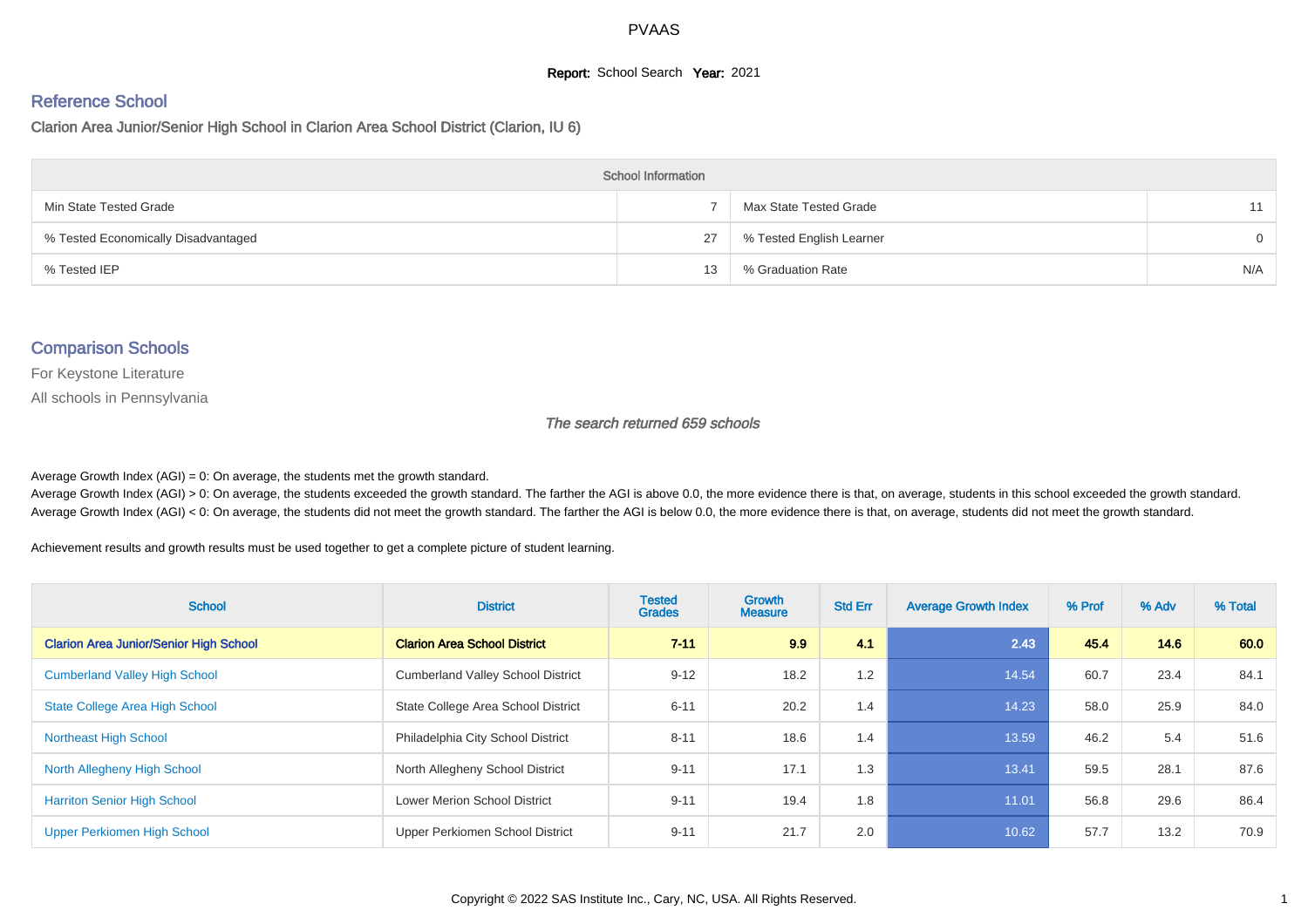| <b>School</b>                                 | <b>District</b>                      | <b>Tested</b><br><b>Grades</b> | <b>Growth</b><br><b>Measure</b> | <b>Std Err</b> | <b>Average Growth Index</b> | % Prof | % Adv | % Total |
|-----------------------------------------------|--------------------------------------|--------------------------------|---------------------------------|----------------|-----------------------------|--------|-------|---------|
| <b>Clarion Area Junior/Senior High School</b> | <b>Clarion Area School District</b>  | $7 - 11$                       | 9.9                             | 4.1            | 2.43                        | 45.4   | 14.6  | 60.0    |
| <b>Upper Saint Clair High School</b>          | Upper Saint Clair School District    | $9 - 11$                       | 18.3                            | 1.7            | 10.57                       | 61.8   | 30.1  | 91.9    |
| <b>Lower Merion High School</b>               | <b>Lower Merion School District</b>  | $8 - 10$                       | 17.6                            | 1.7            | 10.41                       | 54.4   | 30.2  | 84.6    |
| Norwin Senior High School                     | Norwin School District               | $8 - 11$                       | 17.7                            | 1.7            | 10.26                       | 58.5   | 27.0  | 85.4    |
| <b>Dallastown Area Senior High School</b>     | Dallastown Area School District      | $9 - 11$                       | 13.2                            | 1.5            | 8.66                        | 56.0   | 17.9  | 73.8    |
| <b>Upper Dublin High School</b>               | <b>Upper Dublin School District</b>  | $9 - 12$                       | 15.2                            | 1.8            | 8.43                        | 60.8   | 24.8  | 85.6    |
| North Penn Senior High School                 | North Penn School District           | $9 - 11$                       | 8.8                             | 1.1            | 8.14                        | 55.8   | 17.0  | 72.8    |
| Souderton Area Senior High School             | Souderton Area School District       | $9 - 11$                       | 12.0                            | 1.5            | 8.13                        | 61.7   | 15.2  | 76.9    |
| Plymouth-Whitemarsh Senior High School        | <b>Colonial School District</b>      | $9 - 11$                       | 13.7                            | 1.7            | 8.09                        | 60.2   | 19.6  | 79.8    |
| Downingtown Stem Academy                      | Downingtown Area School District     | $9 - 10$                       | 17.1                            | 2.1            | 7.97                        | 44.0   | 54.5  | 98.5    |
| <b>Great Valley High School</b>               | <b>Great Valley School District</b>  | $9 - 11$                       | 14.8                            | 1.9            | 7.89                        | 50.0   | 35.0  | 85.0    |
| <b>Springfield High School</b>                | Springfield School District          | $9 - 11$                       | 13.5                            | 1.7            | 7.86                        | 60.9   | 21.5  | 82.4    |
| Northern High School                          | Northern York County School District | $9 - 11$                       | 15.3                            | 1.9            | 7.83                        | 57.4   | 11.5  | 68.8    |
| <b>Tyrone Area High School</b>                | <b>Tyrone Area School District</b>   | $9 - 12$                       | 19.4                            | 2.5            | 7.78                        | 60.4   | 16.7  | 77.1    |
| <b>Pennsbury High School</b>                  | Pennsbury School District            | $7 - 11$                       | 11.4                            | 1.5            | 7.75                        | 60.1   | 21.3  | 81.3    |
| Penn Trafford High School                     | Penn-Trafford School District        | $9 - 11$                       | 13.1                            | 1.7            | 7.75                        | 62.3   | 21.9  | 84.2    |
| Pennsylvania Cyber Charter School             | Pennsylvania Cyber Charter School    | $3 - 11$                       | 11.6                            | 1.5            | 7.54                        | 46.3   | 5.0   | 51.3    |
| <b>Upper Merion High School</b>               | Upper Merion Area School District    | $9 - 11$                       | 14.9                            | 2.0            | 7.50                        | 59.3   | 19.3  | 78.6    |
| <b>Valley View High School</b>                | Valley View School District          | $9 - 11$                       | 17.7                            | 2.4            | 7.30                        | 53.7   | 14.7  | 68.4    |
| <b>Central York High School</b>               | <b>Central York School District</b>  | $9 - 12$                       | 11.9                            | 1.7            | 7.02                        | 55.5   | 11.5  | 67.0    |
| <b>Reading Senior High School</b>             | Reading School District              | $9 - 11$                       | 9.6                             | 1.4            | 6.95                        | 24.7   | 2.4   | 27.2    |
| Council Rock High School - North              | <b>Council Rock School District</b>  | $9 - 11$                       | 11.4                            | 1.6            | 6.93                        | 62.0   | 18.8  | 80.7    |
| <b>Delaware Valley High School</b>            | Delaware Valley School District      | $9 - 11$                       | 12.2                            | 1.8            | 6.78                        | 55.2   | 16.2  | 71.4    |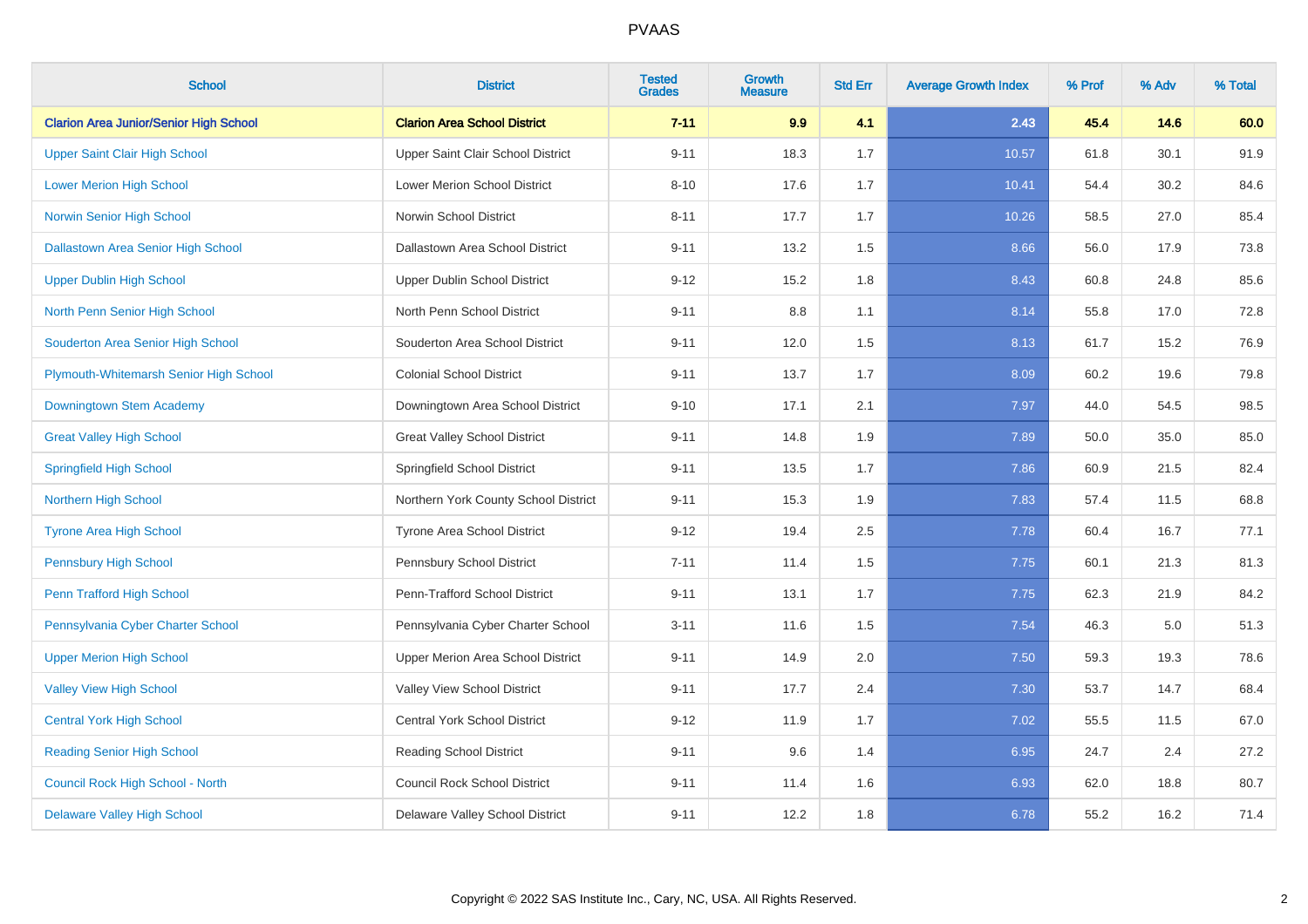| <b>School</b>                                 | <b>District</b>                                  | <b>Tested</b><br><b>Grades</b> | Growth<br><b>Measure</b> | <b>Std Err</b> | <b>Average Growth Index</b> | % Prof | % Adv | % Total |
|-----------------------------------------------|--------------------------------------------------|--------------------------------|--------------------------|----------------|-----------------------------|--------|-------|---------|
| <b>Clarion Area Junior/Senior High School</b> | <b>Clarion Area School District</b>              | $7 - 11$                       | 9.9                      | 4.1            | 2.43                        | 45.4   | 14.6  | 60.0    |
| <b>Susquehannock High School</b>              | Southern York County School<br><b>District</b>   | $9 - 11$                       | 13.9                     | 2.0            | 6.78                        | 55.1   | 18.1  | 73.1    |
| <b>West Chester East High School</b>          | West Chester Area School District                | $9 - 11$                       | 13.3                     | 2.0            | 6.76                        | 63.1   | 22.0  | 85.1    |
| <b>Wissahickon Senior High School</b>         | Wissahickon School District                      | $9 - 10$                       | 12.2                     | 1.8            | 6.73                        | 58.3   | 22.4  | 80.7    |
| <b>Hazleton Area High School</b>              | Hazleton Area School District                    | $9 - 11$                       | 9.1                      | 1.4            | 6.52                        | 45.0   | 7.8   | 52.9    |
| <b>West Chester Bayard Rustin High School</b> | West Chester Area School District                | $9 - 10$                       | 13.1                     | 2.0            | 6.43                        | 67.1   | 21.9  | 89.0    |
| <b>Garnet Valley High School</b>              | <b>Garnet Valley School District</b>             | $9 - 10$                       | 10.6                     | 1.7            | 6.40                        | 67.1   | 19.0  | 86.1    |
| <b>Hershey High School</b>                    | Derry Township School District                   | $9 - 10$                       | 12.6                     | 2.0            | 6.29                        | 54.8   | 25.8  | 80.6    |
| Abington Heights High School                  | Abington Heights School District                 | $8 - 11$                       | 13.5                     | 2.2            | 6.26                        | 58.4   | 16.3  | 74.7    |
| <b>Pine-Richland High School</b>              | <b>Pine-Richland School District</b>             | $8 - 11$                       | 11.2                     | 1.8            | 6.21                        | 60.6   | 24.4  | 85.0    |
| Deer Lakes High School                        | Deer Lakes School District                       | $9 - 11$                       | 16.7                     | 2.7            | 6.21                        | 61.5   | 16.4  | 77.9    |
| <b>Girls High School</b>                      | Philadelphia City School District                | $8 - 11$                       | 14.6                     | 2.4            | 6.11                        | 69.5   | 5.4   | 74.8    |
| <b>Avon Grove High School</b>                 | Avon Grove School District                       | $9 - 10$                       | 9.7                      | 1.6            | 6.11                        | 56.3   | 18.6  | 74.9    |
| <b>Freedom High School</b>                    | Bethlehem Area School District                   | $9 - 11$                       | 10.3                     | 1.7            | 6.10                        | 43.3   | 12.0  | 55.3    |
| Downingtown High School East Campus           | Downingtown Area School District                 | $9 - 11$                       | 11.0                     | 1.8            | 6.06                        | 67.6   | 17.1  | 84.6    |
| <b>Franklin LC</b>                            | Philadelphia City School District                | $9 - 11$                       | 13.8                     | 2.3            | 5.97                        | 51.9   | 3.7   | 55.6    |
| <b>Ridley High School</b>                     | <b>Ridley School District</b>                    | $9 - 12$                       | 9.6                      | 1.6            | 5.90                        | 45.6   | 8.2   | 53.8    |
| Saucon Valley Senior High School              | Saucon Valley School District                    | $9 - 11$                       | 14.4                     | 2.5            | 5.87                        | 48.7   | 20.2  | 69.0    |
| Mountain View Junior/Senior High School       | Mountain View School District                    | $7 - 11$                       | 20.6                     | 3.5            | 5.85                        | 57.8   | 20.3  | 78.1    |
| <b>Wilson High School</b>                     | <b>Wilson School District</b>                    | $8 - 12$                       | 8.5                      | 1.5            | 5.78                        | 52.6   | 14.6  | 67.2    |
| <b>Fleetwood Senior High School</b>           | Fleetwood Area School District                   | $9 - 10$                       | 11.9                     | 2.1            | 5.54                        | 53.5   | 11.6  | 65.2    |
| <b>Liberty High School</b>                    | Bethlehem Area School District                   | $9 - 11$                       | 7.7                      | 1.4            | 5.44                        | 45.6   | 12.0  | 57.6    |
| <b>Unionville High School</b>                 | Unionville-Chadds Ford School<br><b>District</b> | $8 - 11$                       | 16.8                     | 3.1            | 5.44                        | 68.1   | 13.2  | 81.3    |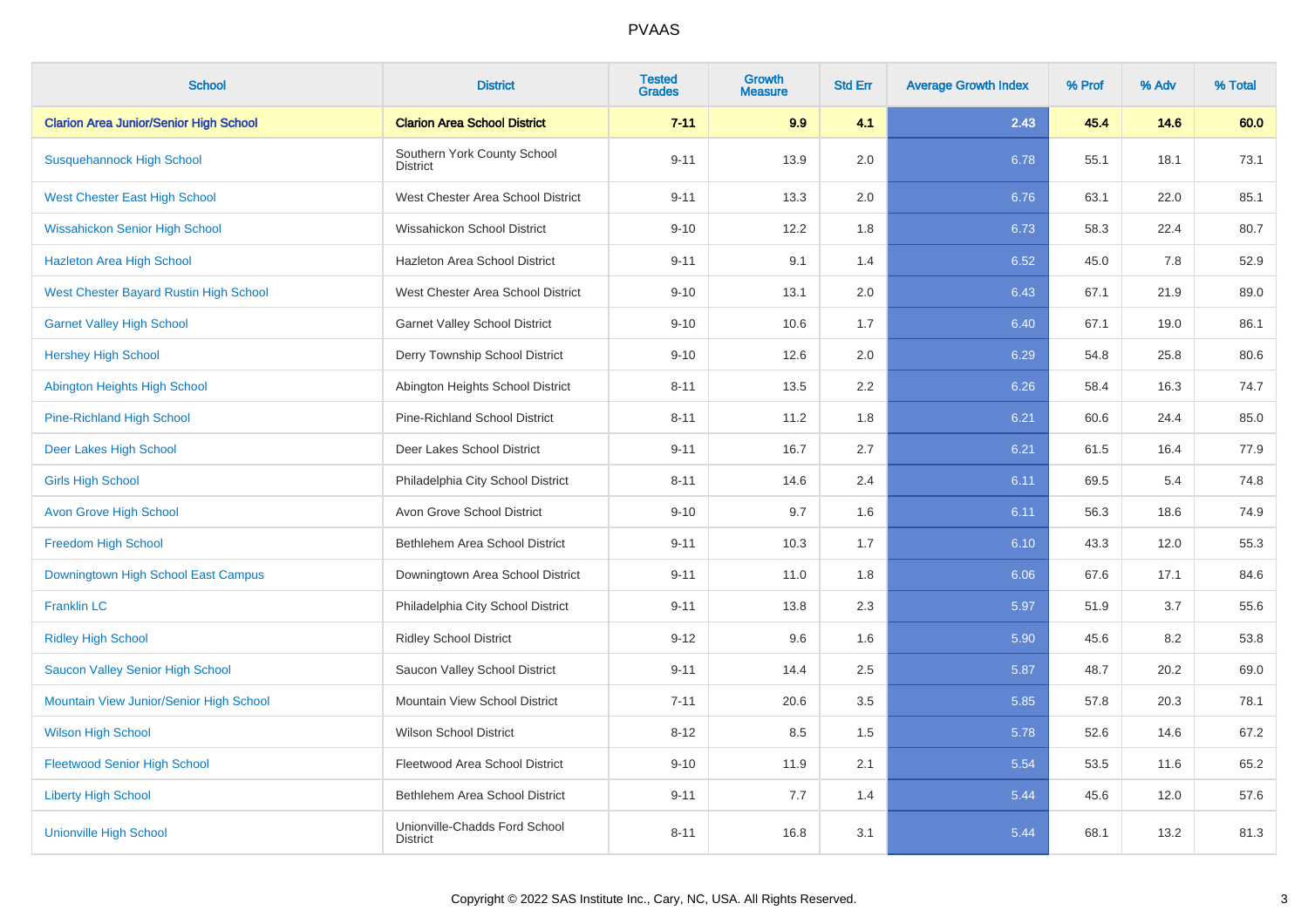| <b>School</b>                                      | <b>District</b>                                       | <b>Tested</b><br><b>Grades</b> | Growth<br><b>Measure</b> | <b>Std Err</b> | <b>Average Growth Index</b> | % Prof | % Adv | % Total |
|----------------------------------------------------|-------------------------------------------------------|--------------------------------|--------------------------|----------------|-----------------------------|--------|-------|---------|
| <b>Clarion Area Junior/Senior High School</b>      | <b>Clarion Area School District</b>                   | $7 - 11$                       | 9.9                      | 4.1            | 2.43                        | 45.4   | 14.6  | 60.0    |
| Downingtown High School West Campus                | Downingtown Area School District                      | $9 - 11$                       | 8.7                      | 1.6            | 5.28                        | 62.6   | 11.8  | 74.4    |
| <b>Mifflin County High School</b>                  | Mifflin County School District                        | $10 - 11$                      | 8.7                      | 1.6            | 5.28                        | 47.1   | 6.7   | 53.8    |
| Fox Chapel Area High School                        | Fox Chapel Area School District                       | $9 - 11$                       | 9.6                      | 1.8            | 5.26                        | 56.6   | 28.6  | 85.2    |
| <b>City Charter High School</b>                    | City CHS                                              | $10 - 11$                      | 13.6                     | 2.7            | 5.12                        | 45.8   | 3.0   | 48.8    |
| <b>Haverford Senior High School</b>                | Haverford Township School District                    | $9 - 11$                       | 7.7                      | 1.5            | 5.11                        | 53.0   | 25.5  | 78.6    |
| <b>Cocalico Senior High School</b>                 | <b>Cocalico School District</b>                       | $9 - 11$                       | 10.3                     | 2.0            | 5.04                        | 50.8   | 14.1  | 64.8    |
| <b>West Chester Henderson High School</b>          | West Chester Area School District                     | $9 - 10$                       | 9.7                      | 1.9            | 4.99                        | 70.3   | 16.8  | 87.1    |
| <b>Commonwealth Charter Academy Charter School</b> | Commonwealth Charter Academy<br><b>Charter School</b> | $3 - 10$                       | 9.1                      | 1.9            | 4.90                        | 47.2   | 9.1   | 56.3    |
| <b>Cedar Crest High School</b>                     | Cornwall-Lebanon School District                      | $9 - 11$                       | 8.0                      | 1.6            | 4.90                        | 47.2   | 8.4   | 55.6    |
| <b>Red Land Senior High School</b>                 | <b>West Shore School District</b>                     | $9 - 11$                       | 9.4                      | 1.9            | 4.86                        | 53.0   | 10.3  | 63.2    |
| <b>West Perry Senior High School</b>               | West Perry School District                            | $7 - 11$                       | 12.1                     | 2.5            | 4.86                        | 56.6   | 8.4   | 65.0    |
| <b>York Suburban Senior High School</b>            | York Suburban School District                         | $8 - 11$                       | 9.9                      | 2.0            | 4.82                        | 53.5   | 27.8  | 81.3    |
| Penns Valley Area Junior/Senior High School        | Penns Valley Area School District                     | $6 - 12$                       | 13.7                     | 2.9            | 4.71                        | 41.9   | 23.1  | 65.0    |
| Shippensburg Area Senior High School               | Shippensburg Area School District                     | $9 - 11$                       | 9.0                      | 1.9            | 4.69                        | 53.1   | 10.2  | 63.3    |
| Fort Leboeuf Senior High School                    | Fort Leboeuf School District                          | $8 - 11$                       | 11.4                     | 2.5            | 4.62                        | 48.5   | 21.1  | 69.6    |
| Derry Area Senior High School                      | Derry Area School District                            | $9 - 11$                       | 12.9                     | 2.8            | 4.59                        | 60.0   | 12.5  | 72.5    |
| Conestoga Valley Senior High School                | Conestoga Valley School District                      | $9 - 11$                       | 8.3                      | 1.8            | 4.54                        | 60.3   | 13.5  | 73.8    |
| The Science Leadership Academy At Beeber           | Philadelphia City School District                     | $5 - 12$                       | 13.0                     | 2.9            | 4.52                        | 54.5   | 5.4   | 59.8    |
| Northern Bedford County High School                | Northern Bedford County School<br><b>District</b>     | $9 - 11$                       | 16.2                     | 3.6            | 4.51                        | 51.7   | 20.0  | 71.7    |
| <b>Littlestown Senior High School</b>              | Littlestown Area School District                      | $9 - 11$                       | 11.0                     | 2.5            | 4.49                        | 55.2   | 10.4  | 65.6    |
| <b>Upper Darby Senior High School</b>              | <b>Upper Darby School District</b>                    | $9 - 12$                       | 6.5                      | 1.5            | 4.37                        | 45.0   | 6.7   | 51.7    |
| Spring-Ford Senior High School 9-12 Center         | Spring-Ford Area School District                      | $9 - 11$                       | 5.7                      | 1.3            | 4.27                        | 60.8   | 16.5  | 77.4    |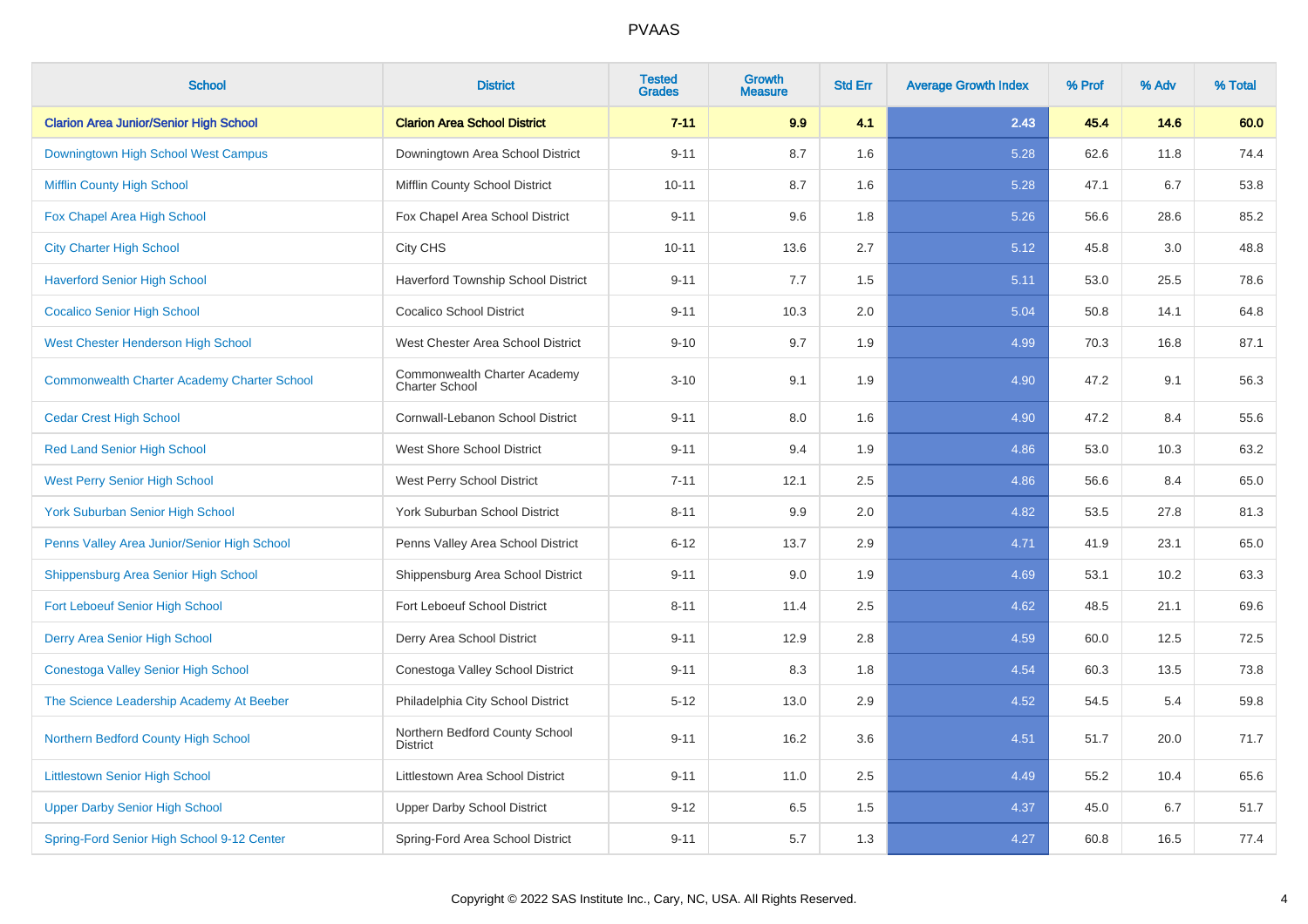| <b>School</b>                                 | <b>District</b>                                  | <b>Tested</b><br><b>Grades</b> | <b>Growth</b><br><b>Measure</b> | <b>Std Err</b> | <b>Average Growth Index</b> | % Prof | % Adv | % Total |
|-----------------------------------------------|--------------------------------------------------|--------------------------------|---------------------------------|----------------|-----------------------------|--------|-------|---------|
| <b>Clarion Area Junior/Senior High School</b> | <b>Clarion Area School District</b>              | $7 - 11$                       | 9.9                             | 4.1            | 2.43                        | 45.4   | 14.6  | 60.0    |
| <b>Iroquois Junior/Senior High School</b>     | <b>Iroquois School District</b>                  | $7 - 11$                       | 12.7                            | 3.0            | 4.24                        | 48.2   | 7.8   | 56.0    |
| Masterman Julia R Sec School                  | Philadelphia City School District                | $5 - 10$                       | 11.6                            | 2.8            | 4.21                        | 27.7   | 72.3  | 100.0   |
| <b>Central High School</b>                    | Philadelphia City School District                | $9 - 10$                       | 5.6                             | 1.3            | 4.19                        | 67.3   | 31.5  | 98.8    |
| <b>Hill Freedman World Academy</b>            | Philadelphia City School District                | $6 - 10$                       | 16.2                            | 3.9            | 4.18                        | 63.6   | 0.0   | 63.6    |
| <b>Mastbaum Jules E AVTS</b>                  | Philadelphia City School District                | $9 - 10$                       | 11.5                            | 2.8            | 4.16                        | 19.3   | 0.0   | 19.3    |
| <b>Frankford High School</b>                  | Philadelphia City School District                | $9 - 11$                       | 16.8                            | 4.1            | 4.14                        | 18.5   | 0.0   | 18.5    |
| William Allen High School                     | <b>Allentown City School District</b>            | $8 - 12$                       | 8.2                             | 2.0            | 4.13                        | 23.7   | 5.0   | 28.7    |
| Montoursville Area Senior High School         | Montoursville Area School District               | $9 - 12$                       | 10.5                            | 2.5            | 4.13                        | 44.6   | 20.1  | 64.8    |
| <b>Moon Senior High School</b>                | Moon Area School District                        | $9 - 11$                       | 7.9                             | 1.9            | 4.11                        | 58.7   | 18.5  | 77.2    |
| <b>William Tennent High School</b>            | <b>Centennial School District</b>                | $6 - 10$                       | 6.8                             | 1.7            | 4.10                        | 50.1   | 8.7   | 58.9    |
| <b>Parkland High School</b>                   | <b>Parkland School District</b>                  | $9 - 11$                       | 5.0                             | 1.2            | 4.09                        | 58.0   | 22.3  | 80.4    |
| Pocono Mountain East High School              | Pocono Mountain School District                  | $9 - 12$                       | 8.3                             | 2.0            | 4.09                        | 50.6   | 6.0   | 56.6    |
| <b>Greenwood High School</b>                  | <b>Greenwood School District</b>                 | $9 - 11$                       | 15.6                            | 3.9            | 4.05                        | 50.0   | 25.0  | 75.0    |
| Arts Academy At Benjamin Rush                 | Philadelphia City School District                | $9 - 10$                       | 10.0                            | 2.5            | 4.04                        | 68.7   | 12.9  | 81.6    |
| <b>Council Rock High School South</b>         | <b>Council Rock School District</b>              | $9 - 11$                       | 6.1                             | 1.5            | 4.01                        | 63.5   | 14.8  | 78.3    |
| Greater Nanticoke Area Senior High School     | Greater Nanticoke Area School<br><b>District</b> | $9 - 12$                       | 10.8                            | 2.8            | 3.88                        | 38.0   | 12.4  | 50.4    |
| <b>Carver High School</b>                     | Philadelphia City School District                | $7 - 11$                       | 8.7                             | 2.2            | 3.87                        | 75.0   | 13.6  | 88.6    |
| Lake-Lehman Junior/Senior High School         | Lake-Lehman School District                      | $7 - 11$                       | 10.4                            | 2.7            | 3.81                        | 55.3   | 7.9   | 63.2    |
| <b>Freeport Area Senior High School</b>       | Freeport Area School District                    | $9 - 10$                       | 9.4                             | 2.5            | 3.80                        | 57.5   | 17.8  | 75.3    |
| Penn Wood High School                         | William Penn School District                     | $9 - 12$                       | 7.9                             | 2.1            | 3.78                        | 35.6   | 3.0   | 38.7    |
| Paul Robeson High School for Human Services   | Philadelphia City School District                | $9 - 11$                       | 12.5                            | 3.3            | 3.75                        | 30.1   | 0.0   | 30.1    |
| Eastern Lebanon County Senior High School     | Eastern Lebanon County School<br><b>District</b> | $9 - 11$                       | 8.2                             | 2.2            | 3.68                        | 48.8   | 11.4  | 60.3    |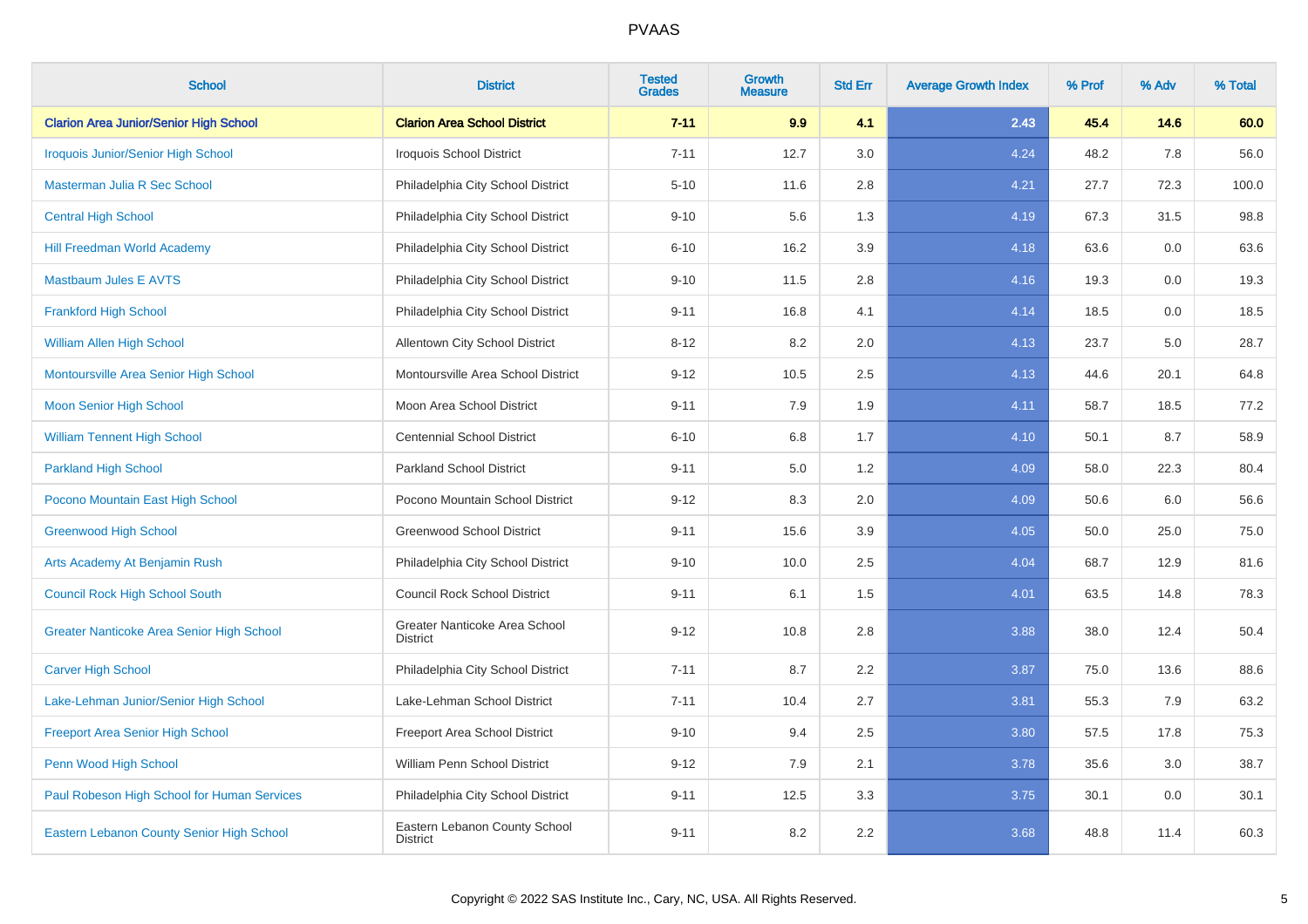| <b>School</b>                                  | <b>District</b>                            | <b>Tested</b><br><b>Grades</b> | <b>Growth</b><br><b>Measure</b> | <b>Std Err</b> | <b>Average Growth Index</b> | % Prof | % Adv | % Total |
|------------------------------------------------|--------------------------------------------|--------------------------------|---------------------------------|----------------|-----------------------------|--------|-------|---------|
| <b>Clarion Area Junior/Senior High School</b>  | <b>Clarion Area School District</b>        | $7 - 11$                       | 9.9                             | 4.1            | 2.43                        | 45.4   | 14.6  | 60.0    |
| <b>Midd-West High School</b>                   | Midd-West School District                  | $7 - 11$                       | 10.0                            | 2.7            | 3.68                        | 58.0   | 13.4  | 71.4    |
| Octorara Area Junior/Senior High School        | Octorara Area School District              | $7 - 11$                       | 8.7                             | 2.4            | 3.67                        | 52.1   | 8.5   | 60.6    |
| Eastern York High School                       | Eastern York School District               | $9 - 11$                       | 9.2                             | 2.6            | 3.60                        | 56.3   | 12.6  | 68.9    |
| <b>Mckeesport Area Senior High School</b>      | Mckeesport Area School District            | $9 - 12$                       | 8.5                             | 2.4            | 3.55                        | 31.0   | 4.5   | 35.5    |
| <b>Hamburg Area High School</b>                | Hamburg Area School District               | $9 - 11$                       | 8.5                             | 2.4            | 3.48                        | 43.5   | 8.2   | 51.7    |
| <b>School Lane Charter School</b>              | School Lane Charter School                 | $3 - 11$                       | 12.4                            | 3.6            | 3.43                        | 59.1   | 9.8   | 68.9    |
| Selinsgrove Area High School                   | Selinsgrove Area School District           | $8 - 12$                       | 7.9                             | 2.3            | 3.41                        | 56.8   | 10.0  | 66.8    |
| Pennsylvania Virtual Charter School            | Pennsylvania Virtual Charter School        | $3 - 11$                       | 11.8                            | 3.5            | 3.37                        | 56.5   | 11.1  | 67.6    |
| Pen Argyl Area High School                     | Pen Argyl Area School District             | $8 - 12$                       | 8.8                             | 2.6            | 3.34                        | 50.0   | 12.6  | 62.6    |
| <b>Mastery Charter School - Hardy Williams</b> | Mastery Charter School - Hardy<br>Williams | $3 - 11$                       | 11.4                            | 3.4            | 3.33                        | 44.3   | 5.7   | 50.0    |
| Ambridge Area High School                      | Ambridge Area School District              | $9 - 12$                       | 8.7                             | 2.6            | 3.32                        | 50.4   | 10.7  | 61.1    |
| Saegertown Junior/Senior High School           | Penncrest School District                  | $7 - 11$                       | 11.4                            | 3.5            | 3.31                        | 50.0   | 8.6   | 58.6    |
| <b>Whitehall High School</b>                   | Whitehall-Coplay School District           | $9 - 11$                       | 5.8                             | 1.8            | 3.26                        | 49.3   | 7.4   | 56.6    |
| <b>Tech Freire Charter School</b>              | <b>Tech Freire Charter School</b>          | $9 - 11$                       | 9.3                             | 2.9            | 3.26                        | 18.0   | 1.1   | 19.1    |
| Jamestown Area Junior/Senior High School       | Jamestown Area School District             | $7 - 11$                       | 13.3                            | 4.2            | 3.14                        | 64.4   | 13.3  | 77.8    |
| <b>Avon Grove Charter School</b>               | Avon Grove Charter School                  | $3 - 11$                       | 9.0                             | 2.9            | 3.13                        | 58.8   | 16.7  | 75.5    |
| Mechanicsburg Area Senior High School          | Mechanicsburg Area School District         | $9 - 11$                       | 5.6                             | 1.8            | 3.13                        | 57.2   | 13.7  | 70.9    |
| Honesdale High School                          | Wayne Highlands School District            | $9 - 11$                       | $7.5\,$                         | 2.4            | 3.11                        | 52.3   | 13.1  | 65.4    |
| Sayre Area High School                         | Sayre Area School District                 | $7 - 11$                       | 10.8                            | 3.5            | 3.10                        | 52.2   | 7.5   | 59.7    |
| <b>Bethel Park High School</b>                 | <b>Bethel Park School District</b>         | $8 - 11$                       | 5.3                             | 1.8            | 3.04                        | 65.3   | 18.6  | 83.9    |
| <b>Emmaus High School</b>                      | East Penn School District                  | $9 - 11$                       | 3.8                             | 1.3            | 3.02                        | 55.8   | 11.5  | 67.3    |
| Swenson Arts & Technology High School          | Philadelphia City School District          | $9 - 10$                       | 7.2                             | 2.4            | 2.96                        | 44.9   | 2.0   | 46.9    |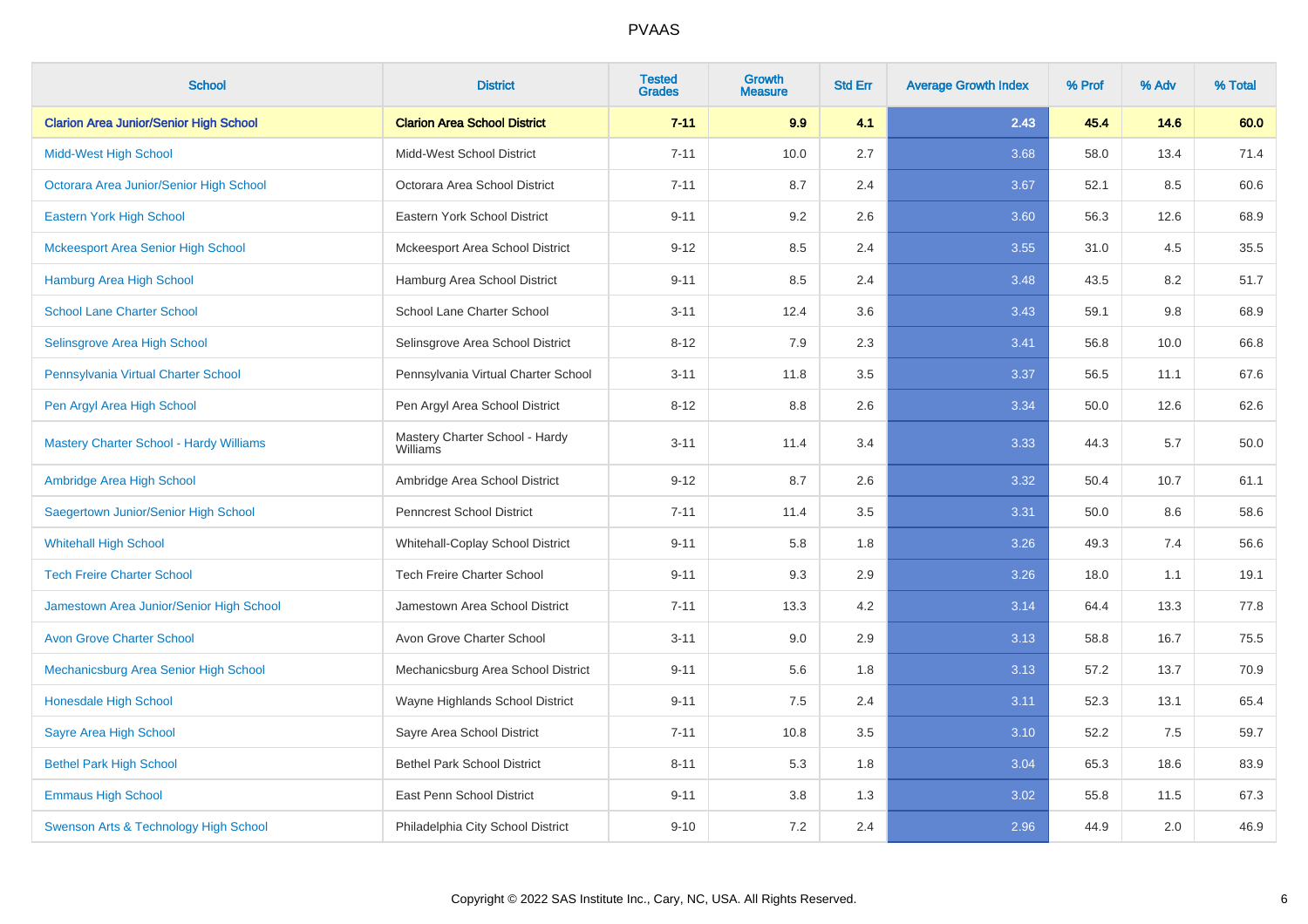| <b>School</b>                                   | <b>District</b>                                   | <b>Tested</b><br><b>Grades</b> | <b>Growth</b><br><b>Measure</b> | <b>Std Err</b> | <b>Average Growth Index</b> | % Prof | % Adv | % Total |
|-------------------------------------------------|---------------------------------------------------|--------------------------------|---------------------------------|----------------|-----------------------------|--------|-------|---------|
| <b>Clarion Area Junior/Senior High School</b>   | <b>Clarion Area School District</b>               | $7 - 11$                       | 9.9                             | 4.1            | 2.43                        | 45.4   | 14.6  | 60.0    |
| Northern Cambria High School                    | Northern Cambria School District                  | $9 - 11$                       | 9.7                             | 3.3            | 2.94                        | 48.0   | 5.2   | 53.2    |
| <b>Ephrata Senior High School</b>               | Ephrata Area School District                      | $9 - 11$                       | 5.2                             | 1.8            | 2.93                        | 54.7   | 9.5   | 64.2    |
| <b>Parkway Center City Middle College</b>       | Philadelphia City School District                 | $9 - 10$                       | 8.1                             | 2.8            | 2.93                        | 77.0   | 4.4   | 81.4    |
| <b>Cranberry Area Junior/Senior High School</b> | Cranberry Area School District                    | $7 - 12$                       | 8.8                             | 3.0            | 2.92                        | 47.5   | 10.2  | 57.6    |
| St Marys Area Senior High School                | Saint Marys Area School District                  | $9 - 11$                       | 7.4                             | 2.6            | 2.92                        | 57.0   | 8.2   | 65.2    |
| Northeastern Senior High School                 | Northeastern York School District                 | $8 - 11$                       | 5.6                             | 1.9            | 2.88                        | 51.1   | 16.6  | 67.6    |
| Montgomery Junior/Senior High School            | Montgomery Area School District                   | $7 - 11$                       | 10.4                            | 3.6            | 2.88                        | 48.7   | 12.4  | 61.1    |
| <b>Connellsville Area Senior High School</b>    | Connellsville Area School District                | $9 - 11$                       | 5.7                             | 2.0            | 2.87                        | 45.4   | 7.8   | 53.2    |
| Lehigh Valley Charter High School For The Arts  | Lehigh Valley Charter High School<br>For The Arts | $9 - 10$                       | 7.3                             | 2.6            | 2.82                        | 62.3   | 18.2  | 80.5    |
| The Linc                                        | Philadelphia City School District                 | $9 - 11$                       | 11.9                            | 4.2            | 2.81                        | 29.3   | 0.0   | 29.3    |
| <b>Neshaminy High School</b>                    | <b>Neshaminy School District</b>                  | $9 - 11$                       | 3.7                             | 1.3            | 2.80                        | 58.7   | 9.5   | 68.2    |
| Palmyra Area Senior High School                 | Palmyra Area School District                      | $9 - 11$                       | 5.3                             | 1.9            | 2.80                        | 56.4   | 15.6  | 72.0    |
| Jenkintown Middle/High School                   | Jenkintown School District                        | $6 - 11$                       | 12.2                            | 4.4            | 2.79                        | 54.6   | 29.6  | 84.1    |
| Dover Area High School                          | Dover Area School District                        | $9 - 12$                       | 5.6                             | 2.0            | 2.76                        | 52.2   | 6.0   | 58.2    |
| Hollidaysburg Area Senior High School           | Hollidaysburg Area School District                | $10 - 11$                      | 5.6                             | 2.1            | 2.74                        | 57.1   | 12.3  | 69.4    |
| <b>Central Dauphin Senior High School</b>       | Central Dauphin School District                   | $9 - 11$                       | 4.4                             | 1.6            | 2.73                        | 63.3   | 10.1  | 73.4    |
| <b>Dobbins Avt High School</b>                  | Philadelphia City School District                 | $9 - 10$                       | 7.0                             | 2.6            | 2.70                        | 12.6   | 0.8   | 13.4    |
| Daniel Boone Area High School                   | Daniel Boone Area School District                 | $9 - 12$                       | 5.3                             | $2.0\,$        | 2.70                        | 51.0   | 11.5  | 62.6    |
| <b>Stroudsburg High School</b>                  | Stroudsburg Area School District                  | $10 - 11$                      | 5.2                             | 1.9            | 2.70                        | 48.1   | 4.2   | 52.3    |
| <b>Lincoln High School</b>                      | Philadelphia City School District                 | $9 - 12$                       | 5.9                             | 2.2            | 2.69                        | 25.0   | 0.9   | 25.9    |
| Multicultural Academy Charter School            | Multicultural Academy Charter<br>School           | $9 - 11$                       | 9.5                             | 3.5            | 2.69                        | 22.0   | 0.0   | 22.0    |
| Hempfield Area Senior High School               | Hempfield Area School District                    | $9 - 12$                       | 4.3                             | 1.6            | 2.68                        | 53.5   | 20.1  | 73.6    |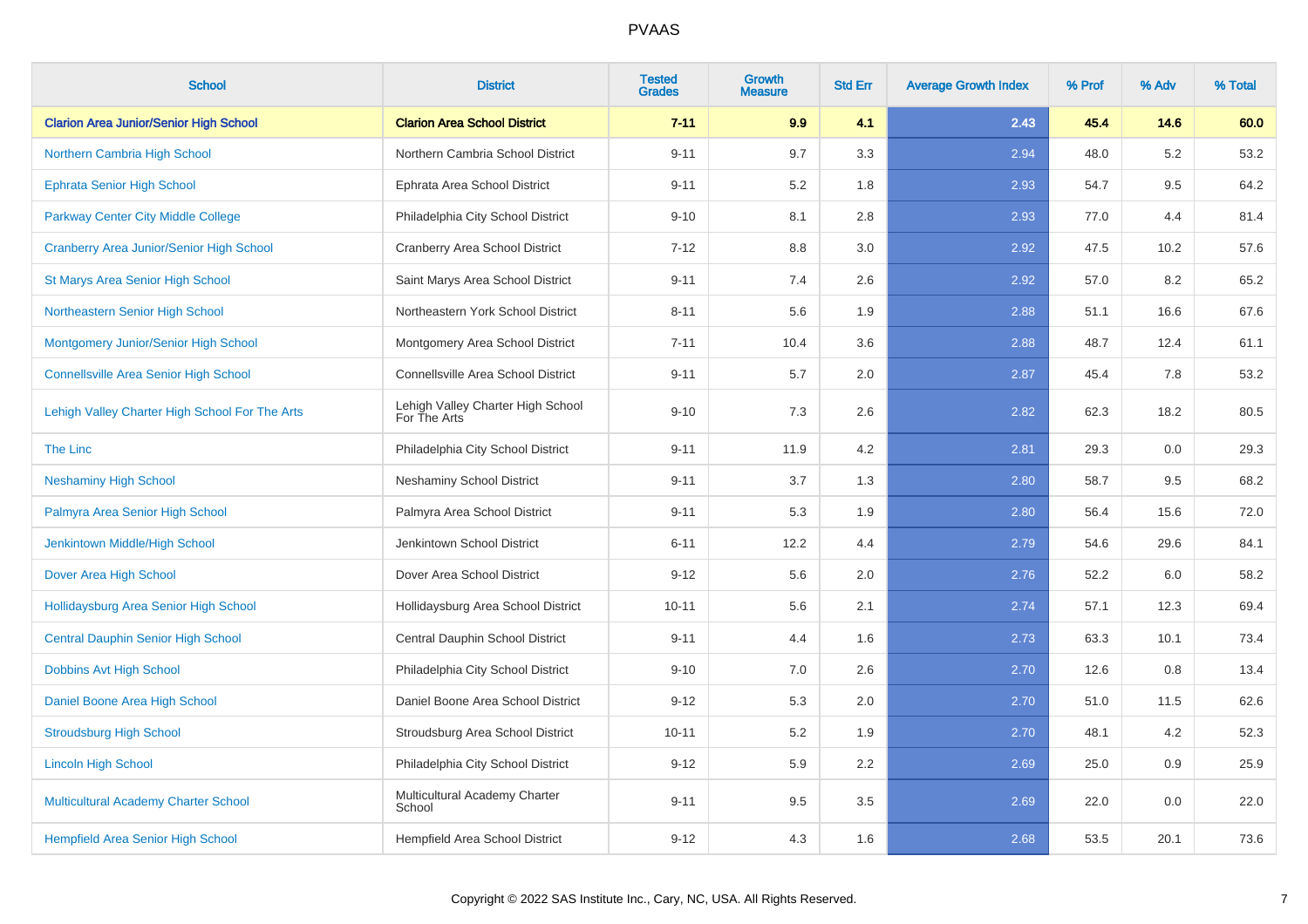| <b>School</b>                                     | <b>District</b>                       | <b>Tested</b><br><b>Grades</b> | <b>Growth</b><br><b>Measure</b> | <b>Std Err</b> | <b>Average Growth Index</b> | % Prof | % Adv | % Total |
|---------------------------------------------------|---------------------------------------|--------------------------------|---------------------------------|----------------|-----------------------------|--------|-------|---------|
| <b>Clarion Area Junior/Senior High School</b>     | <b>Clarion Area School District</b>   | $7 - 11$                       | 9.9                             | 4.1            | 2.43                        | 45.4   | 14.6  | 60.0    |
| <b>Central Bucks High School -South</b>           | <b>Central Bucks School District</b>  | $10 - 11$                      | 3.8                             | 1.4            | 2.66                        | 63.3   | 18.0  | 81.4    |
| <b>Mars Area Senior High School</b>               | Mars Area School District             | $8 - 10$                       | 5.4                             | 2.0            | 2.64                        | 57.9   | 18.2  | 76.1    |
| <b>Peters Township High School</b>                | Peters Township School District       | $8 - 11$                       | 4.8                             | 1.8            | 2.63                        | 59.8   | 26.1  | 85.9    |
| Homer-Center Junior/Senior High School            | Homer-Center School District          | $7 - 11$                       | 9.4                             | 3.6            | 2.62                        | 45.1   | 17.2  | 62.3    |
| <b>Building 21</b>                                | Philadelphia City School District     | $9 - 11$                       | 8.2                             | 3.2            | 2.59                        | 6.9    | 0.0   | 6.9     |
| <b>Wyalusing Valley Junior/Senior High School</b> | Wyalusing Area School District        | $7-12$                         | 8.4                             | 3.3            | 2.58                        | 54.6   | 11.7  | 66.2    |
| <b>Warwick Senior High School</b>                 | <b>Warwick School District</b>        | $9 - 11$                       | 4.8                             | 1.9            | 2.57                        | 46.4   | 17.0  | 63.3    |
| <b>Academy At Palumbo</b>                         | Philadelphia City School District     | $8 - 11$                       | 5.3                             | 2.1            | 2.57                        | 65.9   | 6.6   | 72.5    |
| <b>Spring Grove Area High School</b>              | Spring Grove Area School District     | $9 - 11$                       | 5.3                             | 2.1            | 2.54                        | 55.1   | 15.0  | 70.1    |
| Renaissance Academy Charter School                | Renaissance Academy Charter<br>School | $3 - 11$                       | 8.3                             | 3.3            | 2.54                        | 45.6   | 22.8  | 68.4    |
| 21st Century Cyber Charter School                 | 21st Century Cyber Charter School     | $6 - 12$                       | 5.7                             | 2.3            | 2.50                        | 56.7   | 8.3   | 65.0    |
| New Hope-Solebury High School                     | New Hope-Solebury School District     | $9 - 11$                       | 7.3                             | 2.9            | 2.50                        | 68.2   | 22.7  | 90.9    |
| <b>Kennett High School</b>                        | Kennett Consolidated School District  | $9 - 11$                       | 4.4                             | 1.8            | 2.45                        | 52.5   | 10.7  | 63.2    |
| <b>Belmont Charter School</b>                     | <b>Belmont Charter School</b>         | $3 - 10$                       | 16.0                            | 6.5            | 2.45                        | 64.3   | 0.0   | 64.3    |
| People For People Charter School                  | People For People Charter School      | $3 - 12$                       | 13.3                            | 5.5            | 2.43                        | 13.5   | 0.0   | 13.5    |
| <b>Clarion Area Junior/Senior High School</b>     | <b>Clarion Area School District</b>   | $7 - 11$                       | 9.9                             | 4.1            | 2.43                        | 45.4   | 14.6  | 60.0    |
| <b>New Foundations Charter School</b>             | New Foundations Charter School        | $3 - 11$                       | 5.4                             | 2.2            | 2.41                        | 47.2   | 2.5   | 49.8    |
| Shenandoah Valley Junior/Senior High School       | Shenandoah Valley School District     | $7 - 11$                       | 9.4                             | 3.9            | 2.40                        | 28.3   | 5.0   | 33.3    |
| <b>Wilmington Area High School</b>                | Wilmington Area School District       | $8 - 11$                       | 7.1                             | 3.0            | 2.38                        | 55.1   | 5.1   | 60.2    |
| Bethlehem-Center Senior High School               | Bethlehem-Center School District      | $9 - 10$                       | 7.7                             | 3.3            | 2.35                        | 35.1   | 1.4   | 36.5    |
| <b>Collegium Charter School</b>                   | Collegium Charter School              | $3 - 10$                       | 5.9                             | 2.5            | 2.33                        | 38.1   | 7.9   | 46.0    |
| <b>Belle Vernon Area High School</b>              | Belle Vernon Area School District     | $9 - 11$                       | 6.1                             | 2.6            | 2.32                        | 55.6   | 11.1  | 66.7    |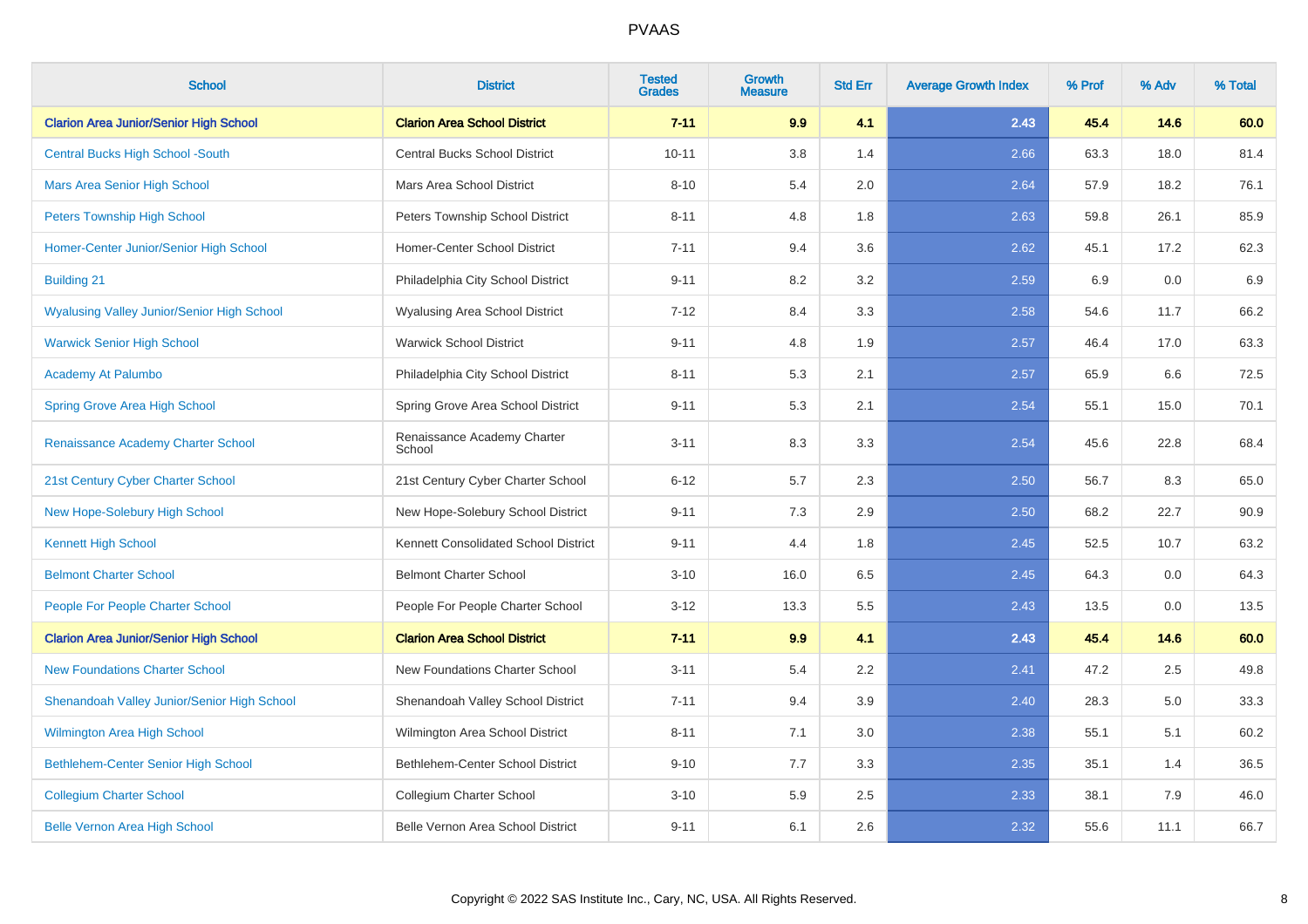| <b>School</b>                                    | <b>District</b>                                         | <b>Tested</b><br><b>Grades</b> | <b>Growth</b><br><b>Measure</b> | <b>Std Err</b> | <b>Average Growth Index</b> | % Prof | % Adv | % Total |
|--------------------------------------------------|---------------------------------------------------------|--------------------------------|---------------------------------|----------------|-----------------------------|--------|-------|---------|
| <b>Clarion Area Junior/Senior High School</b>    | <b>Clarion Area School District</b>                     | $7 - 11$                       | 9.9                             | 4.1            | 2.43                        | 45.4   | 14.6  | 60.0    |
| Seneca High School                               | Wattsburg Area School District                          | $9 - 11$                       | 6.2                             | 2.7            | 2.31                        | 42.7   | 7.6   | 50.3    |
| Northampton Area High School                     | Northampton Area School District                        | $9 - 11$                       | 3.6                             | 1.6            | 2.30                        | 52.3   | 10.8  | 63.1    |
| <b>Agora Cyber Charter School</b>                | Agora Cyber Charter School                              | $3 - 11$                       | 5.8                             | 2.6            | 2.28                        | 42.8   | 6.6   | 49.4    |
| <b>Hampton High School</b>                       | Hampton Township School District                        | $9 - 11$                       | 4.8                             | 2.1            | 2.25                        | 54.0   | 28.2  | 82.2    |
| <b>Eisenhower M/Hs</b>                           | Warren County School District                           | $6 - 11$                       | 7.9                             | 3.5            | 2.24                        | 37.7   | 1.4   | 39.0    |
| Pennsylvania Distance Learning Charter School    | Pennsylvania Distance Learning<br><b>Charter School</b> | $3 - 12$                       | 9.3                             | 4.2            | 2.22                        | 42.2   | 3.1   | 45.3    |
| Lincoln Leadership Academy Charter School        | Lincoln Leadership Academy<br><b>Charter School</b>     | $3 - 12$                       | 14.2                            | 6.4            | 2.22                        | 23.5   | 0.0   | 23.5    |
| Franklin Area Junior/Senior High School          | Franklin Area School District                           | $7 - 11$                       | 6.2                             | 2.8            | 2.21                        | 48.2   | 4.5   | 52.7    |
| <b>Richland High School</b>                      | <b>Richland School District</b>                         | $7 - 11$                       | 6.3                             | 2.9            | 2.21                        | 62.2   | 19.2  | 81.4    |
| <b>Brookville Junior/Senior High School</b>      | <b>Brookville Area School District</b>                  | $7 - 11$                       | 6.6                             | 3.0            | 2.19                        | 55.2   | 15.6  | 70.8    |
| <b>Wilson Area High School</b>                   | Wilson Area School District                             | $9 - 11$                       | 5.6                             | 2.6            | 2.18                        | 48.7   | 8.5   | 57.2    |
| Saul W B Agricultural School                     | Philadelphia City School District                       | $9 - 10$                       | 5.6                             | 2.6            | 2.17                        | 29.5   | 0.8   | 30.2    |
| Pocono Mountain West High School                 | Pocono Mountain School District                         | $9 - 11$                       | 4.3                             | 2.0            | 2.15                        | 41.2   | 4.0   | 45.1    |
| Carbondale Area Junior/Senior High School        | Carbondale Area School District                         | $7 - 10$                       | 7.1                             | 3.3            | 2.14                        | 56.6   | 2.6   | 59.2    |
| Pennsylvania Leadership Charter School           | Pennsylvania Leadership Charter<br>School               | $3 - 11$                       | 4.6                             | 2.2            | 2.13                        | 55.4   | 11.2  | 66.7    |
| <b>Governor Mifflin Senior High School</b>       | Governor Mifflin School District                        | $9 - 11$                       | 3.7                             | 1.8            | 2.12                        | 42.5   | 7.2   | 49.7    |
| <b>Carlynton Junior/Senior High School</b>       | Carlynton School District                               | $7 - 11$                       | 6.9                             | 3.3            | 2.12                        | 41.0   | 10.5  | 51.6    |
| Community Academy Of Philadelphia Charter School | Community Academy Of<br>Philadelphia Charter School     | $3 - 11$                       | 5.8                             | 2.7            | 2.12                        | 26.7   | 0.9   | 27.6    |
| Springdale Junior/Senior High School             | Allegheny Valley School District                        | $7 - 11$                       | 8.2                             | 3.9            | 2.09                        | 53.1   | 12.2  | 65.3    |
| <b>Kensington Health Sciences</b>                | Philadelphia City School District                       | $9 - 10$                       | 13.7                            | 6.5            | 2.09                        | 30.8   | 7.7   | 38.5    |
| <b>Parkway West</b>                              | Philadelphia City School District                       | $9 - 10$                       | 7.4                             | 3.6            | 2.06                        | 24.6   | 0.0   | 24.6    |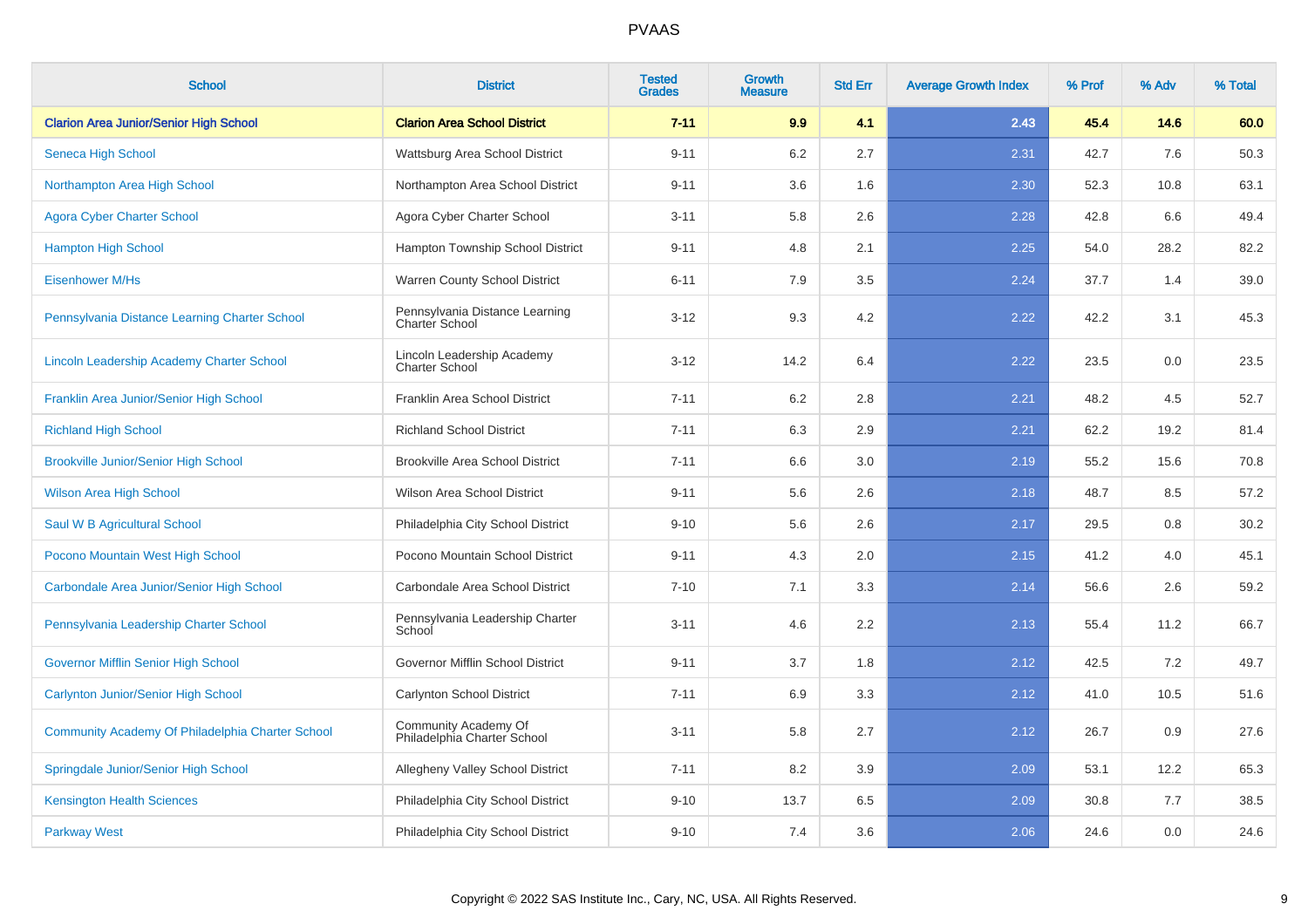| <b>School</b>                                          | <b>District</b>                                    | <b>Tested</b><br><b>Grades</b> | Growth<br><b>Measure</b> | <b>Std Err</b> | <b>Average Growth Index</b> | % Prof | % Adv | % Total |
|--------------------------------------------------------|----------------------------------------------------|--------------------------------|--------------------------|----------------|-----------------------------|--------|-------|---------|
| <b>Clarion Area Junior/Senior High School</b>          | <b>Clarion Area School District</b>                | $7 - 11$                       | 9.9                      | 4.1            | 2.43                        | 45.4   | 14.6  | 60.0    |
| <b>Penn Treaty School</b>                              | Philadelphia City School District                  | $6 - 11$                       | 8.0                      | 3.9            | 2.05                        | 16.4   | 0.0   | 16.4    |
| Dr Robert Ketterer Charter School Inc                  | Dr Robert Ketterer Charter School<br><b>Inc</b>    | $6 - 12$                       | 10.1                     | 5.0            | 2.04                        | 14.9   | 0.4   | 15.3    |
| <b>Chester Charter Scholars Academy Charter School</b> | Chester Charter Scholars Academy<br>Charter School | $3 - 12$                       | 8.4                      | 4.1            | 2.03                        | 23.4   | 0.0   | 23.4    |
| <b>Motivation High School</b>                          | Philadelphia City School District                  | $9 - 10$                       | 6.3                      | 3.2            | 1.99                        | 21.8   | 0.0   | 21.8    |
| <b>Keystone Oaks High School</b>                       | Keystone Oaks School District                      | $9 - 11$                       | 5.2                      | 2.6            | 1.97                        | 53.2   | 12.1  | 65.4    |
| <b>Grove City Area High School</b>                     | Grove City Area School District                    | $8 - 12$                       | 4.8                      | 2.4            | 1.97                        | 41.3   | 18.7  | 60.0    |
| <b>Coudersport Area Junior/Senior High School</b>      | <b>Coudersport Area School District</b>            | $7 - 11$                       | 7.4                      | 3.7            | 1.97                        | 55.7   | 8.2   | 63.9    |
| <b>Garden Spot Senior High School</b>                  | Eastern Lancaster County School<br><b>District</b> | $8 - 12$                       | 4.2                      | 2.2            | 1.94                        | 46.3   | 11.4  | 57.6    |
| <b>Bodine William W High School</b>                    | Philadelphia City School District                  | $8 - 11$                       | 4.6                      | 2.4            | 1.91                        | 60.8   | 5.7   | 66.5    |
| South Western Senior High School                       | South Western School District                      | $9 - 12$                       | 3.6                      | 1.9            | 1.91                        | 60.2   | 8.1   | 68.3    |
| <b>Muhlenberg High School</b>                          | Muhlenberg School District                         | $10 - 10$                      | 3.6                      | 1.9            | 1.87                        | 34.2   | 2.6   | 36.8    |
| <b>Central Valley High School</b>                      | <b>Central Valley School District</b>              | $9 - 10$                       | 4.5                      | 2.4            | 1.86                        | 56.9   | 9.0   | 65.9    |
| <b>Blackhawk High School</b>                           | <b>Blackhawk School District</b>                   | $8 - 11$                       | 4.3                      | 2.3            | 1.85                        | 55.8   | 8.8   | 64.6    |
| <b>Mcdowell High School</b>                            | Millcreek Township School District                 | $9 - 11$                       | 2.7                      | 1.5            | 1.85                        | 55.6   | 14.2  | 69.7    |
| <b>West Allegheny Senior High School</b>               | West Allegheny School District                     | $9 - 12$                       | 3.7                      | 2.1            | 1.82                        | 63.1   | 15.7  | 78.8    |
| <b>Beaver Area Senior High School</b>                  | <b>Beaver Area School District</b>                 | $9 - 10$                       | 4.4                      | 2.4            | 1.82                        | 57.4   | 16.8  | 74.2    |
| Randolph A. Philip AVT High School                     | Philadelphia City School District                  | $9 - 10$                       | 6.8                      | 3.8            | 1.82                        | 7.3    | 0.0   | 7.3     |
| <b>Western Wayne High School</b>                       | Western Wayne School District                      | $9 - 11$                       | 5.3                      | 2.9            | 1.82                        | 41.3   | 17.4  | 58.7    |
| <b>Steel Valley Senior High School</b>                 | <b>Steel Valley School District</b>                | $9 - 11$                       | 6.1                      | 3.4            | 1.79                        | 50.7   | 5.6   | 56.3    |
| Pottsville Area High School                            | Pottsville Area School District                    | $9 - 12$                       | 4.1                      | 2.3            | 1.79                        | 44.8   | 5.4   | 50.2    |
| <b>York Academy Regional Charter School</b>            | York Academy Regional Charter<br>School            | $3 - 11$                       | 9.0                      | 5.0            | 1.79                        | 55.2   | 0.0   | 55.2    |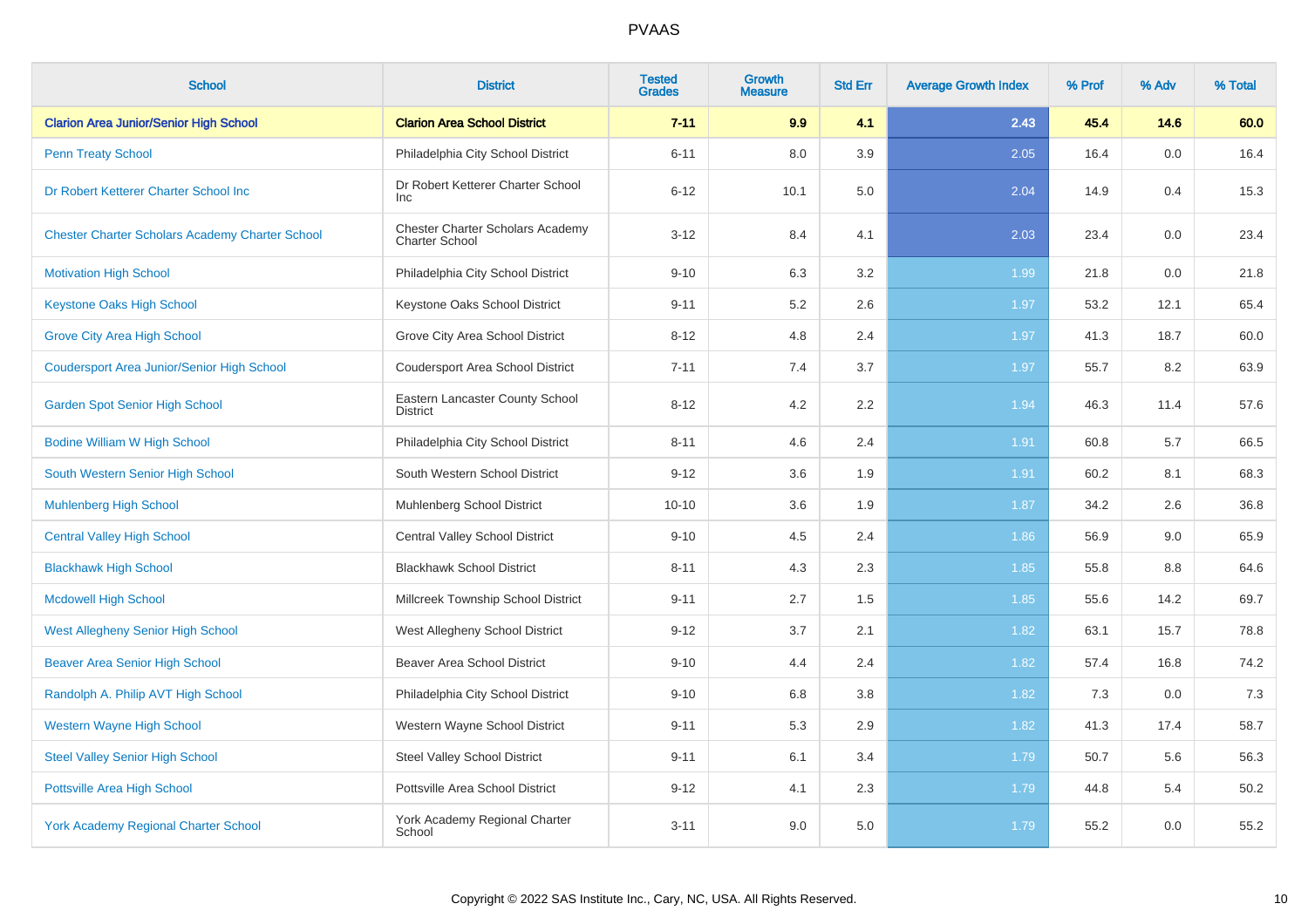| <b>School</b>                                     | <b>District</b>                                    | <b>Tested</b><br><b>Grades</b> | <b>Growth</b><br><b>Measure</b> | <b>Std Err</b> | <b>Average Growth Index</b> | % Prof | % Adv | % Total |
|---------------------------------------------------|----------------------------------------------------|--------------------------------|---------------------------------|----------------|-----------------------------|--------|-------|---------|
| <b>Clarion Area Junior/Senior High School</b>     | <b>Clarion Area School District</b>                | $7 - 11$                       | 9.9                             | 4.1            | 2.43                        | 45.4   | 14.6  | 60.0    |
| <b>Monessen Senior High School</b>                | Monessen City School District                      | $8 - 10$                       | 7.9                             | 4.5            | 1.77                        | 42.9   | 2.9   | 45.7    |
| Altoona Area High School                          | Altoona Area School District                       | $9 - 12$                       | 2.9                             | 1.6            | 1.77                        | 47.7   | 8.2   | 55.9    |
| <b>Blacklick Valley Junior/Senior High School</b> | <b>Blacklick Valley School District</b>            | $7 - 11$                       | 7.6                             | 4.3            | 1.77                        | 34.1   | 0.0   | 34.1    |
| <b>Washington George High School</b>              | Philadelphia City School District                  | $9 - 11$                       | 5.3                             | 3.0            | 1.76                        | 37.2   | 2.9   | 40.2    |
| Uniontown Area Senior High School                 | Uniontown Area School District                     | $9 - 11$                       | 5.6                             | 3.2            | 1.76                        | 62.4   | 5.9   | 68.2    |
| <b>Sharon High School</b>                         | Sharon City School District                        | $8 - 11$                       | 4.5                             | 2.6            | 1.73                        | 48.2   | 5.3   | 53.4    |
| Pittsburgh Obama 6-12                             | Pittsburgh School District                         | $6 - 11$                       | 5.1                             | 3.0            | 1.72                        | 42.3   | 5.2   | 47.4    |
| <b>Hanover Senior High School</b>                 | Hanover Public School District                     | $9 - 11$                       | 4.9                             | 2.8            | 1.72                        | 52.2   | 14.4  | 66.7    |
| <b>Reach Cyber Charter School</b>                 | Reach Cyber Charter School                         | $3 - 11$                       | 8.1                             | 4.7            | 1.72                        | 42.4   | 4.6   | 47.0    |
| <b>Salisbury Senior High School</b>               | Salisbury Township School District                 | $9 - 11$                       | 6.0                             | 3.6            | 1.68                        | 46.2   | 6.6   | 52.8    |
| Sto-Rox Junior/Senior High School                 | <b>Sto-Rox School District</b>                     | $7 - 10$                       | 6.2                             | 3.7            | 1.67                        | 13.4   | 0.0   | 13.4    |
| Northgate Middle School High School               | Northgate School District                          | $7 - 11$                       | 6.0                             | 3.6            | 1.65                        | 53.3   | 16.7  | 70.0    |
| <b>Laurel Highlands Senior High School</b>        | Laurel Highlands School District                   | $9 - 11$                       | 3.9                             | 2.4            | 1.65                        | 44.9   | 9.6   | 54.5    |
| <b>Bentworth Senior High School</b>               | <b>Bentworth School District</b>                   | $9 - 11$                       | 5.3                             | 3.2            | 1.65                        | 44.2   | 19.5  | 63.6    |
| <b>Oswayo Valley High School</b>                  | Oswayo Valley School District                      | $9 - 12$                       | 8.3                             | 5.0            | 1.64                        | 50.0   | 16.7  | 66.7    |
| <b>Esperanza Academy Charter School</b>           | Esperanza Academy Charter School                   | $4 - 11$                       | 4.0                             | 2.5            | 1.61                        | 32.4   | 0.7   | 33.1    |
| <b>Allegheny-Clarion Valley High School</b>       | Allegheny-Clarion Valley School<br><b>District</b> | $7 - 10$                       | 7.5                             | 4.7            | 1.59                        | 53.3   | 3.3   | 56.7    |
| <b>Furness Horace High School</b>                 | Philadelphia City School District                  | $8 - 12$                       | 4.7                             | 2.9            | 1.59                        | 19.6   | 0.0   | 19.6    |
| Millersburg Area Senior High School               | Millersburg Area School District                   | $8 - 11$                       | 5.9                             | 3.8            | 1.56                        | 51.8   | 7.4   | 59.3    |
| Central Dauphin East Senior High School           | Central Dauphin School District                    | $9 - 11$                       | 3.2                             | 2.1            | 1.55                        | 39.3   | 3.6   | 42.9    |
| <b>Hickory High School</b>                        | Hermitage School District                          | $7 - 12$                       | 3.5                             | 2.4            | 1.46                        | 57.5   | 9.3   | 66.8    |
| <b>Conrad Weiser High School</b>                  | Conrad Weiser Area School District                 | $9 - 11$                       | 3.3                             | 2.2            | 1.46                        | 52.1   | 2.1   | 54.2    |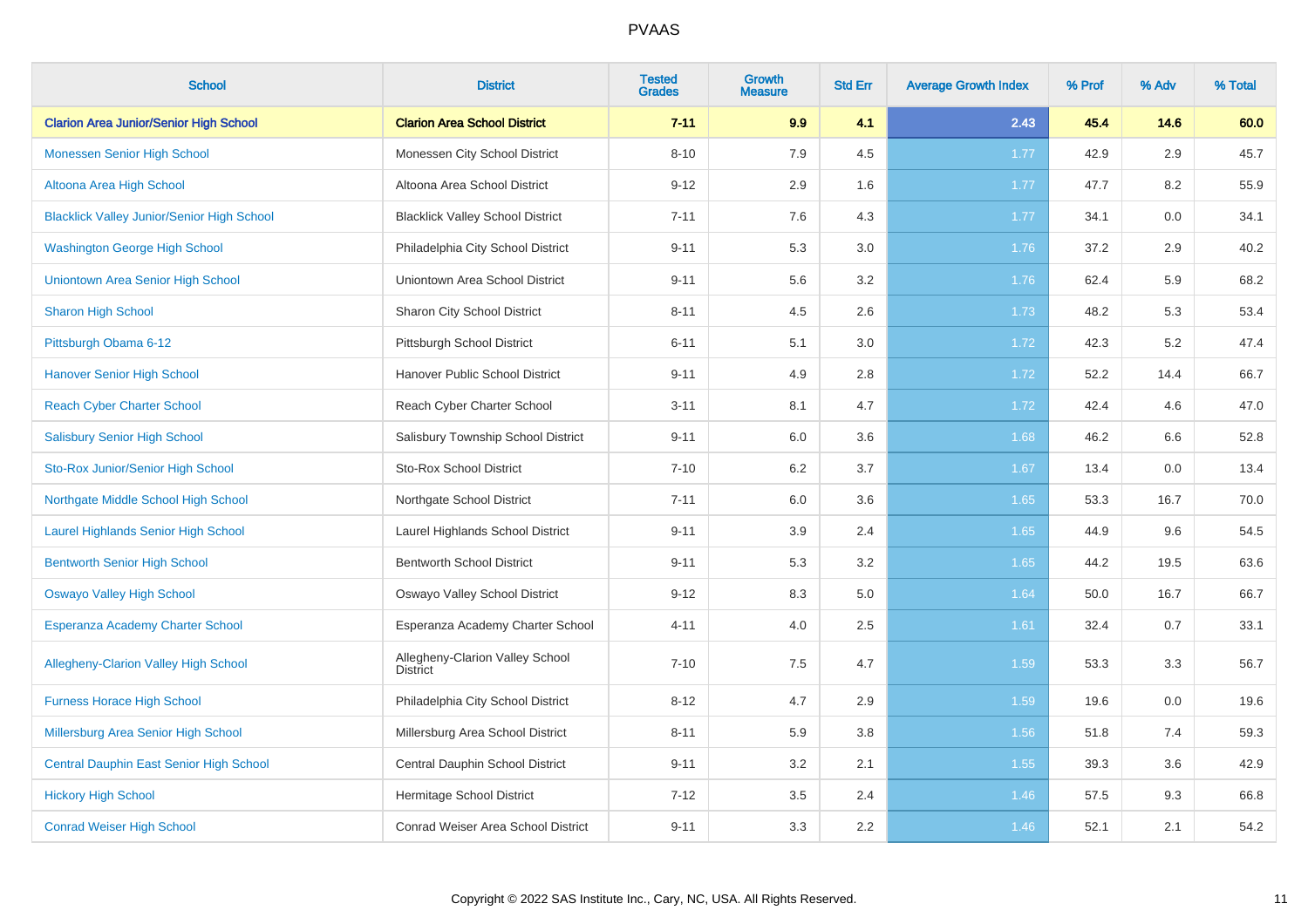| <b>School</b>                                      | <b>District</b>                                     | <b>Tested</b><br><b>Grades</b> | <b>Growth</b><br><b>Measure</b> | <b>Std Err</b> | <b>Average Growth Index</b> | % Prof | % Adv | % Total |
|----------------------------------------------------|-----------------------------------------------------|--------------------------------|---------------------------------|----------------|-----------------------------|--------|-------|---------|
| <b>Clarion Area Junior/Senior High School</b>      | <b>Clarion Area School District</b>                 | $7 - 11$                       | 9.9                             | 4.1            | 2.43                        | 45.4   | 14.6  | 60.0    |
| Pittsburgh Capa 6-12                               | Pittsburgh School District                          | $6 - 11$                       | 4.0                             | 2.8            | 1.45                        | 56.4   | 25.0  | 81.4    |
| James M Coughlin Junior/Senior High School         | Wilkes-Barre Area School District                   | $9 - 11$                       | 7.7                             | 5.5            | 1.42                        | 31.8   | 4.6   | 36.4    |
| <b>Lincoln Park Performing Arts Charter School</b> | Lincoln Park Performing Arts Charter<br>School      | $7 - 11$                       | 3.6                             | 2.5            | 1.42                        | 59.6   | 14.7  | 74.3    |
| <b>Warrior Run High School</b>                     | Warrior Run School District                         | $8 - 11$                       | 4.3                             | 3.0            | 1.41                        | 40.9   | 8.1   | 49.0    |
| <b>Knoch High School</b>                           | South Butler County School District                 | $9 - 10$                       | 3.5                             | 2.5            | 1.41                        | 53.1   | 16.6  | 69.7    |
| <b>KIPP Dubois Charter School</b>                  | KIPP Dubois Charter School                          | $9 - 10$                       | 4.7                             | 3.3            | 1.40                        | 31.0   | 1.4   | 32.4    |
| Capital Area School for the Arts Charter School    | Capital Area School for the Arts<br>Charter School  | $9 - 11$                       | 5.8                             | 4.1            | 1.39                        | 59.3   | 18.6  | 78.0    |
| <b>Burrell High School</b>                         | <b>Burrell School District</b>                      | $9 - 11$                       | 4.2                             | 3.0            | 1.39                        | 58.5   | 13.8  | 72.3    |
| <b>Pleasant Valley High School</b>                 | Pleasant Valley School District                     | $9 - 11$                       | 2.7                             | 2.0            | 1.39                        | 57.2   | 5.5   | 62.8    |
| <b>Everett Area High School</b>                    | <b>Everett Area School District</b>                 | $9 - 11$                       | 4.6                             | 3.4            | 1.37                        | 60.5   | 1.3   | 61.8    |
| <b>MaST Community Charter School II</b>            | MaST Community Charter School II                    | $3 - 10$                       | 4.4                             | 3.2            | 1.37                        | 28.4   | 3.4   | 31.8    |
| Armstrong Junior/Senior High School                | <b>Armstrong School District</b>                    | $6 - 11$                       | 2.7                             | 2.0            | 1.37                        | 51.1   | 6.2   | 57.3    |
| New Brighton Area High School                      | New Brighton Area School District                   | $9 - 11$                       | 4.2                             | 3.1            | 1.36                        | 60.9   | 5.8   | 66.7    |
| <b>Kensington High School</b>                      | Philadelphia City School District                   | $9 - 11$                       | 4.9                             | 3.6            | 1.36                        | 10.7   | 0.0   | 10.7    |
| <b>Loyalsock Township Senior High School</b>       | Loyalsock Township School District                  | $8 - 12$                       | 3.9                             | 2.8            | 1.36                        | 54.3   | 2.1   | 56.4    |
| Lankenau High School                               | Philadelphia City School District                   | $9 - 10$                       | 4.4                             | 3.3            | 1.35                        | 43.6   | 1.3   | 44.9    |
| <b>Fels Samuel High School</b>                     | Philadelphia City School District                   | $9 - 11$                       | 5.0                             | 3.8            | 1.34                        | 13.9   | 0.0   | 13.9    |
| <b>Mastery Charter School - Shoemaker Campus</b>   | Mastery Charter School -<br><b>Shoemaker Campus</b> | $7 - 10$                       | 4.1                             | 3.0            | 1.34                        | 20.9   | 3.3   | 24.2    |
| <b>Punxsutawney Area High School</b>               | Punxsutawney Area School District                   | $7 - 11$                       | 3.8                             | 2.9            | 1.33                        | 55.0   | 5.5   | 60.6    |
| Cambridge Springs Junior/Senior High School        | Penncrest School District                           | $7 - 11$                       | 4.9                             | 3.7            | 1.30                        | 45.9   | 9.8   | 55.7    |
| Towanda Area Junior/Senior High School             | Towanda Area School District                        | $7 - 11$                       | 3.6                             | 2.8            | 1.29                        | 39.4   | 6.6   | 46.0    |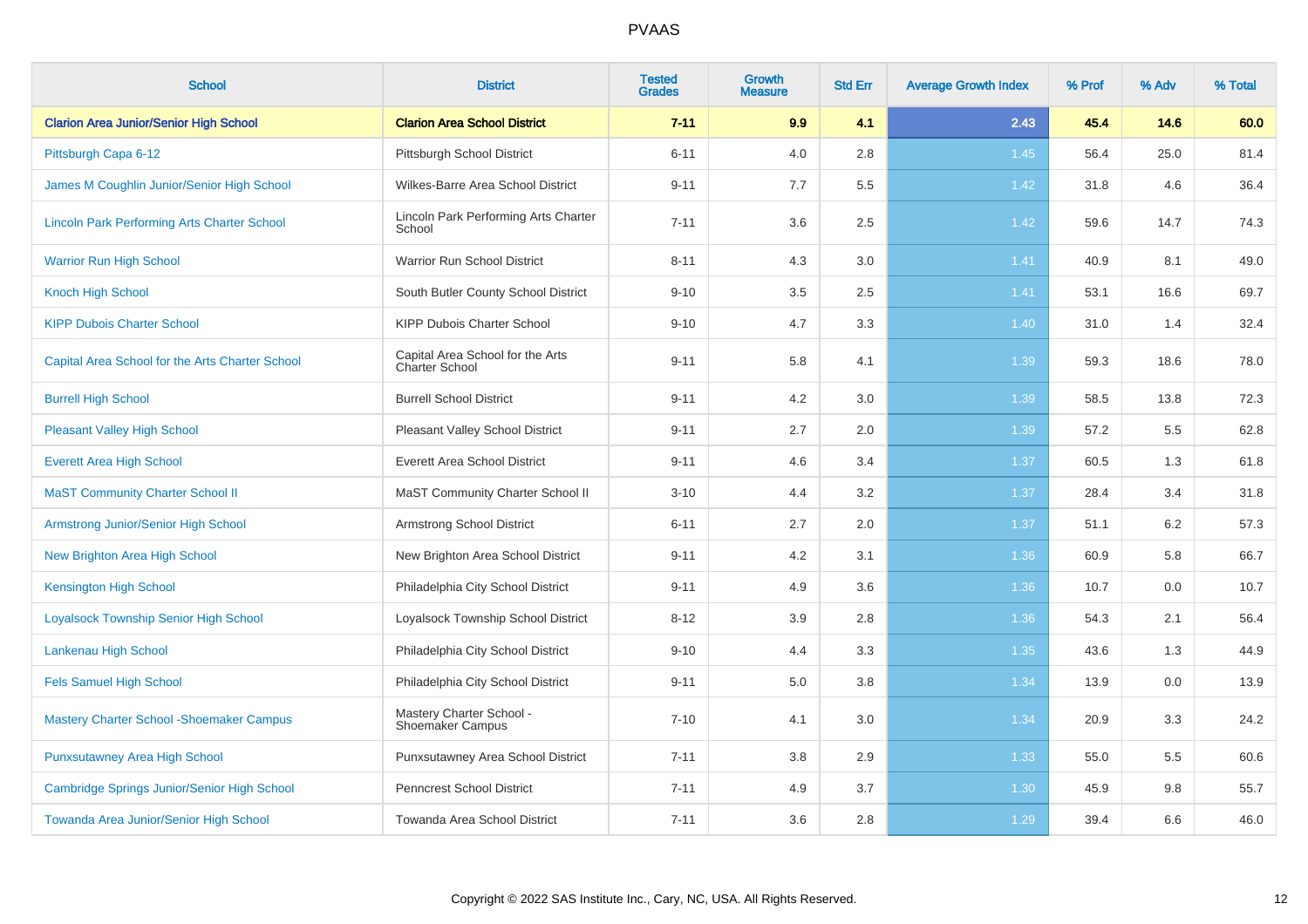| <b>School</b>                                 | <b>District</b>                                  | <b>Tested</b><br><b>Grades</b> | <b>Growth</b><br><b>Measure</b> | <b>Std Err</b> | <b>Average Growth Index</b> | % Prof | % Adv | % Total |
|-----------------------------------------------|--------------------------------------------------|--------------------------------|---------------------------------|----------------|-----------------------------|--------|-------|---------|
| <b>Clarion Area Junior/Senior High School</b> | <b>Clarion Area School District</b>              | $7 - 11$                       | 9.9                             | 4.1            | 2.43                        | 45.4   | 14.6  | 60.0    |
| <b>Methacton High School</b>                  | <b>Methacton School District</b>                 | $9 - 11$                       | 2.1                             | 1.7            | 1.25                        | 62.5   | 16.4  | 79.0    |
| <b>West York Area High School</b>             | West York Area School District                   | $8 - 12$                       | 2.9                             | 2.3            | 1.24                        | 53.8   | 4.4   | 58.2    |
| <b>Ligonier Valley High School</b>            | <b>Ligonier Valley School District</b>           | $9 - 11$                       | 3.8                             | 3.1            | 1.24                        | 59.1   | 10.3  | 69.5    |
| <b>Fairview High School</b>                   | <b>Fairview School District</b>                  | $9 - 11$                       | 3.1                             | 2.6            | 1.21                        | 57.2   | 17.6  | 74.8    |
| <b>Central High School</b>                    | Spring Cove School District                      | $9 - 11$                       | 3.0                             | 2.5            | 1.20                        | 47.8   | 12.7  | 60.4    |
| <b>Science Leadership Academy</b>             | Philadelphia City School District                | $8 - 11$                       | 4.1                             | 3.5            | 1.19                        | 65.8   | 6.6   | 72.4    |
| <b>Constitution High School</b>               | Philadelphia City School District                | $8 - 11$                       | 3.9                             | 3.3            | 1.17                        | 40.0   | 2.4   | 42.4    |
| <b>Harrisburg High School</b>                 | Harrisburg City School District                  | $9 - 11$                       | 3.4                             | 2.9            | 1.17                        | 4.2    | 0.0   | 4.2     |
| <b>Shanksville-Stonycreek High School</b>     | Shanksville-Stonycreek School<br><b>District</b> | $9 - 10$                       | 6.9                             | 5.9            | 1.17                        | 64.7   | 17.6  | 82.4    |
| <b>Pottsgrove Senior High School</b>          | Pottsgrove School District                       | $9 - 11$                       | 2.4                             | $2.0\,$        | 1.17                        | 44.0   | 10.0  | 53.9    |
| Line Mountain High School                     | Line Mountain School District                    | $9 - 11$                       | 3.7                             | $3.2\,$        | 1.16                        | 52.9   | 9.2   | 62.1    |
| <b>Bucktail High School</b>                   | Keystone Central School District                 | $9 - 10$                       | 6.3                             | 5.5            | 1.16                        | 65.0   | 0.0   | 65.0    |
| <b>Donegal High School</b>                    | Donegal School District                          | $8 - 12$                       | 2.8                             | 2.4            | 1.16                        | 60.6   | 9.1   | 69.7    |
| <b>Esperanza Cyber Charter School</b>         | Esperanza Cyber Charter School                   | $3 - 11$                       | 7.1                             | 6.1            | 1.16                        | 9.1    | 0.0   | 9.1     |
| <b>Halifax Area High School</b>               | <b>Halifax Area School District</b>              | $9 - 11$                       | 4.4                             | 3.9            | 1.14                        | 61.5   | 9.6   | 71.2    |
| Port Allegany Junior/Senior High School       | Port Allegany School District                    | $7 - 11$                       | 4.0                             | 3.6            | 1.11                        | 28.1   | 9.4   | 37.5    |
| <b>Tidioute Community Charter School</b>      | <b>Tidioute Community Charter School</b>         | $3 - 11$                       | 5.7                             | 5.1            | 1.11                        | 34.4   | 21.9  | 56.2    |
| <b>Woodland Hills High School</b>             | Woodland Hills School District                   | $8 - 12$                       | 2.8                             | 2.6            | 1.05                        | 31.4   | 3.6   | 35.0    |
| <b>Central Cambria High School</b>            | Central Cambria School District                  | $9 - 11$                       | 2.6                             | 2.5            | 1.04                        | 56.2   | 9.7   | 66.0    |
| Morrisville High School (8381)                | Morrisville Borough School District              | $6 - 11$                       | 4.4                             | 4.3            | 1.02                        | 30.2   | 2.3   | 32.6    |
| Gamp                                          | Philadelphia City School District                | $5 - 10$                       | 5.3                             | 5.2            | 1.01                        | 66.7   | 20.8  | 87.5    |
| Leechburg Area High School                    | Leechburg Area School District                   | $8 - 11$                       | 4.1                             | 4.0            | 1.01                        | 47.8   | 19.6  | 67.4    |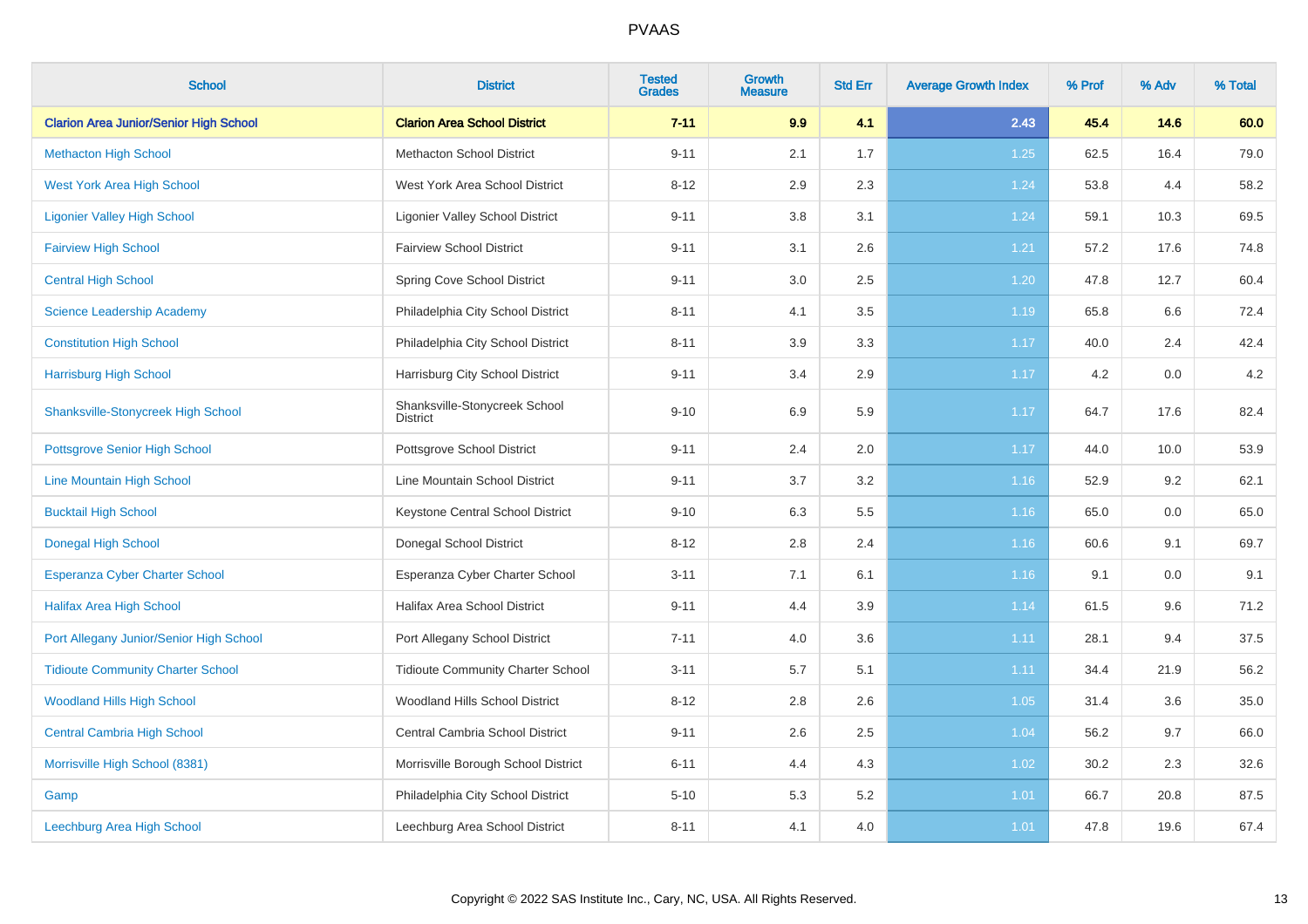| <b>School</b>                                   | <b>District</b>                                   | <b>Tested</b><br><b>Grades</b> | Growth<br><b>Measure</b> | <b>Std Err</b> | <b>Average Growth Index</b> | % Prof | % Adv | % Total |
|-------------------------------------------------|---------------------------------------------------|--------------------------------|--------------------------|----------------|-----------------------------|--------|-------|---------|
| <b>Clarion Area Junior/Senior High School</b>   | <b>Clarion Area School District</b>               | $7 - 11$                       | 9.9                      | 4.1            | 2.43                        | 45.4   | 14.6  | 60.0    |
| <b>Mastery Charter School-Pickett Campus</b>    | Mastery Charter School - Pickett<br>Campus        | $6 - 10$                       | 5.6                      | 5.7            | 1.00                        | 27.8   | 0.0   | 27.8    |
| Meyersdale Area High School                     | Meyersdale Area School District                   | $9 - 11$                       | 3.9                      | 4.0            | 1.00                        | 43.1   | 6.9   | 50.0    |
| East Stroudsburg Senior High School South       | East Stroudsburg Area School<br><b>District</b>   | $9 - 11$                       | 2.0                      | 2.0            | 0.99                        | 48.8   | 7.7   | 56.4    |
| <b>Stem At Showalter</b>                        | <b>Chester-Upland School District</b>             | $7 - 10$                       | 3.2                      | 3.2            | 0.99                        | 19.8   | 1.2   | 21.0    |
| Lehigh Career & Technical Institute             | Lehigh Career & Technical Institute               | $10 - 12$                      | 5.6                      | 5.6            | 0.99                        | 78.3   | 0.0   | 78.3    |
| <b>Building 21 Allentown</b>                    | Allentown City School District                    | $9 - 11$                       | 3.6                      | 3.8            | 0.96                        | 24.6   | 0.0   | 24.6    |
| <b>General Mclane High School</b>               | <b>General Mclane School District</b>             | $8 - 11$                       | 2.7                      | 2.9            | 0.95                        | 62.3   | 4.9   | 67.2    |
| <b>Berlin Brothersvalley Senior High School</b> | Berlin Brothersvalley School District             | $9 - 11$                       | 3.8                      | 4.2            | 0.90                        | 48.8   | 14.0  | 62.8    |
| <b>Manheim Central Senior High School</b>       | Manheim Central School District                   | $9 - 11$                       | 1.8                      | 2.1            | 0.87                        | 53.2   | 11.6  | 64.8    |
| Franklin Regional Senior High School            | Franklin Regional School District                 | $9 - 11$                       | 1.7                      | 1.9            | 0.87                        | 66.7   | 15.5  | 82.1    |
| Keystone Junior/Senior High School              | Keystone School District                          | $7 - 11$                       | 2.7                      | 3.3            | 0.84                        | 50.6   | 6.5   | 57.1    |
| <b>Williamsport Area Senior High School</b>     | Williamsport Area School District                 | $9 - 11$                       | 1.5                      | 1.8            | 0.84                        | 44.1   | 12.8  | 56.9    |
| <b>Tunkhannock High School</b>                  | Tunkhannock Area School District                  | $8 - 11$                       | 1.9                      | 2.2            | 0.84                        | 44.9   | 9.6   | 54.6    |
| <b>Hopewell Senior High School</b>              | Hopewell Area School District                     | $9 - 11$                       | 2.2                      | 2.7            | 0.82                        | 58.4   | 4.0   | 62.4    |
| <b>Clairton Middle/High School</b>              | <b>Clairton City School District</b>              | $6 - 11$                       | 3.0                      | 3.7            | 0.82                        | 13.4   | 0.0   | 13.4    |
| Louis E Dieruff High School                     | Allentown City School District                    | $8 - 12$                       | 1.6                      | 1.9            | 0.81                        | 27.2   | 0.7   | 28.0    |
| <b>Lower Moreland High School</b>               | Lower Moreland Township School<br><b>District</b> | $8 - 11$                       | 1.8                      | 2.2            | 0.81                        | 62.8   | 17.0  | 79.8    |
| <b>Bedford Senior High School</b>               | <b>Bedford Area School District</b>               | $9 - 11$                       | 2.1                      | 2.6            | 0.80                        | 48.5   | 10.0  | 58.5    |
| North Clarion County Junior/Senior High School  | North Clarion County School District              | $7 - 12$                       | 3.5                      | 4.3            | 0.80                        | 67.5   | 15.0  | 82.5    |
| Northwestern Lehigh High School                 | Northwestern Lehigh School District               | $9 - 11$                       | 1.8                      | 2.3            | 0.79                        | 53.3   | 9.7   | 63.0    |
| South Fayette Township High School              | South Fayette Township School<br><b>District</b>  | $9 - 11$                       | 1.5                      | 1.9            | 0.77                        | 61.0   | 26.5  | 87.6    |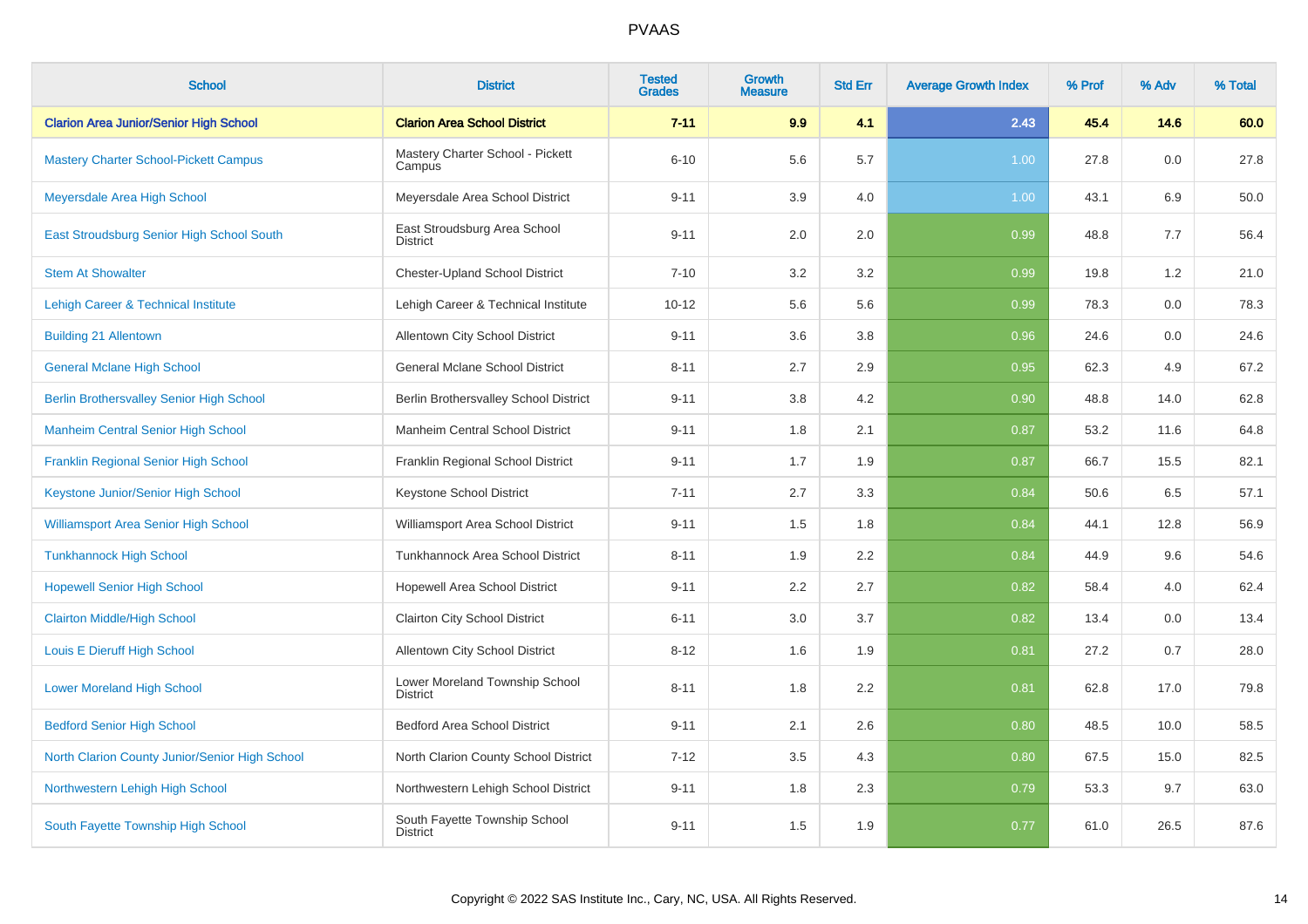| <b>School</b>                                     | <b>District</b>                          | <b>Tested</b><br><b>Grades</b> | <b>Growth</b><br><b>Measure</b> | <b>Std Err</b> | <b>Average Growth Index</b> | % Prof | % Adv | % Total |
|---------------------------------------------------|------------------------------------------|--------------------------------|---------------------------------|----------------|-----------------------------|--------|-------|---------|
| <b>Clarion Area Junior/Senior High School</b>     | <b>Clarion Area School District</b>      | $7 - 11$                       | 9.9                             | 4.1            | 2.43                        | 45.4   | 14.6  | 60.0    |
| <b>Baldwin Senior High School</b>                 | <b>Baldwin-Whitehall School District</b> | $7 - 11$                       | 1.4                             | 1.9            | 0.76                        | 58.6   | 8.6   | 67.1    |
| Urban Pathways 6-12 Charter School                | Urban Pathways 6-12 Charter<br>School    | $6 - 11$                       | 4.8                             | 6.4            | 0.75                        | 28.6   | 0.0   | 28.6    |
| <b>Thomas Jefferson High School</b>               | West Jefferson Hills School District     | $8 - 11$                       | 1.5                             | 2.1            | 0.74                        | 55.7   | 20.8  | 76.4    |
| <b>Bensalem Township High School</b>              | Bensalem Township School District        | $7 - 11$                       | 1.2                             | 1.6            | 0.74                        | 38.8   | 8.3   | 47.1    |
| <b>Scranton High School</b>                       | <b>Scranton School District</b>          | $9 - 11$                       | 2.7                             | 3.7            | 0.72                        | 49.2   | 6.4   | 55.6    |
| Harmony Area Junior/Senior High School            | Harmony Area School District             | $7 - 10$                       | 4.4                             | 6.3            | 0.69                        | 33.3   | 13.3  | 46.7    |
| <b>Camp Hill Senior High School</b>               | Camp Hill School District                | $9 - 12$                       | 2.0                             | 3.0            | 0.69                        | 53.6   | 17.5  | 71.1    |
| <b>Marple Newtown Senior High School</b>          | Marple Newtown School District           | $9 - 11$                       | 1.7                             | 2.4            | 0.69                        | 57.6   | 12.8  | 70.4    |
| <b>Mcguffey High School</b>                       | <b>Mcguffey School District</b>          | $9 - 11$                       | 1.8                             | 2.6            | 0.67                        | 57.7   | 3.1   | 60.8    |
| Mapletown Junior/Senior High School               | Southeastern Greene School District      | $7 - 10$                       | 3.1                             | 4.6            | 0.66                        | 57.6   | 6.1   | 63.6    |
| Kensington Creative & Performing Arts High School | Philadelphia City School District        | $8 - 11$                       | 2.2                             | 3.4            | 0.65                        | 10.4   | 3.9   | 14.3    |
| <b>Strawberry Mansion High School</b>             | Philadelphia City School District        | $9 - 11$                       | 3.6                             | 5.6            | 0.64                        | 16.7   | 0.0   | 16.7    |
| <b>Creative And Performing Arts</b>               | Philadelphia City School District        | $8 - 11$                       | 1.5                             | 2.3            | 0.64                        | 65.6   | 9.8   | 75.4    |
| <b>Central Bucks High School - East</b>           | <b>Central Bucks School District</b>     | $9 - 11$                       | 0.9                             | 1.5            | 0.60                        | 61.6   | 16.0  | 77.6    |
| <b>Wilkes-Barre Area Sd Stem Academy</b>          | Wilkes-Barre Area School District        | $9 - 11$                       | 3.8                             | 6.6            | 0.57                        | 72.7   | 27.3  | 100.0   |
| <b>Commodore Perry Junior/Senior High School</b>  | Commodore Perry School District          | $7 - 11$                       | 2.9                             | 5.6            | 0.53                        | 58.3   | 0.0   | 58.3    |
| <b>United Junior/Senior High School</b>           | <b>United School District</b>            | $7 - 11$                       | 1.8                             | 3.4            | 0.53                        | 60.3   | 6.6   | 66.9    |
| Forbes Road Junior/Senior High School             | <b>Forbes Road School District</b>       | $7 - 11$                       | 2.6                             | 5.1            | 0.51                        | 41.4   | 10.3  | 51.7    |
| <b>Athens Area High School</b>                    | Athens Area School District              | $9 - 11$                       | 1.2                             | 2.5            | 0.49                        | 46.9   | 7.6   | 54.5    |
| <b>Laurel High School</b>                         | <b>Laurel School District</b>            | $9 - 11$                       | 1.5                             | 3.1            | 0.48                        | 70.1   | 2.3   | 72.4    |
| <b>Union High School</b>                          | <b>Union School District</b>             | $6 - 12$                       | 1.9                             | 4.2            | 0.45                        | 32.6   | 7.0   | 39.5    |
| <b>Roberto Clemente Charter School</b>            | Roberto Clemente Charter School          | $3 - 12$                       | 2.2                             | 4.9            | 0.45                        | 27.5   | 5.0   | 32.5    |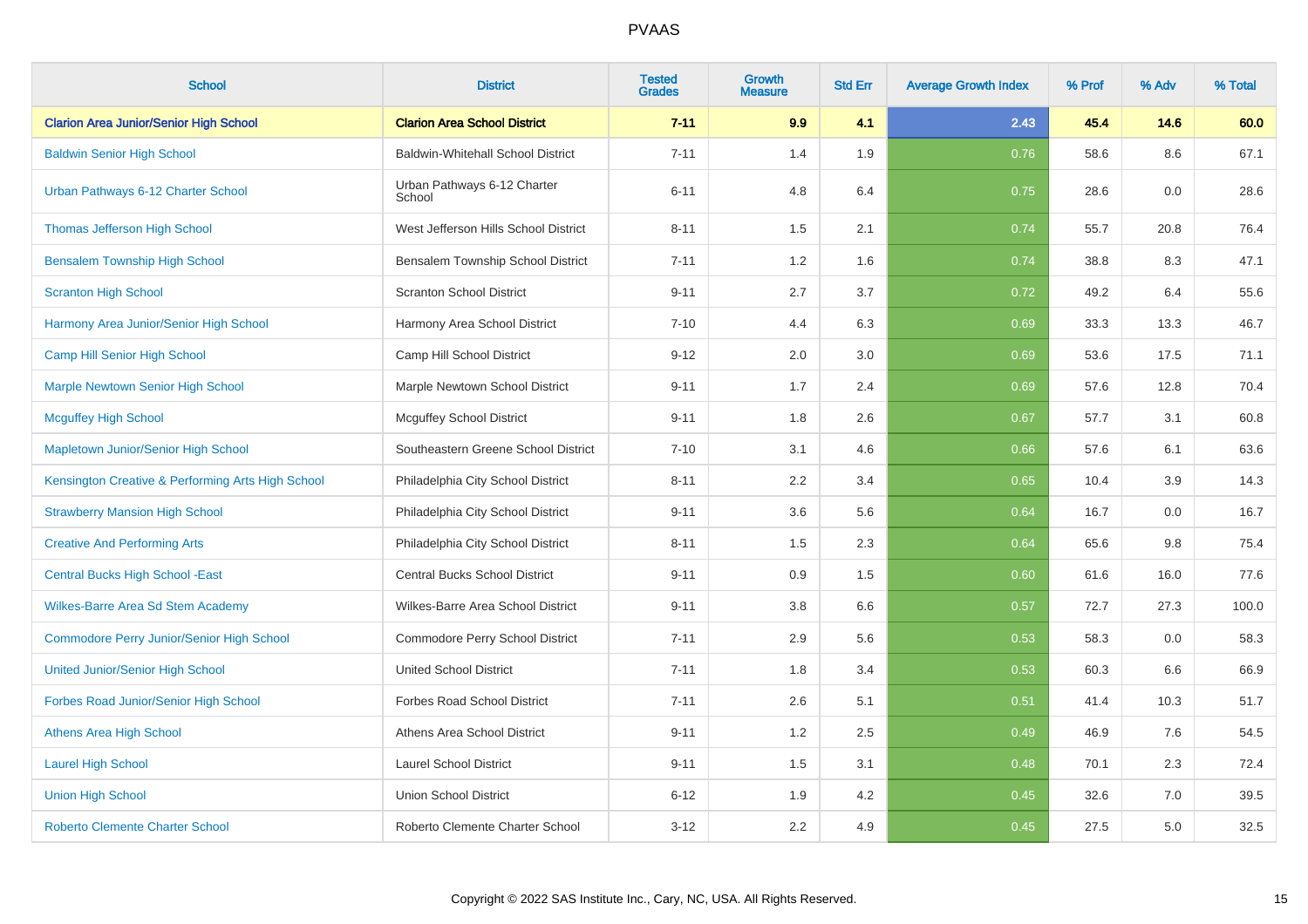| <b>School</b>                                     | <b>District</b>                                         | <b>Tested</b><br><b>Grades</b> | <b>Growth</b><br><b>Measure</b> | <b>Std Err</b> | <b>Average Growth Index</b> | % Prof | % Adv | % Total |
|---------------------------------------------------|---------------------------------------------------------|--------------------------------|---------------------------------|----------------|-----------------------------|--------|-------|---------|
| <b>Clarion Area Junior/Senior High School</b>     | <b>Clarion Area School District</b>                     | $7 - 11$                       | 9.9                             | 4.1            | 2.43                        | 45.4   | 14.6  | 60.0    |
| <b>Schuylkill Valley High School</b>              | Schuylkill Valley School District                       | $9 - 11$                       | 1.1                             | 2.5            | 0.43                        | 55.1   | 10.2  | 65.3    |
| <b>Mastery Charter High School-Lenfest Campus</b> | Mastery Charter High School-<br>Lenfest Campus          | $7 - 11$                       | 2.5                             | 5.7            | 0.43                        | 40.0   | 0.0   | 40.0    |
| Hanover Area Junior/Senior High School            | Hanover Area School District                            | $7 - 11$                       | 1.9                             | 4.6            | 0.41                        | 42.9   | 5.7   | 48.6    |
| Pittsburgh Science And Technology Academy 6-12    | Pittsburgh School District                              | $6 - 11$                       | 1.2                             | 3.0            | 0.41                        | 53.8   | 10.6  | 64.4    |
| <b>Radnor Senior High School</b>                  | Radnor Township School District                         | $8 - 12$                       | 0.8                             | 2.1            | 0.39                        | 65.0   | 23.2  | 88.2    |
| <b>Union Area High School</b>                     | Union Area School District                              | $9 - 11$                       | 1.6                             | 4.3            | 0.37                        | 61.5   | 0.0   | 61.5    |
| <b>Galeton Area School</b>                        | Galeton Area School District                            | $3 - 11$                       | 2.0                             | 5.3            | 0.37                        | 41.3   | 4.4   | 45.6    |
| <b>Biglerville High School</b>                    | <b>Upper Adams School District</b>                      | $9 - 11$                       | 1.0                             | 2.9            | 0.35                        | 55.2   | 8.6   | 63.8    |
| Purchase Line Junior/Senior High School           | <b>Purchase Line School District</b>                    | $7 - 12$                       | 1.2                             | 3.5            | 0.35                        | 43.1   | 5.4   | 48.5    |
| <b>Mastery Charter School - Thomas Campus</b>     | Mastery Charter School - Thomas<br>Campus               | $3 - 10$                       | 2.1                             | 6.2            | 0.33                        | 28.6   | 0.0   | 28.6    |
| <b>Newport High School</b>                        | <b>Newport School District</b>                          | $9 - 12$                       | 1.1                             | 3.5            | 0.32                        | 51.5   | 10.3  | 61.8    |
| Lehigh Valley Academy Regional Charter School     | Lehigh Valley Academy Regional<br><b>Charter School</b> | $3 - 11$                       | 0.7                             | 2.3            | 0.32                        | 46.3   | 5.0   | 51.4    |
| Warren Area High School                           | Warren County School District                           | $8 - 11$                       | 0.8                             | 2.4            | 0.32                        | 41.2   | 9.6   | 50.8    |
| West Shamokin Junior/Senior High School           | <b>Armstrong School District</b>                        | $7 - 10$                       | 0.9                             | 2.9            | 0.31                        | 52.4   | 5.7   | 58.1    |
| <b>Tussey Mountain High School</b>                | <b>Tussey Mountain School District</b>                  | $9 - 12$                       | 1.1                             | 3.7            | 0.29                        | 38.6   | 1.8   | 40.4    |
| <b>Strath Haven High School</b>                   | Wallingford-Swarthmore School<br><b>District</b>        | $9 - 10$                       | 0.7                             | 2.4            | 0.28                        | 64.4   | 22.7  | 87.1    |
| <b>Lakeland Junior/Senior High School</b>         | <b>Lakeland School District</b>                         | $7 - 11$                       | 0.7                             | 2.8            | 0.25                        | 48.6   | 3.7   | 52.3    |
| Kennard-Dale High School                          | South Eastern School District                           | $9 - 11$                       | 0.6                             | 2.4            | 0.24                        | 54.8   | 6.6   | 61.4    |
| Sheffield M/Hs                                    | Warren County School District                           | $6 - 11$                       | 1.1                             | 4.7            | 0.23                        | 42.2   | 0.0   | 42.2    |
| Edison High School/Fareira Skills                 | Philadelphia City School District                       | $8 - 12$                       | 0.7                             | 3.1            | 0.23                        | 11.0   | 0.0   | 11.0    |
| <b>Gateway Senior High School</b>                 | <b>Gateway School District</b>                          | $9 - 11$                       | 0.5                             | 2.2            | 0.22                        | 52.1   | 13.8  | 65.9    |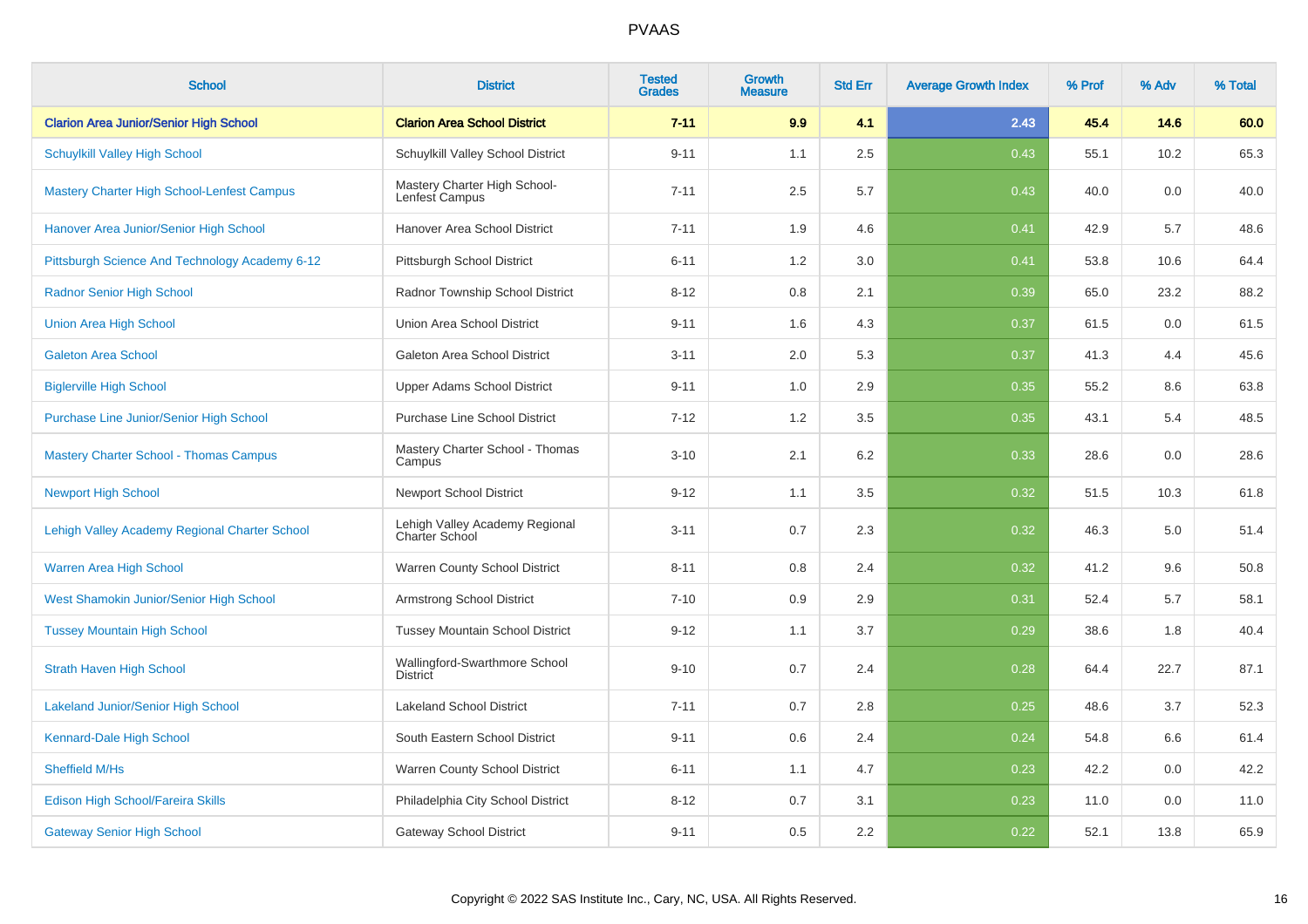| <b>School</b>                                    | <b>District</b>                        | <b>Tested</b><br><b>Grades</b> | <b>Growth</b><br><b>Measure</b> | <b>Std Err</b> | <b>Average Growth Index</b> | % Prof | % Adv | % Total |
|--------------------------------------------------|----------------------------------------|--------------------------------|---------------------------------|----------------|-----------------------------|--------|-------|---------|
| <b>Clarion Area Junior/Senior High School</b>    | <b>Clarion Area School District</b>    | $7 - 11$                       | 9.9                             | 4.1            | 2.43                        | 45.4   | 14.6  | 60.0    |
| <b>Wyomissing Area Junior/Senior High School</b> | Wyomissing Area School District        | $7 - 12$                       | 0.5                             | 2.6            | 0.21                        | 55.7   | 17.6  | 73.3    |
| <b>Lower Dauphin High School</b>                 | Lower Dauphin School District          | $9 - 10$                       | 0.3                             | 1.9            | 0.17                        | 49.6   | 12.7  | 62.3    |
| <b>Cougar Academy</b>                            | Harrisburg City School District        | $3 - 10$                       | 0.9                             | 6.2            | 0.15                        | 15.8   | 0.0   | 15.8    |
| Greenville Junior/Senior High School             | Greenville Area School District        | $7 - 11$                       | 0.4                             | 2.9            | 0.15                        | 53.4   | 6.9   | 60.3    |
| <b>Greater Latrobe Senior High School</b>        | <b>Greater Latrobe School District</b> | $9 - 11$                       | 0.3                             | 1.9            | 0.14                        | 55.5   | 14.1  | 69.5    |
| <b>Bloomsburg Area High School</b>               | Bloomsburg Area School District        | $8 - 10$                       | 0.4                             | 3.0            | 0.12                        | 55.9   | 11.8  | 67.6    |
| Insight PA Cyber Charter School                  | Insight PA Cyber Charter School        | $3 - 11$                       | 0.7                             | 5.7            | 0.12                        | 50.0   | 4.8   | 54.8    |
| <b>Parkway Northwest</b>                         | Philadelphia City School District      | $9 - 10$                       | 0.4                             | 3.8            | 0.09                        | 32.7   | 1.8   | 34.6    |
| Juniata Senior High School                       | Juniata County School District         | $8 - 11$                       | 0.2                             | 2.6            | 0.08                        | 38.2   | 1.5   | 39.7    |
| Smethport Area Junior/Senior High School         | Smethport Area School District         | $7 - 12$                       | 0.2                             | 3.9            | 0.06                        | 37.0   | 1.8   | 38.9    |
| <b>Reynolds Junior/Senior High School</b>        | <b>Reynolds School District</b>        | $7 - 10$                       | 0.2                             | 3.4            | 0.06                        | 52.1   | 7.0   | 59.2    |
| Brockway Area Junior/Senior High School          | Brockway Area School District          | $7 - 11$                       | 0.2                             | 3.6            | 0.06                        | 49.2   | 7.7   | 56.9    |
| Jersey Shore Area Senior High School             | Jersey Shore Area School District      | $9 - 11$                       | 0.1                             | 2.5            | 0.05                        | 47.1   | 9.2   | 56.2    |
| Danville Area Senior High School                 | Danville Area School District          | $9 - 11$                       | 0.1                             | 2.6            | 0.05                        | 57.4   | 18.4  | 75.7    |
| <b>Cedar Cliff High School</b>                   | <b>West Shore School District</b>      | $9 - 12$                       | 0.0                             | 1.9            | 0.01                        | 55.4   | 8.6   | 64.0    |
| Northern Lebanon Senior High School              | Northern Lebanon School District       | $9 - 11$                       | $-0.0$                          | 2.4            | $-0.01$                     | 28.0   | 3.0   | 31.0    |
| West Branch Area High School                     | West Branch Area School District       | $9 - 11$                       | $-0.2$                          | 3.8            | $-0.04$                     | 47.2   | 1.9   | 49.1    |
| South Philadelphia High School                   | Philadelphia City School District      | $9 - 10$                       | $-0.4$                          | 4.3            | $-0.08$                     | 20.0   | 0.0   | 20.0    |
| Avella Area Junior/Senior High School            | Avella Area School District            | $7 - 12$                       | $-0.6$                          | 4.7            | $-0.11$                     | 49.3   | 14.5  | 63.8    |
| Philadelphia Military Acad At Elverson           | Philadelphia City School District      | $9 - 10$                       | $-0.4$                          | 3.7            | $-0.12$                     | 8.5    | 0.0   | 8.5     |
| Penn Cambria High School                         | Penn Cambria School District           | $9 - 11$                       | $-0.3$                          | 2.7            | $-0.12$                     | 61.5   | 7.7   | 69.2    |
| <b>Susquenita High School</b>                    | Susquenita School District             | $9 - 11$                       | $-0.4$                          | 2.8            | $-0.14$                     | 47.7   | 10.1  | 57.8    |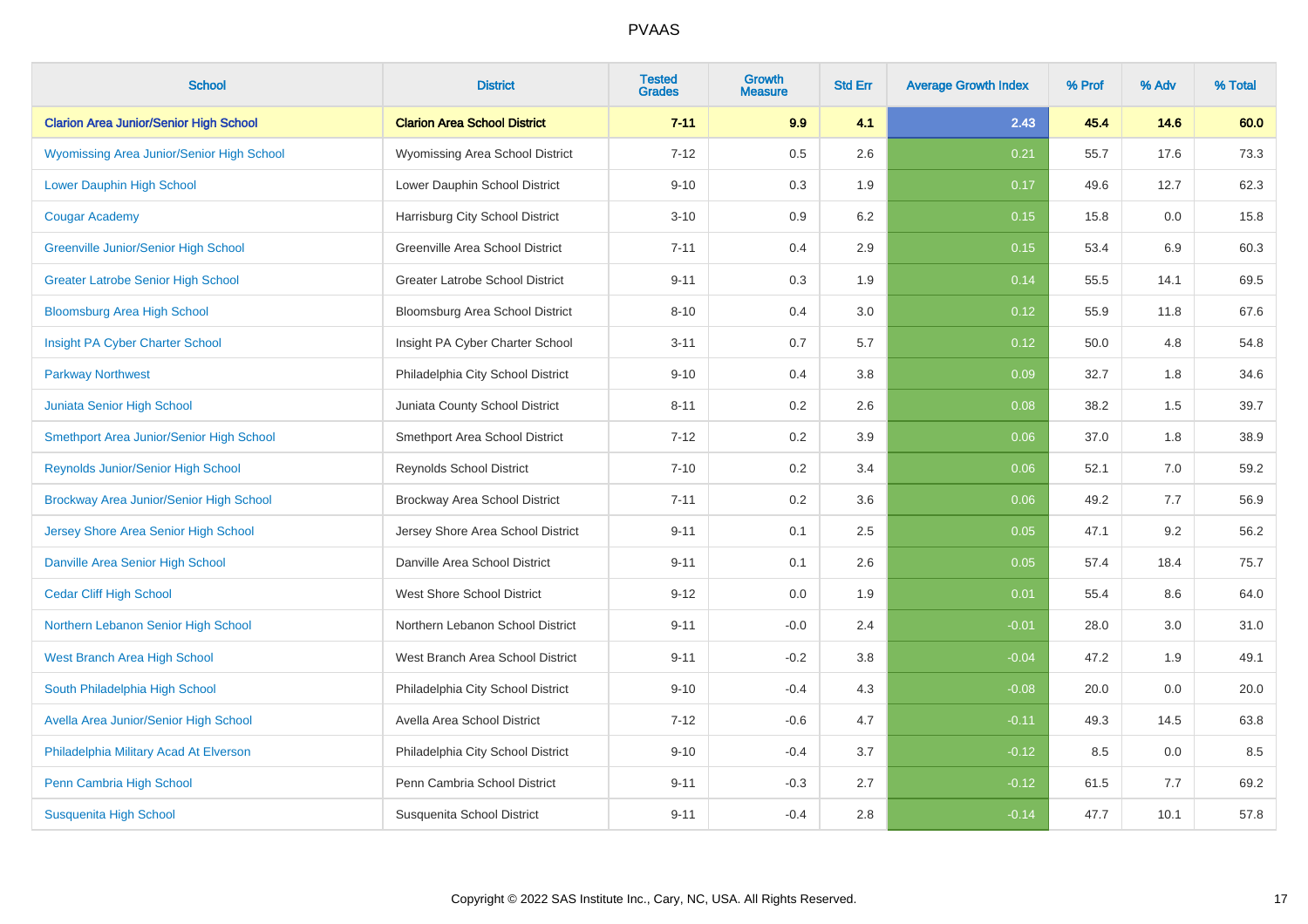| <b>School</b>                                      | <b>District</b>                                       | <b>Tested</b><br><b>Grades</b> | Growth<br><b>Measure</b> | <b>Std Err</b> | <b>Average Growth Index</b> | % Prof | % Adv | % Total |
|----------------------------------------------------|-------------------------------------------------------|--------------------------------|--------------------------|----------------|-----------------------------|--------|-------|---------|
| <b>Clarion Area Junior/Senior High School</b>      | <b>Clarion Area School District</b>                   | $7 - 11$                       | 9.9                      | 4.1            | 2.43                        | 45.4   | 14.6  | 60.0    |
| <b>Hempfield Senior High School</b>                | <b>Hempfield School District</b>                      | $9 - 11$                       | $-0.2$                   | 1.4            | $-0.15$                     | 58.2   | 9.9   | 68.2    |
| Kutztown Area Senior High School                   | Kutztown Area School District                         | $9 - 12$                       | $-0.5$                   | 3.2            | $-0.15$                     | 55.4   | 13.3  | 68.7    |
| Philadelphia Electrical & Tech Charter High School | Philadelphia Electrical & Tech<br>Charter High School | $10 - 10$                      | $-0.5$                   | 2.9            | $-0.15$                     | 8.8    | 0.0   | 8.8     |
| <b>Achievement House Charter School</b>            | Achievement House Charter School                      | $7 - 11$                       | $-0.7$                   | 4.0            | $-0.17$                     | 32.5   | 2.6   | 35.1    |
| <b>Westinghouse Arts Academy Charter School</b>    | Westinghouse Arts Academy<br>Charter School           | $9 - 10$                       | $-0.7$                   | 3.6            | $-0.19$                     | 59.2   | 8.4   | 67.6    |
| Valley Junior/Senior High School                   | New Kensington-Arnold School<br><b>District</b>       | $7 - 11$                       | $-0.8$                   | 3.8            | $-0.22$                     | 40.7   | 3.7   | 44.4    |
| <b>Mcconnellsburg High School</b>                  | Central Fulton School District                        | $9 - 11$                       | $-0.8$                   | 3.5            | $-0.23$                     | 51.4   | 8.6   | 60.0    |
| <b>Blue Ridge High School</b>                      | <b>Blue Ridge School District</b>                     | $9 - 11$                       | $-0.8$                   | 3.6            | $-0.23$                     | 44.6   | 3.1   | 47.7    |
| Otto-Eldred Junior/Senior High School              | <b>Otto-Eldred School District</b>                    | $7 - 11$                       | $-1.0$                   | 4.2            | $-0.23$                     | 56.2   | 6.2   | 62.5    |
| <b>Mercer Area Senior High School</b>              | Mercer Area School District                           | $8 - 11$                       | $-0.8$                   | 3.3            | $-0.23$                     | 56.8   | 8.1   | 64.9    |
| Millville Area Junior/Senior High School           | Millville Area School District                        | $7 - 12$                       | $-1.1$                   | 4.7            | $-0.24$                     | 51.4   | 5.4   | 56.8    |
| <b>Oley Valley Senior High School</b>              | Oley Valley School District                           | $9 - 11$                       | $-0.8$                   | 2.7            | $-0.29$                     | 43.1   | 12.9  | 56.0    |
| <b>Crestwood Secondary Campus</b>                  | <b>Crestwood School District</b>                      | $7 - 11$                       | $-0.7$                   | 2.3            | $-0.31$                     | 57.4   | 17.0  | 74.4    |
| Southern Lehigh Senior High School                 | Southern Lehigh School District                       | $9 - 11$                       | $-0.7$                   | 2.3            | $-0.31$                     | 66.1   | 11.9  | 78.0    |
| Panther Valley Junior/Senior High School           | Panther Valley School District                        | $7 - 12$                       | $-1.0$                   | 3.3            | $-0.31$                     | 47.9   | 4.3   | 52.1    |
| Mount Carmel Area High School                      | Mount Carmel Area School District                     | $6 - 11$                       | $-1.0$                   | 3.1            | $-0.32$                     | 45.3   | 2.1   | 47.4    |
| Hope For Hyndman Charter School                    | Hope For Hyndman Charter School                       | $3 - 11$                       | $-2.0$                   | 6.1            | $-0.32$                     | 33.3   | 0.0   | 33.3    |
| <b>Bellefonte Area High School</b>                 | Bellefonte Area School District                       | $9 - 11$                       | $-0.7$                   | 2.2            | $-0.33$                     | 47.6   | 10.6  | 58.2    |
| Lakeview Middle-High School                        | Lakeview School District                              | $6 - 11$                       | $-1.2$                   | 3.7            | $-0.33$                     | 60.3   | 3.2   | 63.5    |
| <b>Girard High School</b>                          | <b>Girard School District</b>                         | $9 - 11$                       | $-0.9$                   | 2.7            | $-0.33$                     | 53.9   | 15.6  | 69.6    |
| <b>Glendale Junior/Senior High School</b>          | <b>Glendale School District</b>                       | $7 - 10$                       | $-1.3$                   | 3.7            | $-0.34$                     | 50.0   | 5.4   | 55.4    |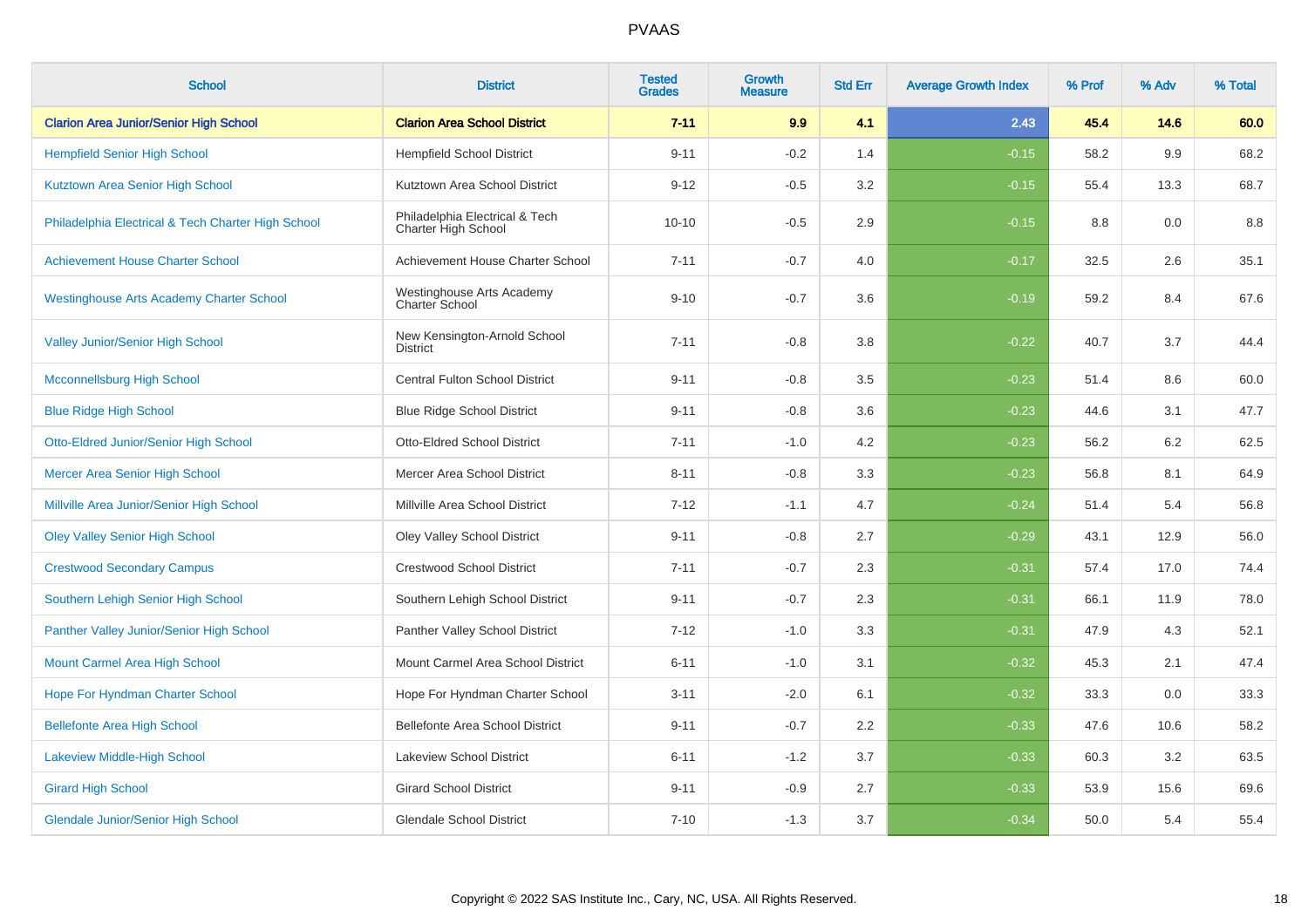| <b>School</b>                                      | <b>District</b>                                            | <b>Tested</b><br><b>Grades</b> | <b>Growth</b><br><b>Measure</b> | <b>Std Err</b> | <b>Average Growth Index</b> | % Prof | % Adv | % Total |
|----------------------------------------------------|------------------------------------------------------------|--------------------------------|---------------------------------|----------------|-----------------------------|--------|-------|---------|
| <b>Clarion Area Junior/Senior High School</b>      | <b>Clarion Area School District</b>                        | $7 - 11$                       | 9.9                             | 4.1            | 2.43                        | 45.4   | 14.6  | 60.0    |
| <b>Cornell High School</b>                         | <b>Cornell School District</b>                             | $7 - 11$                       | $-2.0$                          | 5.0            | $-0.39$                     | 33.8   | 1.5   | 35.4    |
| James Buchanan High School                         | <b>Tuscarora School District</b>                           | $9 - 11$                       | $-1.0$                          | 2.3            | $-0.43$                     | 45.1   | 8.1   | 53.2    |
| Penn Manor High School                             | Penn Manor School District                                 | $7 - 11$                       | $-0.8$                          | 1.6            | $-0.47$                     | 51.9   | 12.6  | 64.5    |
| Center For Student Lrng Charter School Pennsbury   | Center For Student Learning Charter<br>School At Pennsbury | $6 - 12$                       | $-2.9$                          | 6.1            | $-0.47$                     | 42.9   | 0.0   | 42.9    |
| Albert Gallatin Area Senior High School            | Albert Gallatin Area School District                       | $8 - 11$                       | $-1.1$                          | 2.4            | $-0.47$                     | 54.5   | 10.0  | 64.6    |
| <b>Sharpsville Area Senior High School</b>         | Sharpsville Area School District                           | $7 - 11$                       | $-1.7$                          | 3.5            | $-0.48$                     | 55.2   | 13.4  | 68.7    |
| <b>Cowanesque Valley Junior/Senior High School</b> | Northern Tioga School District                             | $7 - 12$                       | $-2.1$                          | 4.4            | $-0.48$                     | 56.3   | 1.2   | 57.5    |
| <b>Bellwood-Antis High School</b>                  | <b>Bellwood-Antis School District</b>                      | $9 - 10$                       | $-1.6$                          | 3.2            | $-0.50$                     | 55.1   | 10.1  | 65.2    |
| Pittsburgh Allderdice High School                  | Pittsburgh School District                                 | $9 - 10$                       | $-1.0$                          | 2.0            | $-0.51$                     | 44.4   | 13.9  | 58.3    |
| <b>Palmerton Area High School</b>                  | Palmerton Area School District                             | $9 - 11$                       | $-1.6$                          | 3.0            | $-0.52$                     | 57.4   | 5.0   | 62.4    |
| North Schuylkill Junior/Senior High School         | North Schuylkill School District                           | $7 - 11$                       | $-1.4$                          | 2.4            | $-0.58$                     | 41.8   | 5.1   | 46.8    |
| South Side High School                             | South Side Area School District                            | $9 - 11$                       | $-2.0$                          | 3.3            | $-0.59$                     | 50.0   | 6.8   | 56.8    |
| <b>Cochranton Junior/Senior High School</b>        | <b>Crawford Central School District</b>                    | $7 - 11$                       | $-2.3$                          | 3.8            | $-0.62$                     | 47.9   | 18.3  | 66.2    |
| <b>New Oxford Senior High School</b>               | Conewago Valley School District                            | $7 - 12$                       | $-1.2$                          | 2.0            | $-0.62$                     | 51.7   | 9.6   | 61.3    |
| <b>Shaler Area High School</b>                     | <b>Shaler Area School District</b>                         | $9 - 11$                       | $-1.2$                          | 1.9            | $-0.63$                     | 49.1   | 9.6   | 58.7    |
| <b>Wyoming Area Sec Center</b>                     | Wyoming Area School District                               | $7 - 10$                       | $-1.7$                          | 2.6            | $-0.64$                     | 53.8   | 10.8  | 64.6    |
| <b>Bangor Area High School</b>                     | Bangor Area School District                                | $9 - 12$                       | $-1.3$                          | 2.0            | $-0.66$                     | 44.3   | 4.7   | 49.0    |
| Maplewood Junior/Senior High School                | <b>Penncrest School District</b>                           | $7 - 11$                       | $-2.4$                          | 3.6            | $-0.66$                     | 46.3   | 5.2   | 51.5    |
| Clarion-Limestone Area Junior/Senior High School   | Clarion-Limestone Area School<br><b>District</b>           | $7 - 12$                       | $-2.8$                          | 4.1            | $-0.67$                     | 56.8   | 6.8   | 63.6    |
| <b>Waynesburg Central High School</b>              | <b>Central Greene School District</b>                      | $9 - 11$                       | $-1.9$                          | 2.8            | $-0.67$                     | 54.2   | 2.8   | 57.0    |
| Elizabethtown Area Senior High School              | Elizabethtown Area School District                         | $9 - 12$                       | $-1.2$                          | 1.8            | $-0.67$                     | 50.0   | 11.2  | 61.2    |
| Sayre William L Middle School                      | Philadelphia City School District                          | $9 - 12$                       | $-2.8$                          | 4.2            | $-0.67$                     | 8.2    | 0.0   | $8.2\,$ |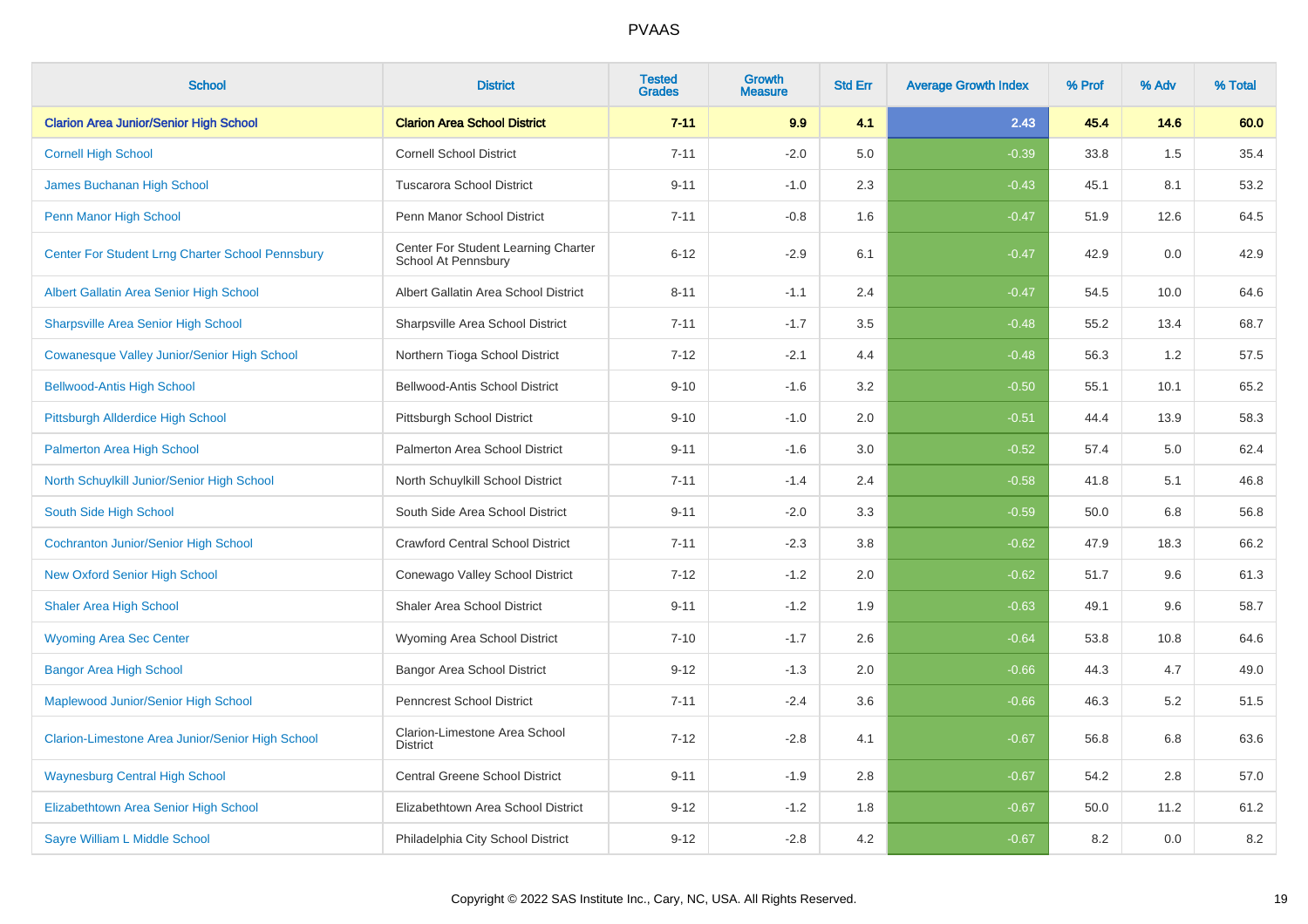| <b>School</b>                                           | <b>District</b>                                  | <b>Tested</b><br><b>Grades</b> | <b>Growth</b><br><b>Measure</b> | <b>Std Err</b> | <b>Average Growth Index</b> | % Prof | % Adv | % Total |
|---------------------------------------------------------|--------------------------------------------------|--------------------------------|---------------------------------|----------------|-----------------------------|--------|-------|---------|
| <b>Clarion Area Junior/Senior High School</b>           | <b>Clarion Area School District</b>              | $7 - 11$                       | 9.9                             | 4.1            | 2.43                        | 45.4   | 14.6  | 60.0    |
| <b>Mid Valley Secondary Center</b>                      | Mid Valley School District                       | $7 - 10$                       | $-2.0$                          | 2.9            | $-0.69$                     | 45.1   | 7.8   | 52.9    |
| Canon-Mcmillan Senior High School                       | Canon-Mcmillan School District                   | $9 - 11$                       | $-1.1$                          | 1.6            | $-0.69$                     | 58.7   | 15.9  | 74.6    |
| <b>Burgettstown Middle/High School</b>                  | Burgettstown Area School District                | $6 - 11$                       | $-2.5$                          | 3.4            | $-0.73$                     | 50.0   | 1.4   | 51.4    |
| <b>Fannett-Metal Senior High School</b>                 | Fannett-Metal School District                    | $9 - 11$                       | $-3.8$                          | 5.1            | $-0.73$                     | 38.7   | 8.1   | 46.8    |
| Susquehanna Community Junior/Senior High School         | Susquehanna Community School<br><b>District</b>  | $7 - 11$                       | $-3.1$                          | 4.2            | $-0.74$                     | 49.4   | 6.9   | 56.3    |
| North Pocono High School                                | North Pocono School District                     | $9 - 11$                       | $-2.6$                          | 3.4            | $-0.76$                     | 52.0   | 16.4  | 68.5    |
| King Martin Luther High School                          | Philadelphia City School District                | $9 - 10$                       | $-3.6$                          | 4.7            | $-0.76$                     | 13.3   | 0.0   | 13.3    |
| <b>Manheim Township High School</b>                     | Manheim Township School District                 | $8 - 12$                       | $-1.2$                          | 1.6            | $-0.77$                     | 53.2   | 15.5  | 68.7    |
| <b>Gillingham Charter School</b>                        | Gillingham Charter School                        | $3 - 11$                       | $-4.4$                          | 5.6            | $-0.77$                     | 20.8   | 8.3   | 29.2    |
| <b>Turkeyfoot Valley Area Junior/Senior High School</b> | Turkeyfoot Valley Area School<br><b>District</b> | $7 - 12$                       | $-4.6$                          | 5.6            | $-0.83$                     | 22.0   | 5.1   | 27.1    |
| <b>Cheltenham High School</b>                           | Cheltenham School District                       | $9 - 11$                       | $-1.7$                          | 2.0            | $-0.84$                     | 46.1   | 10.0  | 56.1    |
| Huntingdon Area Senior High School                      | Huntingdon Area School District                  | $9 - 11$                       | $-2.4$                          | 2.7            | $-0.86$                     | 36.8   | 10.3  | 47.0    |
| Conemaugh Valley Junior/Senior High School              | Conemaugh Valley School District                 | $7 - 12$                       | $-3.5$                          | 4.1            | $-0.86$                     | 48.2   | 5.6   | 53.7    |
| Lehighton Area High School                              | Lehighton Area School District                   | $9 - 11$                       | $-2.0$                          | 2.3            | $-0.87$                     | 51.1   | 5.6   | 56.7    |
| Mt Lebanon Senior High School                           | Mt Lebanon School District                       | $8 - 11$                       | $-1.3$                          | 1.5            | $-0.87$                     | 61.9   | 24.0  | 85.9    |
| Northeast Bradford Junior/Senior High School            | Northeast Bradford School District               | $7 - 10$                       | $-3.5$                          | 4.0            | $-0.87$                     | 33.9   | 3.4   | 37.3    |
| West Forest Junior/Senior High School                   | <b>Forest Area School District</b>               | $7 - 11$                       | $-5.5$                          | 6.2            | $-0.88$                     | 22.2   | 3.7   | 25.9    |
| <b>Shenango High School</b>                             | Shenango Area School District                    | $7 - 11$                       | $-2.9$                          | 3.3            | $-0.88$                     | 50.6   | 13.9  | 64.6    |
| <b>Bald Eagle Area Junior/Senior High School</b>        | Bald Eagle Area School District                  | $6 - 11$                       | $-2.4$                          | 2.7            | $-0.88$                     | 48.4   | 9.4   | 57.7    |
| Bartram John - Main                                     | Philadelphia City School District                | $8 - 11$                       | $-2.9$                          | 3.3            | $-0.89$                     | 5.0    | 0.0   | 5.0     |
| <b>G A R Middle School</b>                              | Wilkes-Barre Area School District                | $7 - 11$                       | $-5.1$                          | 5.5            | $-0.92$                     | 25.9   | 0.0   | 25.9    |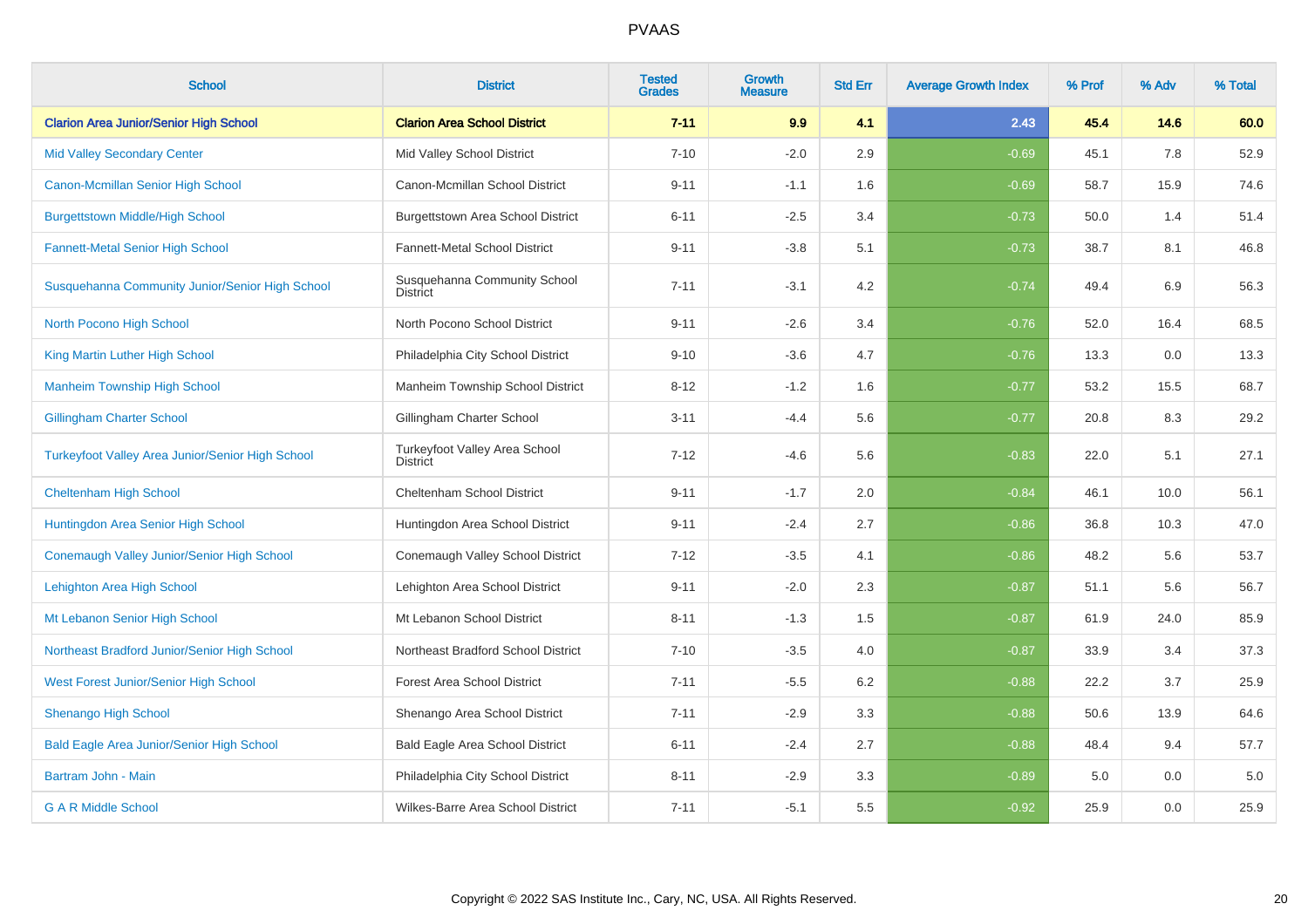| <b>School</b>                                     | <b>District</b>                                   | <b>Tested</b><br><b>Grades</b> | Growth<br><b>Measure</b> | <b>Std Err</b> | <b>Average Growth Index</b> | % Prof | % Adv | % Total |
|---------------------------------------------------|---------------------------------------------------|--------------------------------|--------------------------|----------------|-----------------------------|--------|-------|---------|
| <b>Clarion Area Junior/Senior High School</b>     | <b>Clarion Area School District</b>               | $7 - 11$                       | 9.9                      | 4.1            | 2.43                        | 45.4   | 14.6  | 60.0    |
| Imhotep Institute Charter High School             | Imhotep Institute Charter High<br>School          | $9 - 11$                       | $-5.3$                   | 5.8            | $-0.92$                     | 25.0   | 0.0   | 25.0    |
| <b>Central Bucks High School - West</b>           | <b>Central Bucks School District</b>              | $10 - 11$                      | $-1.4$                   | 1.5            | $-0.93$                     | 63.9   | 16.1  | 80.0    |
| Austin Area Junior/Senior High School             | Austin Area School District                       | $7 - 11$                       | $-6.0$                   | 6.4            | $-0.93$                     | 33.3   | 5.6   | 38.9    |
| <b>Sullivan County Junior/Senior High School</b>  | <b>Sullivan County School District</b>            | $7 - 10$                       | $-4.3$                   | 4.4            | $-0.97$                     | 66.7   | 2.6   | 69.2    |
| Roxborough High School                            | Philadelphia City School District                 | $9 - 10$                       | $-3.1$                   | $3.2\,$        | $-0.97$                     | 14.1   | 2.2   | 16.3    |
| Elmer L Meyers Junior/Senior High School          | Wilkes-Barre Area School District                 | $7 - 11$                       | $-4.7$                   | 4.8            | $-0.98$                     | 33.3   | 3.0   | 36.4    |
| Phoenixville Area High School                     | Phoenixville Area School District                 | $9 - 11$                       | $-2.0$                   | 2.1            | $-0.98$                     | 59.9   | 10.6  | 70.5    |
| <b>Overbrook High School</b>                      | Philadelphia City School District                 | $9 - 11$                       | $-4.4$                   | 4.4            | $-0.99$                     | 8.7    | 0.0   | 8.7     |
| Charleroi Area High School                        | Charleroi School District                         | $8 - 11$                       | $-2.9$                   | 3.0            | $-0.99$                     | 55.7   | 7.4   | 63.1    |
| <b>Chartiers Valley High School</b>               | <b>Chartiers Valley School District</b>           | $9 - 11$                       | $-2.0$                   | 2.0            | $-1.00$                     | 54.7   | 8.4   | 63.1    |
| <b>Columbia High School</b>                       | Columbia Borough School District                  | $8 - 12$                       | $-3.6$                   | 3.5            | $-1.02$                     | 29.5   | 1.9   | 31.4    |
| <b>Montour High School</b>                        | <b>Montour School District</b>                    | $9 - 11$                       | $-2.1$                   | 2.1            | $-1.03$                     | 61.4   | 15.1  | 76.5    |
| <b>Lebanon Senior High School</b>                 | Lebanon School District                           | $9 - 11$                       | $-2.0$                   | 1.9            | $-1.06$                     | 24.4   | 2.6   | 27.0    |
| <b>Wyoming Valley West Senior High School</b>     | Wyoming Valley West School<br><b>District</b>     | $9 - 11$                       | $-2.6$                   | 2.4            | $-1.08$                     | 49.4   | 3.0   | 52.4    |
| Rocky Grove Junior/Senior High School             | Valley Grove School District                      | $7 - 10$                       | $-4.1$                   | 3.7            | $-1.11$                     | 51.2   | 6.1   | 57.3    |
| West Greene Junior/Senior High School             | West Greene School District                       | $7 - 11$                       | $-4.9$                   | 4.3            | $-1.12$                     | 36.6   | 7.3   | 43.9    |
| <b>Lewisburg High School</b>                      | Lewisburg Area School District                    | $9 - 11$                       | $-2.9$                   | 2.6            | $-1.13$                     | 57.0   | 18.5  | 75.6    |
| North Hills Senior High School                    | North Hills School District                       | $9 - 11$                       | $-2.1$                   | 1.8            | $-1.14$                     | 59.1   | 14.1  | 73.2    |
| <b>Quaker Valley High School</b>                  | Quaker Valley School District                     | $9 - 11$                       | $-3.1$                   | 2.6            | $-1.19$                     | 55.2   | 13.2  | 68.4    |
| Conemaugh Township Area Middle/Senior High School | Conemaugh Township Area School<br><b>District</b> | $6 - 12$                       | $-4.0$                   | 3.4            | $-1.19$                     | 53.8   | 17.6  | 71.4    |
| Juniata Valley Junior/Senior High School          | Juniata Valley School District                    | $6 - 11$                       | $-4.3$                   | 3.5            | $-1.21$                     | 44.4   | 3.5   | 47.8    |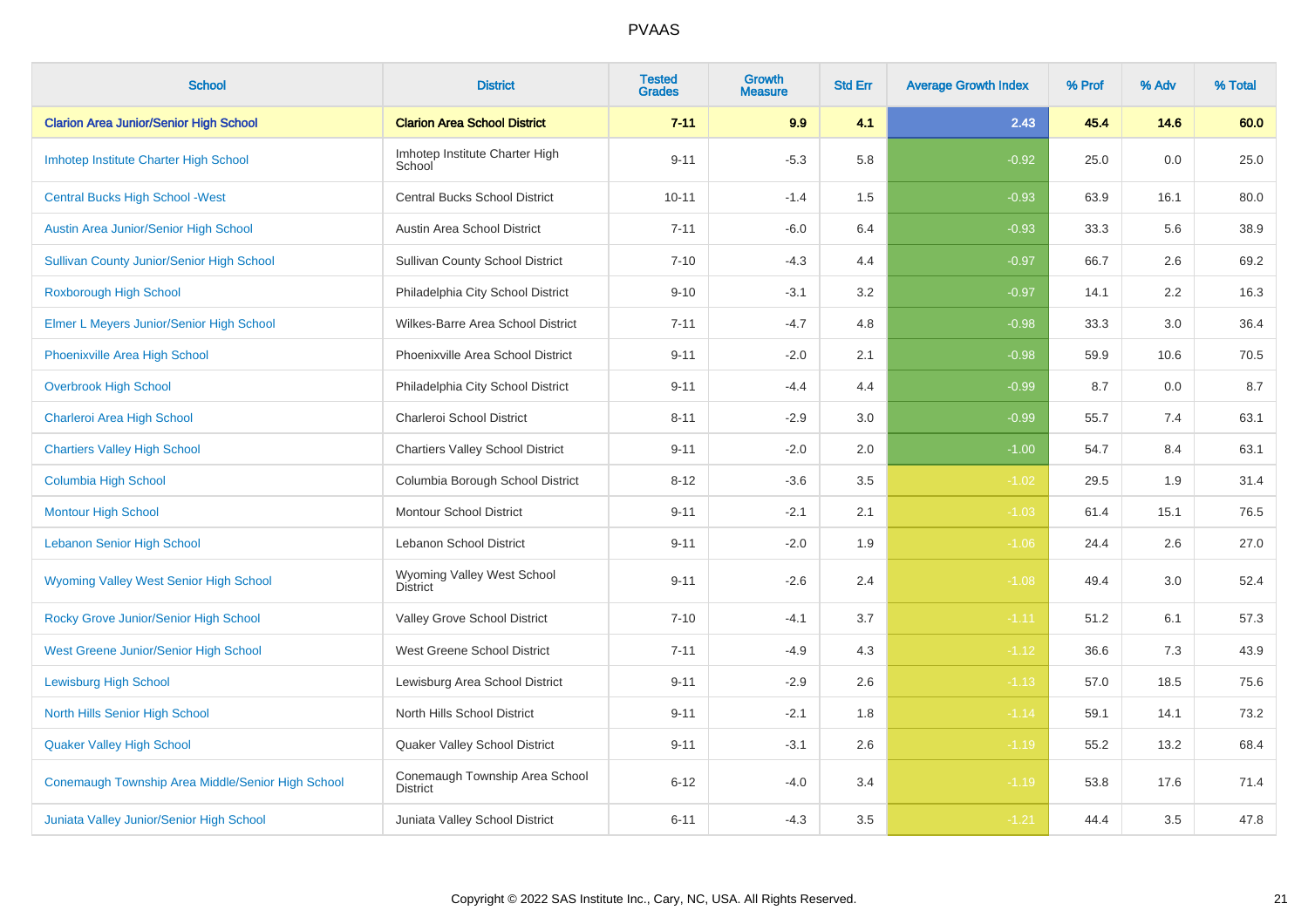| <b>School</b>                                  | <b>District</b>                                 | <b>Tested</b><br><b>Grades</b> | <b>Growth</b><br><b>Measure</b> | <b>Std Err</b> | <b>Average Growth Index</b> | % Prof | % Adv | % Total |
|------------------------------------------------|-------------------------------------------------|--------------------------------|---------------------------------|----------------|-----------------------------|--------|-------|---------|
| <b>Clarion Area Junior/Senior High School</b>  | <b>Clarion Area School District</b>             | $7 - 11$                       | 9.9                             | 4.1            | 2.43                        | 45.4   | 14.6  | 60.0    |
| Riverside Junior/Senior High School            | <b>Riverside School District</b>                | $7 - 11$                       | $-3.6$                          | 2.9            | $-1.22$                     | 43.0   | 9.0   | 52.0    |
| <b>Antietam Middle/High School</b>             | Antietam School District                        | $7 - 10$                       | $-4.7$                          | 3.8            | $-1.23$                     | 36.4   | 5.4   | 41.8    |
| <b>Seneca Valley High School</b>               | Seneca Valley School District                   | $7 - 11$                       | $-1.7$                          | 1.4            | $-1.23$                     | 57.2   | 11.4  | 68.6    |
| Oil City Senior High School                    | Oil City Area School District                   | $9 - 11$                       | $-3.3$                          | 2.6            | $-1.24$                     | 44.4   | 5.8   | 50.2    |
| Jeannette High School                          | Jeannette City School District                  | $7 - 11$                       | $-4.8$                          | 3.8            | $-1.24$                     | 46.7   | 7.5   | 54.2    |
| <b>Dallas Senior High School</b>               | <b>Dallas School District</b>                   | $9 - 11$                       | $-2.9$                          | 2.2            | $-1.28$                     | 54.9   | 7.6   | 62.4    |
| <b>Riverview Junior/Senior High School</b>     | <b>Riverview School District</b>                | $7 - 11$                       | $-4.8$                          | 3.8            | $-1.28$                     | 57.9   | 15.8  | 73.7    |
| Kane Area High School                          | Kane Area School District                       | $9 - 10$                       | $-4.1$                          | 3.1            | $-1.29$                     | 39.5   | 9.9   | 49.4    |
| North Penn-Mansfield Junior/Senior High School | Southern Tioga School District                  | $7 - 10$                       | $-4.3$                          | 3.4            | $-1.29$                     | 53.2   | 7.2   | 60.4    |
| <b>Chestnut Ridge Senior High School</b>       | <b>Chestnut Ridge School District</b>           | $8 - 12$                       | $-3.8$                          | 2.9            | $-1.29$                     | 46.6   | 5.8   | 52.4    |
| <b>Beaver Falls Area Senior High School</b>    | Big Beaver Falls Area School District           | $9 - 11$                       | $-4.3$                          | 3.3            | $-1.30$                     | 34.1   | 3.5   | 37.6    |
| <b>Apollo-Ridge High School</b>                | Apollo-Ridge School District                    | $9 - 12$                       | $-5.0$                          | 3.7            | $-1.32$                     | 50.0   | 10.0  | 60.0    |
| <b>Chichester Senior High School</b>           | <b>Chichester School District</b>               | $9 - 11$                       | $-3.1$                          | 2.3            | $-1.33$                     | 44.6   | 6.6   | 51.2    |
| Shade Junior/Senior High School                | Shade-Central City School District              | $7 - 11$                       | $-6.3$                          | 4.6            | $-1.36$                     | 27.8   | 0.0   | 27.8    |
| Elk Lake Junior/Senior High School             | Elk Lake School District                        | $7 - 11$                       | $-4.5$                          | 3.2            | $-1.37$                     | 46.2   | 3.3   | 49.4    |
| <b>Troy Area Junior/Senior High School</b>     | Troy Area School District                       | $7 - 10$                       | $-4.7$                          | 3.4            | $-1.38$                     | 43.2   | 5.7   | 48.9    |
| <b>Bristol High School</b>                     | <b>Bristol Borough School District</b>          | $9 - 12$                       | $-4.7$                          | 3.4            | $-1.39$                     | 39.7   | 1.3   | 41.0    |
| Lincoln Junior/Senior High School              | Ellwood City Area School District               | $7 - 11$                       | $-4.5$                          | 3.2            | $-1.39$                     | 54.1   | 14.1  | 68.2    |
| <b>Greater Johnstown Senior High School</b>    | Greater Johnstown School District               | $8 - 11$                       | $-3.6$                          | 2.6            | $-1.40$                     | 26.1   | 0.0   | 26.1    |
| East Stroudsburg Senior High School North      | East Stroudsburg Area School<br><b>District</b> | $9 - 11$                       | $-3.3$                          | 2.3            | $-1.41$                     | 41.8   | 7.9   | 49.7    |
| Ferndale Area Junior/Senior High School        | Ferndale Area School District                   | $7 - 10$                       | $-6.1$                          | 4.3            | $-1.42$                     | 40.0   | 0.0   | 40.0    |
| <b>Cambria Heights Senior High School</b>      | Cambria Heights School District                 | $9 - 10$                       | $-4.5$                          | 3.1            | $-1.44$                     | 51.0   | 6.0   | 57.0    |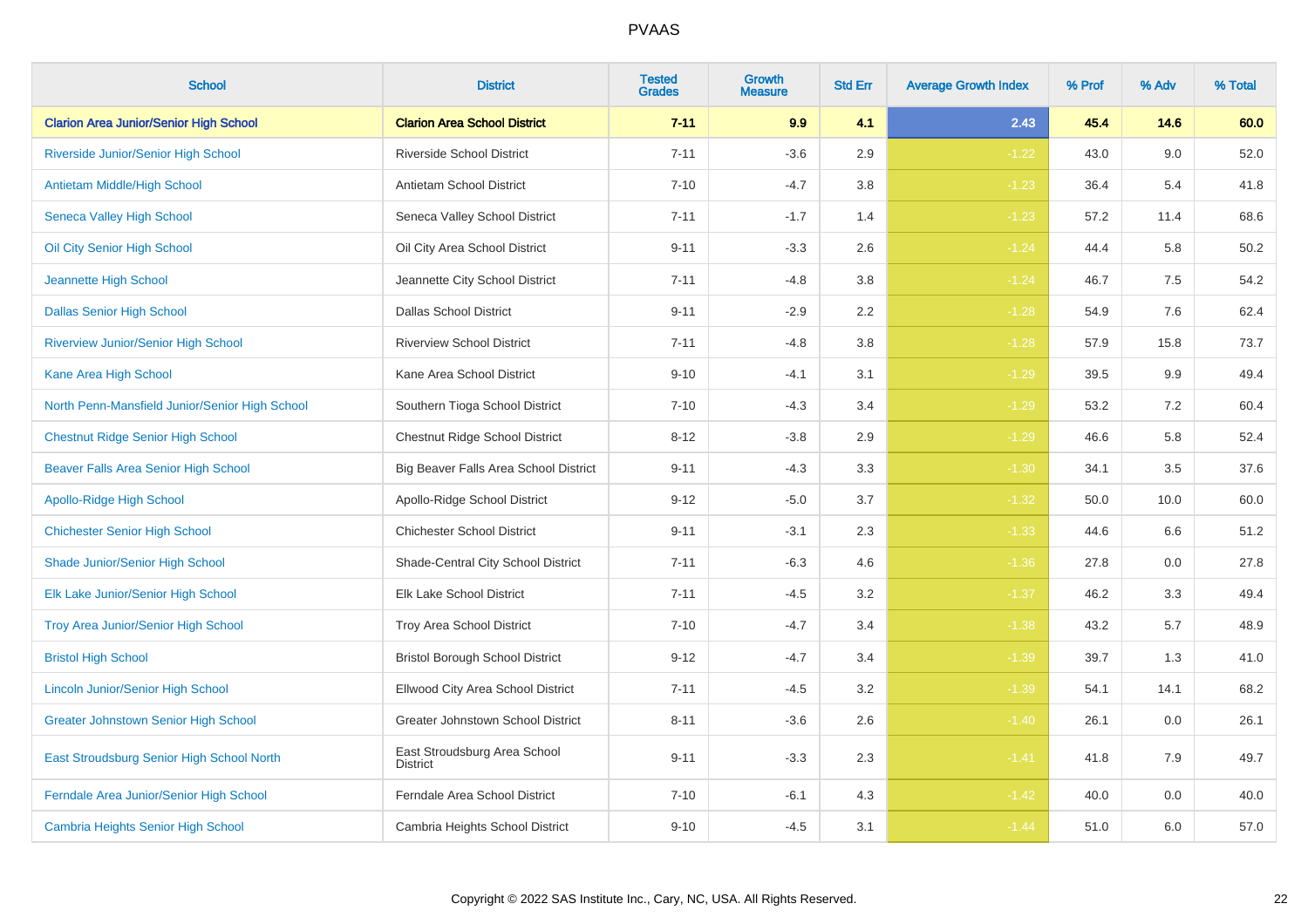| <b>School</b>                                                                   | <b>District</b>                                                             | <b>Tested</b><br><b>Grades</b> | Growth<br>Measure | <b>Std Err</b> | <b>Average Growth Index</b> | % Prof | % Adv | % Total |
|---------------------------------------------------------------------------------|-----------------------------------------------------------------------------|--------------------------------|-------------------|----------------|-----------------------------|--------|-------|---------|
| <b>Clarion Area Junior/Senior High School</b>                                   | <b>Clarion Area School District</b>                                         | $7 - 11$                       | 9.9               | 4.1            | 2.43                        | 45.4   | 14.6  | 60.0    |
| Greencastle-Antrim Senior High School                                           | Greencastle-Antrim School District                                          | $9 - 11$                       | $-3.3$            | 2.2            | $-1.51$                     | 62.4   | 9.9   | 72.3    |
| Westmont Hilltop Junior/Senior High School                                      | Westmont Hilltop School District                                            | $7 - 11$                       | $-4.3$            | 2.8            | $-1.52$                     | 36.3   | 13.3  | 49.6    |
| Claysburg-Kimmel High School                                                    | Claysburg-Kimmel School District                                            | $7 - 11$                       | $-6.0$            | 4.0            | $-1.52$                     | 42.9   | 8.2   | 51.0    |
| <b>MaST Community Charter School</b>                                            | <b>MaST Community Charter School</b>                                        | $3 - 10$                       | $-4.1$            | 2.7            | $-1.52$                     | 44.0   | 9.5   | 53.4    |
| Preparatory Charter School Of Mathematics, Science,<br><b>Tech, And Careers</b> | Preparatory Charter School Of<br>Mathematics, Science, Tech, And<br>Careers | $9 - 10$                       | $-4.0$            | 2.5            | $-1.59$                     | 15.0   | 0.0   | 15.0    |
| <b>Carbon Career &amp; Technical Institute</b>                                  | Carbon Career & Technical Institute                                         | $9 - 11$                       | $-5.7$            | 3.6            | $-1.59$                     | 34.5   | 1.2   | 35.7    |
| Pittsburgh Carrick High School                                                  | Pittsburgh School District                                                  | $9 - 10$                       | $-4.8$            | 3.0            | $-1.60$                     | 22.3   | 3.2   | 25.5    |
| Fort Cherry Junior/Senior High School                                           | Fort Cherry School District                                                 | $7 - 10$                       | $-6.3$            | 3.8            | $-1.66$                     | 55.2   | 5.2   | 60.3    |
| <b>Shamokin Area High School</b>                                                | Shamokin Area School District                                               | $8 - 11$                       | $-8.0$            | 4.8            | $-1.66$                     | 38.1   | 3.2   | 41.3    |
| The U School: Innovative Lab                                                    | Philadelphia City School District                                           | $9 - 11$                       | $-7.1$            | 4.2            | $-1.67$                     | 2.2    | 0.0   | $2.2\,$ |
| <b>Tri-Valley Junior/Senior High School</b>                                     | <b>Tri-Valley School District</b>                                           | $7 - 10$                       | $-6.8$            | 4.1            | $-1.67$                     | 37.0   | 4.4   | 41.3    |
| Perseus House Charter School Of Excellence                                      | Perseus House Charter School Of<br>Excellence                               | $6 - 11$                       | $-5.2$            | 3.0            | $-1.72$                     | 16.5   | 0.0   | 16.5    |
| Saltsburg Middle/High School                                                    | Blairsville-Saltsburg School District                                       | $6 - 11$                       | $-7.6$            | 4.3            | $-1.76$                     | 36.7   | 8.9   | 45.6    |
| <b>Fairfield Area High School</b>                                               | Fairfield Area School District                                              | $8 - 11$                       | $-6.0$            | 3.4            | $-1.76$                     | 57.9   | 4.0   | 61.8    |
| <b>Chester High School</b>                                                      | <b>Chester-Upland School District</b>                                       | $9 - 11$                       | $-8.2$            | 4.5            | $-1.84$                     | 2.4    | 0.0   | 2.4     |
| <b>Brentwood Senior High School</b>                                             | Brentwood Borough School District                                           | $9 - 11$                       | $-5.6$            | $3.0\,$        | $-1.84$                     | 52.0   | 6.1   | 58.2    |
| <b>Pittston Area Senior High School</b>                                         | Pittston Area School District                                               | $9 - 11$                       | $-10.3$           | 5.6            | $-1.85$                     | 38.1   | 9.5   | 47.6    |
| Old Forge Junior/Senior High School                                             | Old Forge School District                                                   | $7 - 12$                       | $-6.3$            | 3.4            | $-1.85$                     | 52.9   | 7.1   | 60.0    |
| East Pennsboro Area Senior High School                                          | East Pennsboro Area School District                                         | $9 - 11$                       | $-4.5$            | 2.4            | $-1.85$                     | 60.8   | 8.5   | 69.3    |
| <b>Twin Valley High School</b>                                                  | Twin Valley School District                                                 | $9 - 12$                       | $-4.0$            | 2.1            | $-1.86$                     | 49.6   | 7.1   | 56.8    |
| <b>Pottstown Senior High School</b>                                             | <b>Pottstown School District</b>                                            | $9 - 12$                       | $-4.5$            | 2.4            | $-1.87$                     | 29.8   | 1.2   | 31.0    |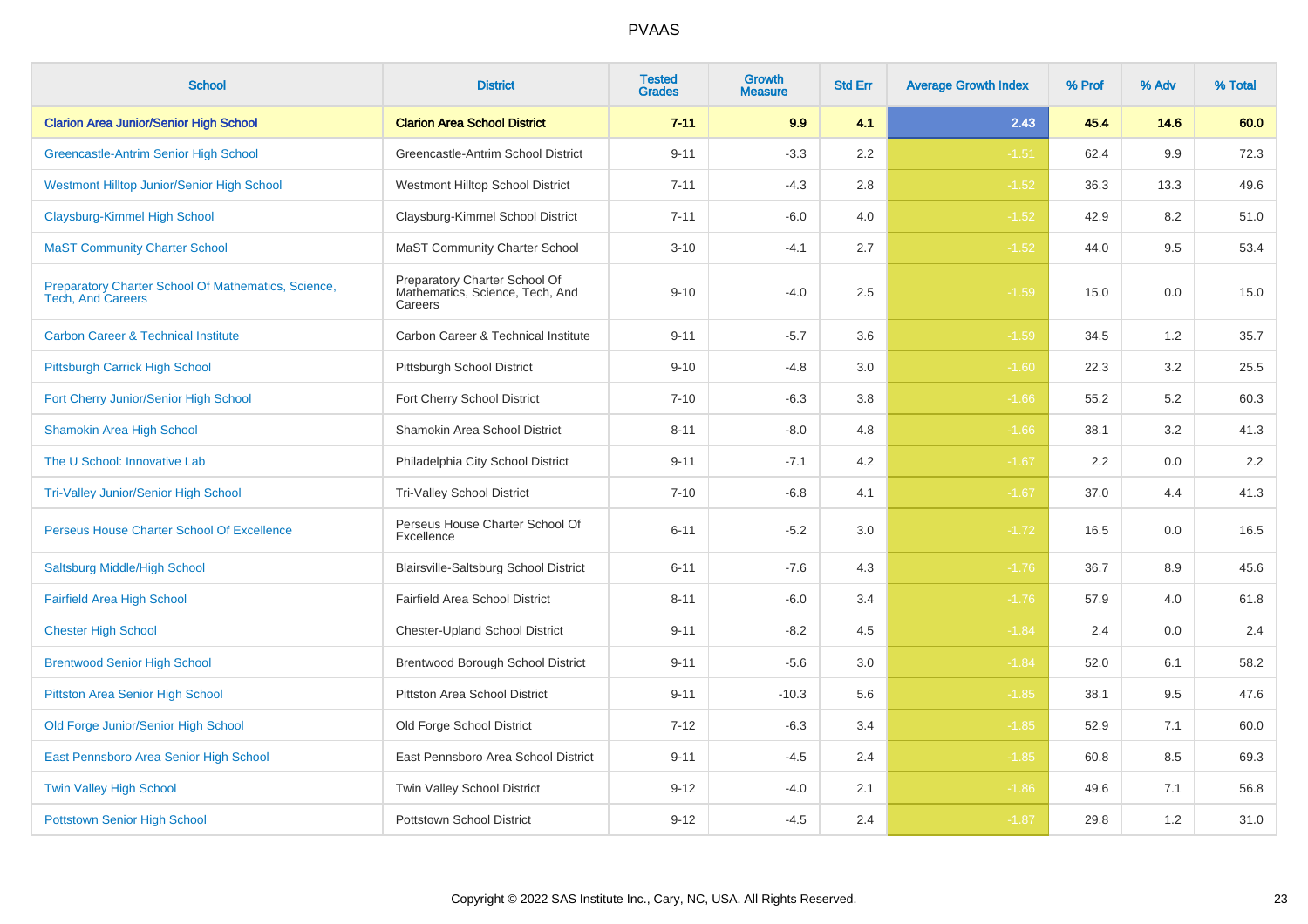| <b>School</b>                                     | <b>District</b>                                             | <b>Tested</b><br><b>Grades</b> | Growth<br><b>Measure</b> | <b>Std Err</b> | <b>Average Growth Index</b> | % Prof | % Adv | % Total |
|---------------------------------------------------|-------------------------------------------------------------|--------------------------------|--------------------------|----------------|-----------------------------|--------|-------|---------|
| <b>Clarion Area Junior/Senior High School</b>     | <b>Clarion Area School District</b>                         | $7 - 11$                       | 9.9                      | 4.1            | 2.43                        | 45.4   | 14.6  | 60.0    |
| <b>Canton Junior/Senior High School</b>           | <b>Canton Area School District</b>                          | $7 - 11$                       | $-6.0$                   | 3.2            | $-1.88$                     | 40.7   | 2.3   | 43.0    |
| Pequea Valley High School                         | Pequea Valley School District                               | $9 - 11$                       | $-6.1$                   | 3.2            | $-1.90$                     | 39.8   | 9.1   | 48.9    |
| <b>Washington High School</b>                     | Washington School District                                  | $9 - 11$                       | $-5.3$                   | 2.8            | $-1.92$                     | 30.1   | 2.4   | 32.5    |
| <b>Brownsville Area High School</b>               | <b>Brownsville Area School District</b>                     | $7 - 12$                       | $-7.6$                   | 3.9            | $-1.93$                     | 34.4   | 6.1   | 40.5    |
| Montrose Area Junior/Senior High School           | Montrose Area School District                               | $7 - 10$                       | $-5.9$                   | 3.0            | $-1.95$                     | 46.7   | 5.4   | 52.2    |
| Western Beaver County Junior/Senior High School   | Western Beaver County School<br><b>District</b>             | $6 - 11$                       | $-8.1$                   | 4.2            | $-1.95$                     | 56.5   | 6.5   | 63.0    |
| <b>Brandywine Heights High School</b>             | Brandywine Heights Area School<br><b>District</b>           | $9 - 11$                       | $-5.3$                   | 2.7            | $-1.96$                     | 49.2   | 8.2   | 57.4    |
| Harrisburg High School - SciTech Cmp              | Harrisburg City School District                             | $9 - 11$                       | $-6.1$                   | 3.1            | $-1.97$                     | 32.2   | 1.1   | 33.3    |
| <b>Central Columbia Senior High School</b>        | Central Columbia School District                            | $9 - 12$                       | $-5.1$                   | 2.6            | $-1.97$                     | 53.7   | 14.8  | 68.5    |
| East Allegheny Junior/Senior High School          | East Allegheny School District                              | $7 - 11$                       | $-6.7$                   | 3.3            | $-1.99$                     | 31.9   | 9.7   | 41.7    |
| The New Academy Charter School                    | The New Academy Charter School                              | $8 - 11$                       | $-10.4$                  | 5.2            | $-2.00$                     | 0.0    | 0.0   | 0.0     |
| <b>Blairsville Senior High School</b>             | Blairsville-Saltsburg School District                       | $9 - 11$                       | $-7.7$                   | 3.8            | $-2.03$                     | 37.8   | 5.4   | 43.2    |
| Kiski Area High School                            | Kiski Area School District                                  | $8 - 11$                       | $-4.0$                   | 2.0            | $-2.03$                     | 57.4   | 10.4  | 67.8    |
| Greensburg-Salem High School                      | Greensburg Salem School District                            | $9 - 11$                       | $-4.8$                   | 2.3            | $-2.03$                     | 47.6   | 4.9   | 52.4    |
| Gettysburg Area High School                       | Gettysburg Area School District                             | $9 - 11$                       | $-4.3$                   | 2.1            | $-2.05$                     | 45.3   | 14.0  | 59.3    |
| <b>Bermudian Springs High School</b>              | Bermudian Springs School District                           | $9 - 11$                       | $-5.9$                   | 2.8            | $-2.06$                     | 56.4   | 6.8   | 63.2    |
| <b>Executive Education Academy Charter School</b> | <b>Executive Education Academy</b><br><b>Charter School</b> | $3 - 10$                       | $-6.5$                   | 3.1            | $-2.08$                     | 23.7   | 2.2   | 25.8    |
| <b>Mount Pleasant Area High School</b>            | Mount Pleasant Area School District                         | $9 - 11$                       | $-5.4$                   | 2.6            | $-2.09$                     | 52.6   | 0.0   | 52.6    |
| Somerset Area Jr-Sr High School                   | Somerset Area School District                               | $6 - 11$                       | $-4.8$                   | 2.3            | $-2.09$                     | 44.4   | 14.9  | 59.3    |
| <b>Forest City Regional High School</b>           | Forest City Regional School District                        | $7 - 12$                       | $-6.4$                   | 3.0            | $-2.10$                     | 44.1   | 0.0   | 44.1    |
| Upper Dauphin Area High School                    | Upper Dauphin Area School District                          | $9 - 11$                       | $-6.7$                   | 3.2            | $-2.11$                     | 37.4   | 4.8   | 42.2    |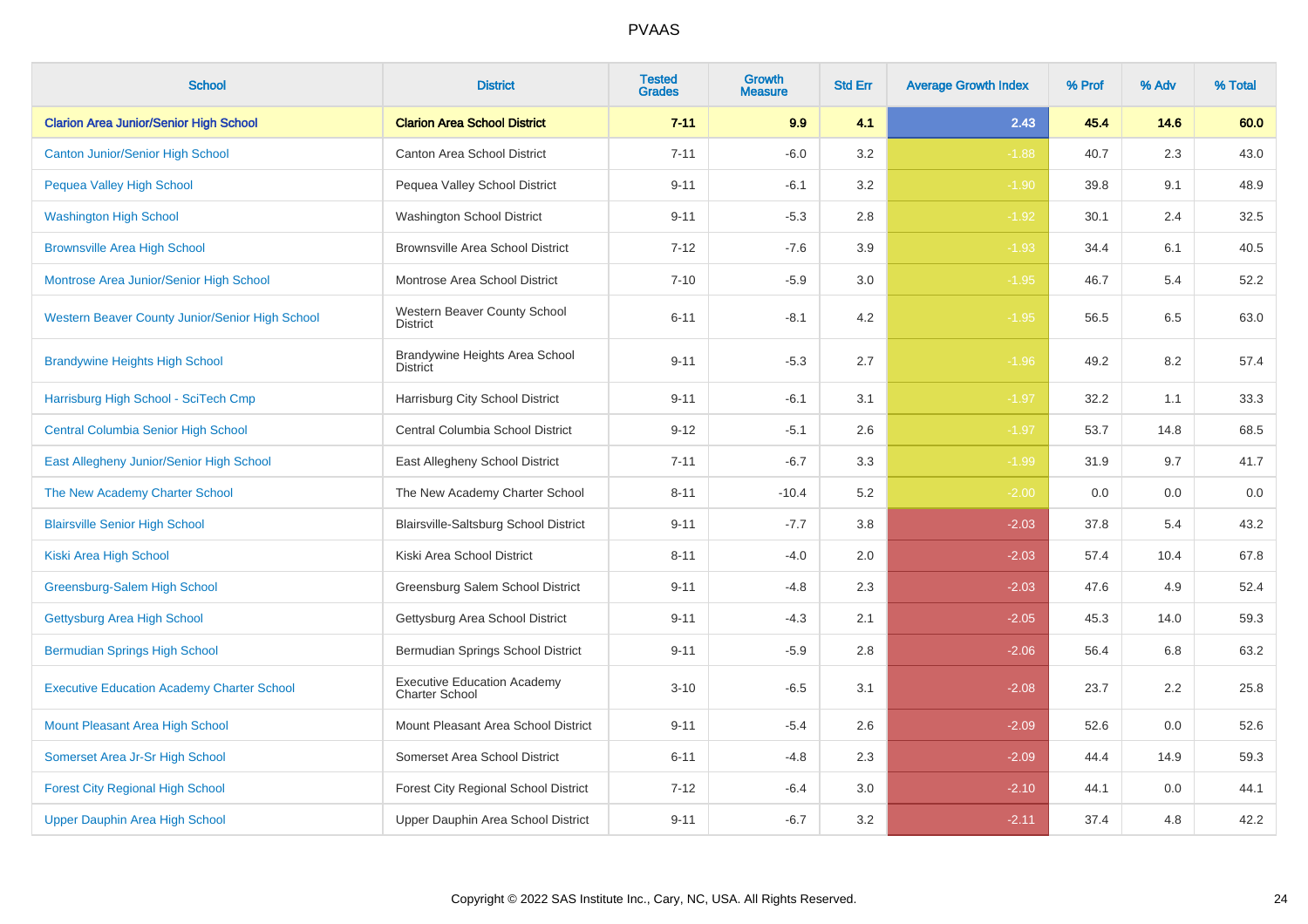| <b>School</b>                                       | <b>District</b>                                | <b>Tested</b><br><b>Grades</b> | <b>Growth</b><br><b>Measure</b> | <b>Std Err</b> | <b>Average Growth Index</b> | % Prof | % Adv | % Total |
|-----------------------------------------------------|------------------------------------------------|--------------------------------|---------------------------------|----------------|-----------------------------|--------|-------|---------|
| <b>Clarion Area Junior/Senior High School</b>       | <b>Clarion Area School District</b>            | $7 - 11$                       | 9.9                             | 4.1            | 2.43                        | 45.4   | 14.6  | 60.0    |
| <b>Mount Union Area Senior High School</b>          | Mount Union Area School District               | $9 - 10$                       | $-6.5$                          | 3.1            | $-2.11$                     | 32.2   | 3.4   | 35.6    |
| Corry Area High School                              | Corry Area School District                     | $9 - 11$                       | $-5.6$                          | 2.6            | $-2.12$                     | 38.1   | 6.0   | 44.1    |
| California Area Senior High School                  | California Area School District                | $9 - 10$                       | $-7.7$                          | 3.6            | $-2.12$                     | 42.6   | 9.8   | 52.5    |
| Moshannon Valley Junior/Senior High School          | Moshannon Valley School District               | $7 - 10$                       | $-7.4$                          | 3.4            | $-2.14$                     | 48.5   | 0.0   | 48.5    |
| Karns City High School                              | Karns City Area School District                | $7 - 11$                       | $-6.3$                          | 2.9            | $-2.15$                     | 53.1   | 8.3   | 61.5    |
| Philadelphia Learning Academy - South               | Philadelphia City School District              | $9 - 11$                       | $-13.8$                         | 6.4            | $-2.15$                     | 0.0    | 0.0   | $0.0\,$ |
| <b>Academy at Westinghouse</b>                      | Pittsburgh School District                     | $5 - 11$                       | $-8.8$                          | 4.0            | $-2.18$                     | 9.4    | 1.0   | 10.4    |
| <b>Keystone Education Center Charter School</b>     | Keystone Education Center Charter<br>School    | $3 - 12$                       | $-12.9$                         | 5.9            | $-2.19$                     | 28.0   | 0.0   | 28.0    |
| Middletown Area High School                         | Middletown Area School District                | $9 - 11$                       | $-5.7$                          | 2.6            | $-2.20$                     | 46.4   | 5.3   | 51.7    |
| <b>York County School Of Technology</b>             | York Co School Of Technology                   | $9 - 12$                       | $-3.8$                          | 1.7            | $-2.22$                     | 39.1   | 5.6   | 44.7    |
| Roosevelt Campus of the Norristown Area High School | Norristown Area School District                | $9 - 12$                       | $-12.8$                         | 5.8            | $-2.22$                     | 6.4    | 0.0   | $6.4\,$ |
| West Philadelphia High School                       | Philadelphia City School District              | $9 - 11$                       | $-9.3$                          | 4.1            | $-2.24$                     | 6.0    | 0.0   | $6.0\,$ |
| Aliquippa Junior/Senior High School                 | Aliquippa School District                      | $7 - 11$                       | $-9.4$                          | 4.2            | $-2.25$                     | 11.0   | 0.0   | 11.0    |
| <b>Benton Area High School</b>                      | Benton Area School District                    | $9 - 10$                       | $-10.1$                         | 4.5            | $-2.25$                     | 43.2   | 5.4   | 48.6    |
| Pittsburgh Milliones 6-12                           | Pittsburgh School District                     | $6 - 11$                       | $-10.8$                         | 4.8            | $-2.25$                     | 9.7    | 0.0   | 9.7     |
| Williams Valley Junior/Senior High School           | Williams Valley School District                | $7 - 11$                       | $-7.8$                          | 3.4            | $-2.26$                     | 23.2   | 0.0   | 23.2    |
| <b>West Scranton High School</b>                    | <b>Scranton School District</b>                | $9 - 12$                       | $-6.5$                          | 2.9            | $-2.27$                     | 43.4   | 1.9   | 45.3    |
| <b>Muncy Junior/Senior High School</b>              | <b>Muncy School District</b>                   | $7 - 11$                       | $-8.4$                          | 3.7            | $-2.30$                     | 42.0   | 3.8   | 45.8    |
| West Middlesex Area Junior/Senior High School       | West Middlesex Area School District            | $7 - 10$                       | $-8.8$                          | 3.8            | $-2.31$                     | 34.9   | 2.8   | 37.6    |
| Susquehanna Township High School                    | Susquehanna Township School<br><b>District</b> | $9 - 12$                       | $-6.2$                          | 2.7            | $-2.32$                     | 36.0   | 5.6   | 41.6    |
| <b>Coatesville Area Senior High School</b>          | Coatesville Area School District               | $10 - 11$                      | $-4.0$                          | 1.7            | $-2.33$                     | 37.2   | 4.5   | 41.7    |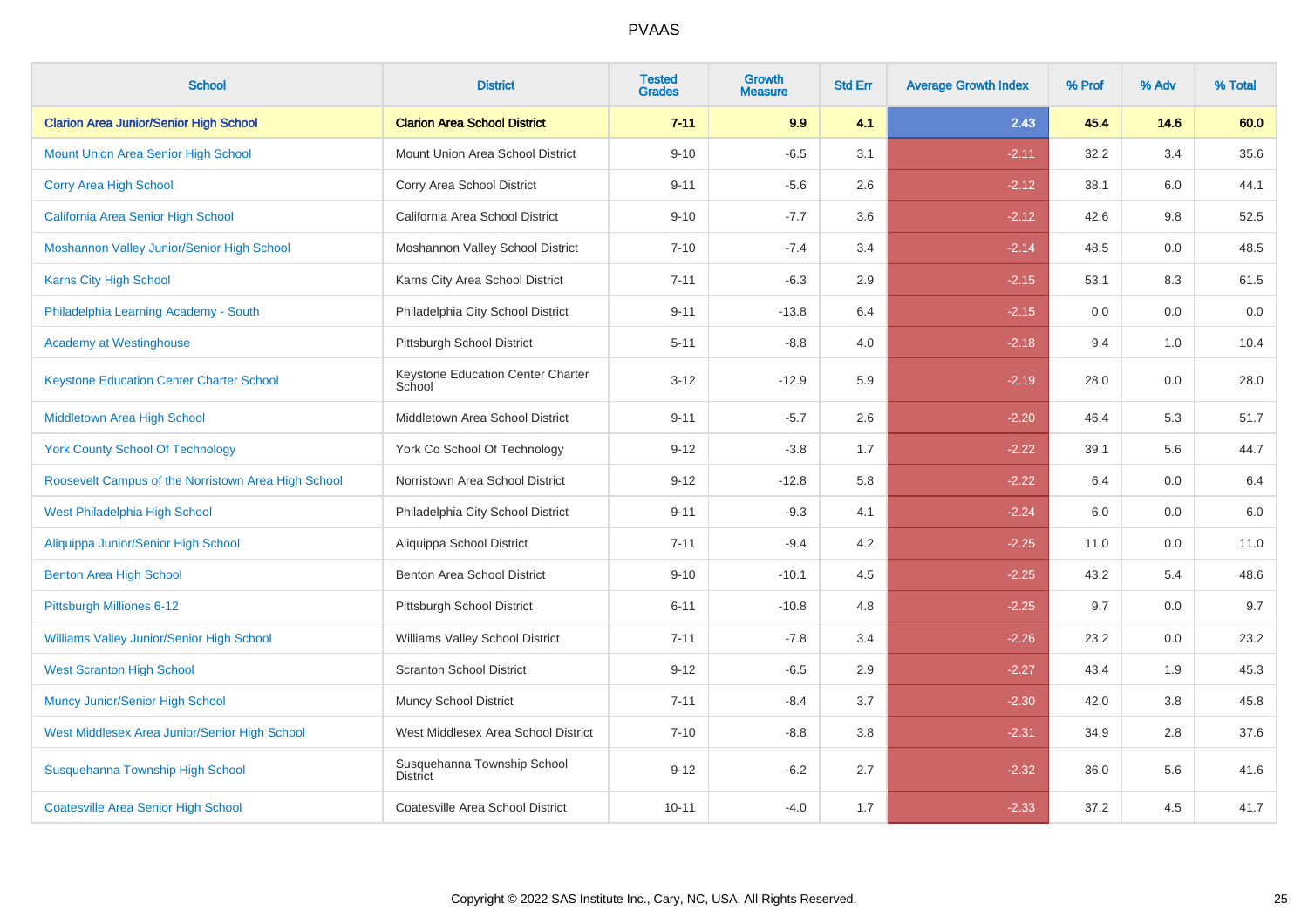| <b>School</b>                                         | <b>District</b>                                   | <b>Tested</b><br><b>Grades</b> | Growth<br><b>Measure</b> | <b>Std Err</b> | <b>Average Growth Index</b> | % Prof | % Adv | % Total |
|-------------------------------------------------------|---------------------------------------------------|--------------------------------|--------------------------|----------------|-----------------------------|--------|-------|---------|
| <b>Clarion Area Junior/Senior High School</b>         | <b>Clarion Area School District</b>               | $7 - 11$                       | 9.9                      | 4.1            | 2.43                        | 45.4   | 14.6  | 60.0    |
| La Academia Partnership Charter School                | La Academia Partnership Charter<br>School         | $6 - 11$                       | $-11.0$                  | 4.7            | $-2.34$                     | 6.8    | 0.0   | 6.8     |
| <b>Windber Area High School</b>                       | Windber Area School District                      | $9 - 11$                       | $-7.5$                   | 3.2            | $-2.35$                     | 55.4   | 7.2   | 62.6    |
| Jim Thorpe Area High School                           | Jim Thorpe Area School District                   | $9 - 11$                       | $-6.2$                   | 2.7            | $-2.35$                     | 33.3   | 7.4   | 40.7    |
| <b>Meadville Area Senior High School</b>              | <b>Crawford Central School District</b>           | $9 - 11$                       | $-5.9$                   | 2.5            | $-2.35$                     | 37.2   | 6.8   | 43.9    |
| Portage Area Junior/Senior High School                | Portage Area School District                      | $7 - 10$                       | $-8.4$                   | 3.6            | $-2.36$                     | 40.6   | 9.4   | 50.0    |
| Hughesville Junior/Senior High School                 | East Lycoming School District                     | $7 - 11$                       | $-6.4$                   | 2.7            | $-2.37$                     | 48.3   | 4.2   | 52.5    |
| Salisbury-Elk Lick Junior/Senior High School          | Salisbury-Elk Lick School District                | $7 - 11$                       | $-13.9$                  | 5.9            | $-2.37$                     | 27.8   | 0.0   | 27.8    |
| Perkiomen Valley High School                          | Perkiomen Valley School District                  | $9 - 11$                       | $-3.8$                   | 1.6            | $-2.40$                     | 53.8   | 13.4  | 67.2    |
| Southmoreland Senior High School                      | Southmoreland School District                     | $9 - 11$                       | $-8.6$                   | 3.6            | $-2.40$                     | 56.8   | 7.2   | 64.0    |
| <b>Universal Audenried Charter School</b>             | Universal Audenried Charter School                | $9 - 11$                       | $-5.8$                   | 2.4            | $-2.40$                     | 14.6   | 0.0   | 14.6    |
| Indiana Area Senior High School                       | Indiana Area School District                      | $9 - 11$                       | $-5.6$                   | 2.3            | $-2.42$                     | 47.6   | 18.4  | 66.1    |
| <b>Innovative Arts Academy Charter School</b>         | Innovative Arts Academy Charter<br>School         | $6 - 11$                       | $-9.1$                   | 3.7            | $-2.44$                     | 9.5    | 0.0   | 9.5     |
| Jefferson-Morgan Middle/High School                   | Jefferson-Morgan School District                  | $7 - 10$                       | $-10.2$                  | 4.2            | $-2.44$                     | 43.8   | 4.2   | 47.9    |
| <b>Sugar Valley Rural Charter School</b>              | Sugar Valley Rural Charter School                 | $3 - 11$                       | $-11.0$                  | 4.5            | $-2.46$                     | 14.9   | 0.0   | 14.9    |
| South Williamsport Area Junior/Senior High School     | South Williamsport Area School<br><b>District</b> | $7 - 10$                       | $-6.0$                   | 2.4            | $-2.47$                     | 45.5   | 4.5   | 50.0    |
| <b>Coatesville Area School District Cyber Academy</b> | Coatesville Area School District                  | $3 - 11$                       | $-16.3$                  | 6.6            | $-2.47$                     | 23.8   | 0.0   | 23.8    |
| <b>Oxford Area High School</b>                        | Oxford Area School District                       | $9 - 11$                       | $-4.7$                   | 1.9            | $-2.47$                     | 41.3   | 8.0   | 49.3    |
| <b>Upper Moreland High School</b>                     | Upper Moreland Township School<br><b>District</b> | $9 - 11$                       | $-5.4$                   | 2.2            | $-2.48$                     | 57.9   | 4.0   | 61.9    |
| <b>Chartiers-Houston Junior/Senior High School</b>    | <b>Chartiers-Houston School District</b>          | $7 - 10$                       | $-8.9$                   | 3.5            | $-2.50$                     | 59.7   | 4.5   | 64.2    |
| <b>School Of The Future</b>                           | Philadelphia City School District                 | $9 - 10$                       | $-6.8$                   | 2.7            | $-2.50$                     | 16.1   | 0.0   | 16.1    |
| Freedom Area Senior High School                       | Freedom Area School District                      | $9 - 11$                       | $-7.5$                   | 3.0            | $-2.51$                     | 43.8   | 4.2   | 47.9    |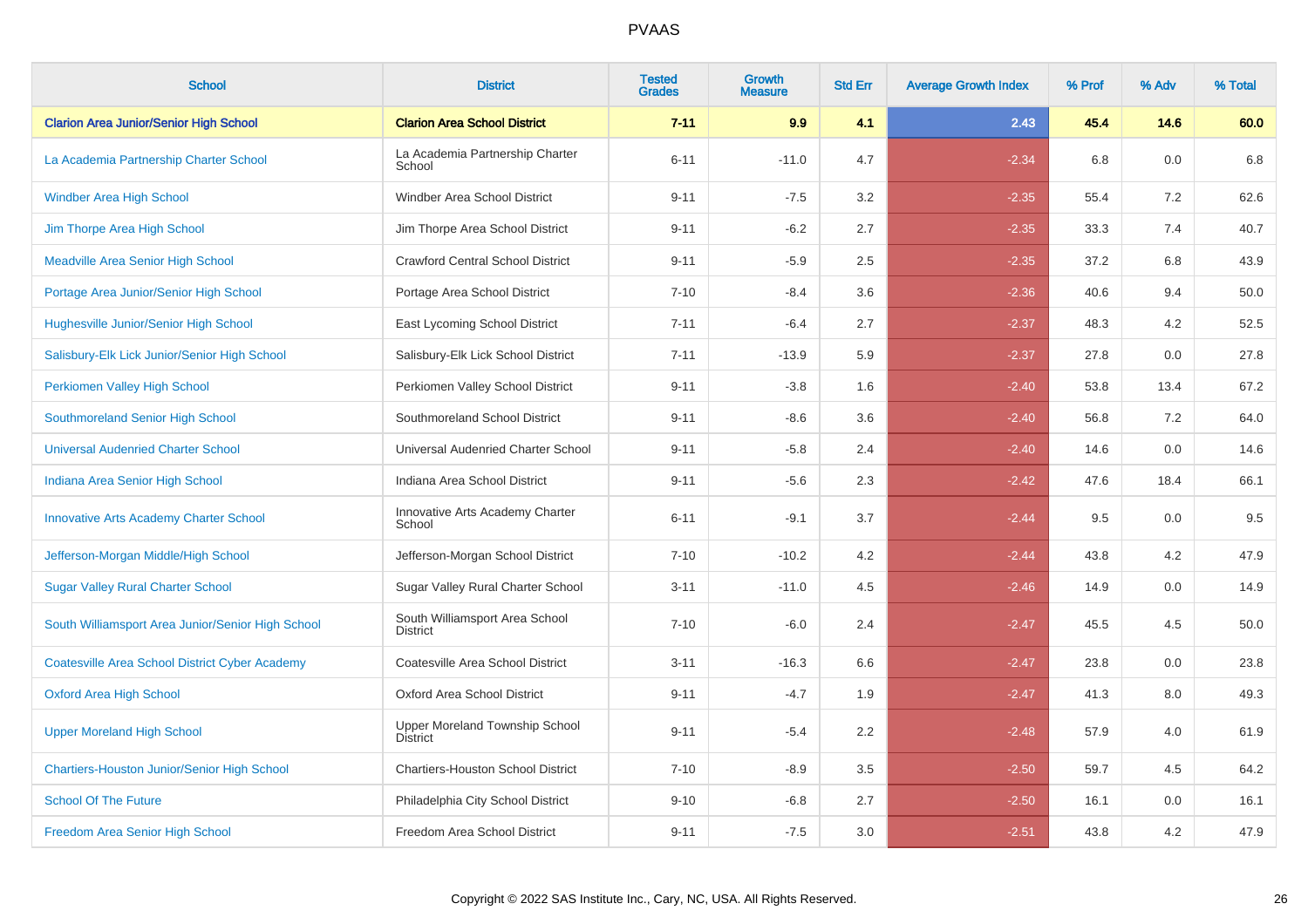| <b>School</b>                                 | <b>District</b>                                | <b>Tested</b><br><b>Grades</b> | <b>Growth</b><br><b>Measure</b> | <b>Std Err</b> | <b>Average Growth Index</b> | % Prof | % Adv | % Total |
|-----------------------------------------------|------------------------------------------------|--------------------------------|---------------------------------|----------------|-----------------------------|--------|-------|---------|
| <b>Clarion Area Junior/Senior High School</b> | <b>Clarion Area School District</b>            | $7 - 11$                       | 9.9                             | 4.1            | 2.43                        | 45.4   | 14.6  | 60.0    |
| Farrell Area High School/Upper Middle School  | <b>Farrell Area School District</b>            | $7 - 11$                       | $-10.9$                         | 4.3            | $-2.52$                     | 19.0   | 0.0   | 19.0    |
| <b>Mohawk Senior High School</b>              | Mohawk Area School District                    | $9 - 11$                       | $-7.8$                          | 3.1            | $-2.57$                     | 49.4   | 11.0  | 60.4    |
| <b>Yough Senior High School</b>               | Yough School District                          | $9 - 10$                       | $-7.0$                          | 2.7            | $-2.59$                     | 50.8   | 4.0   | 54.8    |
| North Star High School                        | North Star School District                     | $9 - 11$                       | $-9.1$                          | 3.5            | $-2.61$                     | 47.8   | 6.0   | 53.7    |
| Mahanoy Area Junior/Senior High School        | Mahanoy Area School District                   | $7 - 10$                       | $-9.4$                          | 3.6            | $-2.61$                     | 26.2   | 1.6   | 27.9    |
| <b>Slippery Rock Area High School</b>         | Slippery Rock Area School District             | $9 - 11$                       | $-6.7$                          | 2.5            | $-2.65$                     | 56.2   | 9.5   | 65.7    |
| Northwest Area High School                    | Northwest Area School District                 | $7 - 10$                       | $-10.4$                         | 3.8            | $-2.70$                     | 34.6   | 7.3   | 41.8    |
| <b>Propel Charter School-Montour</b>          | Propel Charter School-Montour                  | $3 - 10$                       | $-10.7$                         | 3.9            | $-2.71$                     | 13.7   | 0.0   | 13.7    |
| <b>Blue Mountain High School</b>              | <b>Blue Mountain School District</b>           | $9 - 10$                       | $-6.2$                          | 2.3            | $-2.73$                     | 46.6   | 8.5   | 55.1    |
| Dunmore Junior/Senior High School             | Dunmore School District                        | $7 - 11$                       | $-8.1$                          | 2.9            | $-2.76$                     | 34.0   | 7.2   | 41.2    |
| <b>Pine Grove Area High School</b>            | Pine Grove Area School District                | $9 - 11$                       | $-8.1$                          | 2.9            | $-2.79$                     | 42.3   | 7.7   | 50.0    |
| <b>Harbor Creek Senior High School</b>        | Harbor Creek School District                   | $8 - 11$                       | $-7.4$                          | 2.6            | $-2.80$                     | 48.8   | 15.2  | 64.0    |
| South Allegheny High School                   | South Allegheny School District                | $8 - 11$                       | $-9.1$                          | 3.2            | $-2.83$                     | 40.5   | 0.0   | 40.5    |
| <b>Propel Charter School-Homestead</b>        | Propel Charter School-Homestead                | $3 - 11$                       | $-11.7$                         | 4.1            | $-2.84$                     | 15.9   | 0.0   | 15.9    |
| <b>New Castle Senior High School</b>          | New Castle Area School District                | $7 - 12$                       | $-6.9$                          | 2.4            | $-2.84$                     | 32.5   | 4.3   | 36.8    |
| <b>Trinity Senior High School</b>             | <b>Trinity Area School District</b>            | $9 - 11$                       | $-5.8$                          | 2.0            | $-2.89$                     | 48.3   | 11.8  | 60.1    |
| <b>Forest Hills Junior/Senior High School</b> | <b>Forest Hills School District</b>            | $7 - 11$                       | $-7.7$                          | 2.6            | $-2.89$                     | 41.1   | 13.7  | 54.8    |
| <b>Redbank Valley High School</b>             | Redbank Valley School District                 | $6 - 11$                       | $-9.9$                          | 3.4            | $-2.90$                     | 31.5   | 4.9   | 36.4    |
| Franklin Benjamin High School                 | Philadelphia City School District              | $9 - 11$                       | $-10.4$                         | 3.6            | $-2.91$                     | 3.7    | 0.0   | 3.7     |
| <b>Highlands Senior High School</b>           | <b>Highlands School District</b>               | $9 - 11$                       | $-7.8$                          | 2.7            | $-2.92$                     | 44.4   | 3.7   | 48.2    |
| <b>Quakertown Community High School</b>       | Quakertown Community School<br><b>District</b> | $9 - 12$                       | $-4.8$                          | 1.6            | $-2.93$                     | 56.5   | 10.0  | 66.6    |
| Northern Potter Junior/Senior High School     | Northern Potter School District                | $7 - 12$                       | $-13.5$                         | 4.6            | $-2.94$                     | 37.5   | 0.0   | 37.5    |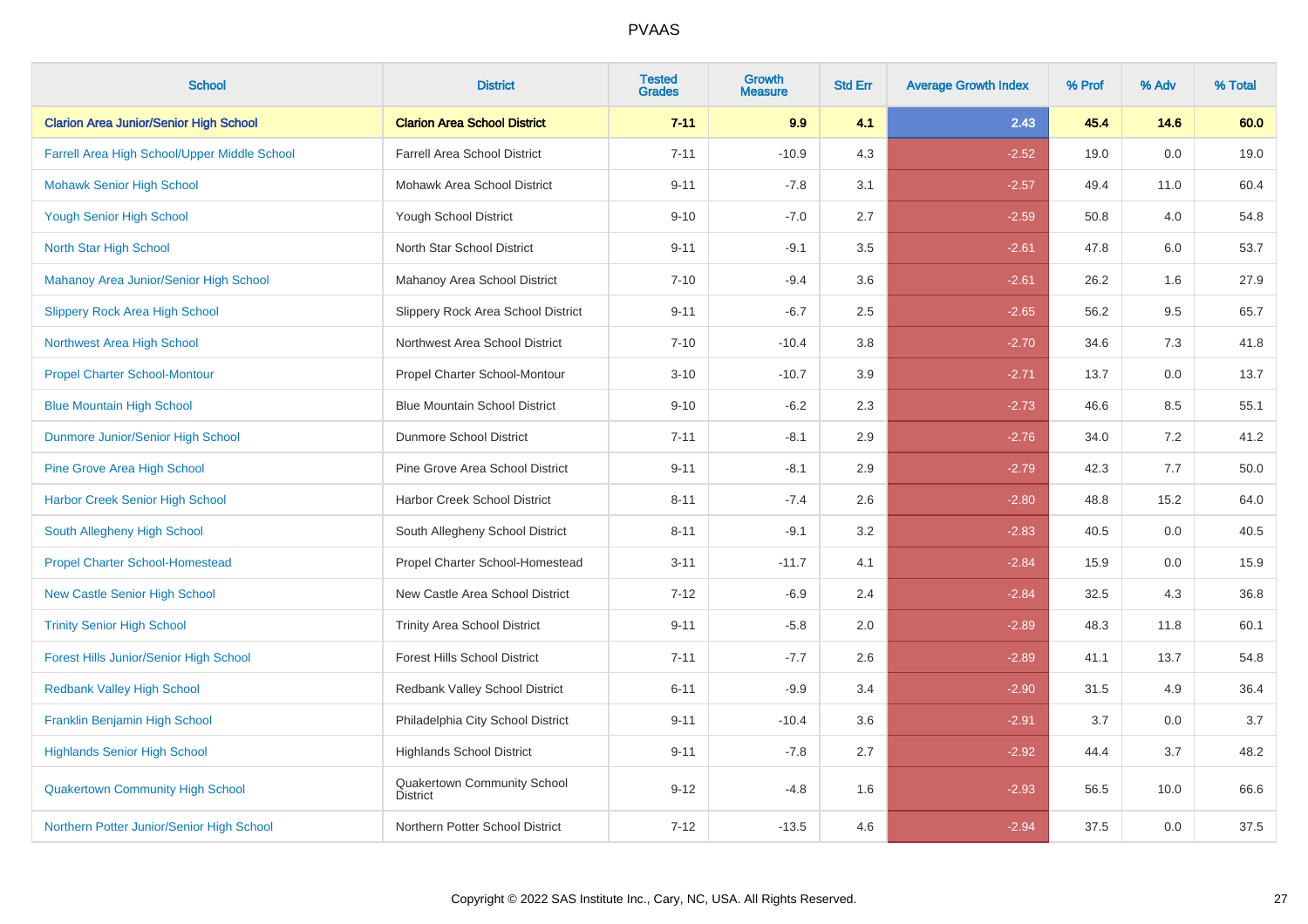| <b>School</b>                                 | <b>District</b>                               | <b>Tested</b><br><b>Grades</b> | <b>Growth</b><br><b>Measure</b> | <b>Std Err</b> | <b>Average Growth Index</b> | % Prof | % Adv | % Total |
|-----------------------------------------------|-----------------------------------------------|--------------------------------|---------------------------------|----------------|-----------------------------|--------|-------|---------|
| <b>Clarion Area Junior/Senior High School</b> | <b>Clarion Area School District</b>           | $7 - 11$                       | 9.9                             | 4.1            | 2.43                        | 45.4   | 14.6  | 60.0    |
| <b>Carmichaels Area High School</b>           | Carmichaels Area School District              | $9 - 10$                       | $-9.7$                          | 3.3            | $-2.94$                     | 35.1   | 1.4   | 36.5    |
| <b>Rochester High School</b>                  | Rochester Area School District                | $9 - 11$                       | $-13.6$                         | 4.6            | $-2.98$                     | 19.5   | 1.3   | 20.8    |
| <b>Union City High School</b>                 | Union City Area School District               | $9 - 12$                       | $-10.8$                         | 3.6            | $-3.00$                     | 43.3   | 3.3   | 46.7    |
| <b>Carlisle Area High School</b>              | Carlisle Area School District                 | $9 - 11$                       | $-5.7$                          | 1.9            | $-3.00$                     | 54.0   | 6.3   | 60.3    |
| Pittsburgh Perry High School                  | Pittsburgh School District                    | $8 - 11$                       | $-11.9$                         | 3.9            | $-3.02$                     | 16.1   | 0.0   | 16.1    |
| <b>Williamson Senior High School</b>          | Northern Tioga School District                | $7 - 10$                       | $-10.4$                         | 3.4            | $-3.03$                     | 51.3   | 1.3   | 52.6    |
| Nazareth Area High School                     | Nazareth Area School District                 | $9 - 11$                       | $-5.0$                          | 1.7            | $-3.04$                     | 59.2   | 9.9   | 69.0    |
| Philadelphia Academy Charter School           | Philadelphia Academy Charter<br>School        | $3 - 11$                       | $-8.9$                          | 2.9            | $-3.04$                     | 50.5   | 2.9   | 53.4    |
| <b>Conneaut Area Senior High</b>              | <b>Conneaut School District</b>               | $9 - 12$                       | $-7.9$                          | 2.6            | $-3.07$                     | 38.4   | 7.4   | 45.8    |
| North East High School                        | North East School District                    | $9 - 11$                       | $-9.6$                          | 3.0            | $-3.13$                     | 62.6   | 14.4  | 77.0    |
| Penn Hills Senior High School                 | Penn Hills School District                    | $9 - 11$                       | $-8.0$                          | 2.6            | $-3.13$                     | 33.1   | 0.7   | 33.8    |
| Vaux High School: A Big Picture School        | Philadelphia City School District             | $9 - 12$                       | $-10.2$                         | 3.2            | $-3.16$                     | 3.4    | 0.0   | 3.4     |
| <b>Palisades High School</b>                  | Palisades School District                     | $9 - 11$                       | $-9.0$                          | 2.8            | $-3.18$                     | 53.8   | 6.7   | 60.5    |
| <b>Easton Area High School</b>                | Easton Area School District                   | $9 - 12$                       | $-4.5$                          | 1.4            | $-3.22$                     | 39.9   | 4.0   | 43.9    |
| <b>Central Mountain High School</b>           | Keystone Central School District              | $9 - 11$                       | $-6.9$                          | 2.1            | $-3.25$                     | 42.9   | 5.1   | 47.9    |
| <b>Wallenpaupack Area High School</b>         | Wallenpaupack Area School District            | $8 - 11$                       | $-7.5$                          | 2.3            | $-3.26$                     | 40.8   | 2.4   | 43.1    |
| Dubois Area Senior High School                | Dubois Area School District                   | $8 - 11$                       | $-6.6$                          | 2.0            | $-3.26$                     | 50.9   | 13.4  | 64.3    |
| <b>Maritime Academy Charter School</b>        | Maritime Academy Charter School               | $3 - 10$                       | $-11.4$                         | 3.5            | $-3.29$                     | 15.2   | 0.0   | 15.2    |
| <b>Waynesboro Area Senior High School</b>     | Waynesboro Area School District               | $9 - 12$                       | $-6.4$                          | 1.9            | $-3.40$                     | 50.0   | 6.8   | 56.8    |
| <b>Boyertown Area Senior High School</b>      | Boyertown Area School District                | $9 - 11$                       | $-5.0$                          | 1.5            | $-3.41$                     | 55.2   | 11.3  | 66.5    |
| Tamaqua Area Senior High School               | Tamaqua Area School District                  | $9 - 12$                       | $-8.6$                          | 2.5            | $-3.42$                     | 44.5   | 1.9   | 46.4    |
| Neshannock Junior/Senior High School          | Neshannock Township School<br><b>District</b> | $7 - 10$                       | $-10.1$                         | 2.9            | $-3.47$                     | 62.4   | 5.6   | 67.9    |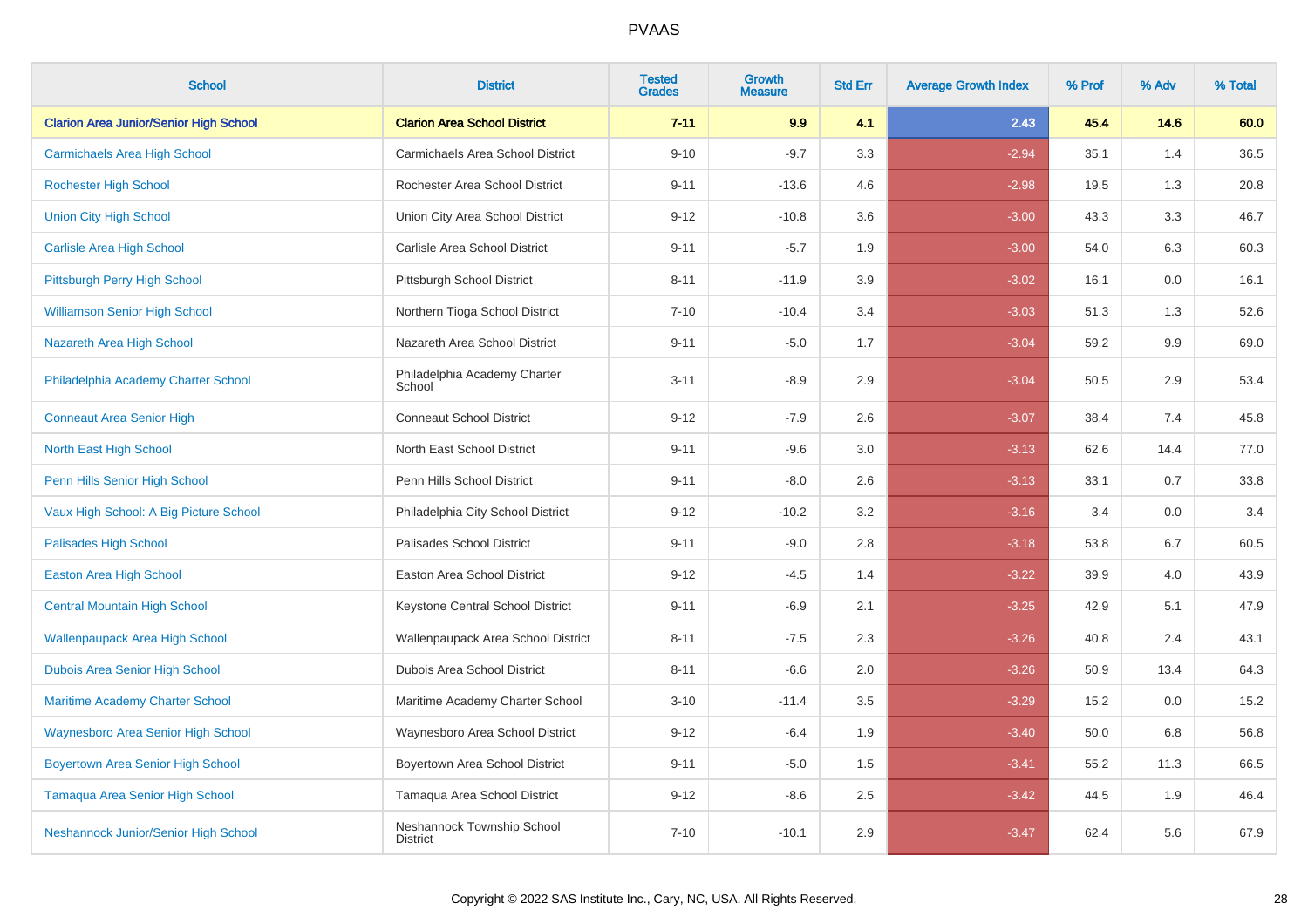| <b>School</b>                                           | <b>District</b>                                      | <b>Tested</b><br><b>Grades</b> | <b>Growth</b><br><b>Measure</b> | <b>Std Err</b> | <b>Average Growth Index</b> | % Prof | % Adv | % Total |
|---------------------------------------------------------|------------------------------------------------------|--------------------------------|---------------------------------|----------------|-----------------------------|--------|-------|---------|
| <b>Clarion Area Junior/Senior High School</b>           | <b>Clarion Area School District</b>                  | $7 - 11$                       | 9.9                             | 4.1            | 2.43                        | 45.4   | 14.6  | 60.0    |
| <b>Steelton-Highspire High School</b>                   | Steelton-Highspire School District                   | $7 - 11$                       | $-12.3$                         | 3.5            | $-3.55$                     | 14.5   | 0.0   | 14.5    |
| <b>Elizabeth Forward Senior High School</b>             | Elizabeth Forward School District                    | $9 - 11$                       | $-8.7$                          | 2.4            | $-3.57$                     | 51.7   | 4.0   | 55.7    |
| <b>Williamsburg Community Junior/Senior High School</b> | Williamsburg Community School<br><b>District</b>     | $7 - 11$                       | $-14.8$                         | 4.1            | $-3.59$                     | 28.3   | 0.0   | 28.3    |
| <b>Interboro Senior High School</b>                     | Interboro School District                            | $7 - 12$                       | $-7.7$                          | 2.1            | $-3.63$                     | 46.6   | 4.8   | 51.4    |
| <b>Ridgway Area High School</b>                         | Ridgway Area School District                         | $9 - 11$                       | $-14.8$                         | 4.1            | $-3.64$                     | 49.0   | 9.8   | 58.8    |
| Moniteau Junior/Senior High School                      | Moniteau School District                             | $7 - 11$                       | $-12.2$                         | 3.3            | $-3.68$                     | 50.0   | 6.3   | 56.3    |
| <b>Clearfield Area Junior/Senior High School</b>        | Clearfield Area School District                      | $7 - 10$                       | $-9.7$                          | 2.6            | $-3.71$                     | 43.0   | 3.1   | 46.1    |
| <b>Sun Valley High School</b>                           | Penn-Delco School District                           | $9 - 11$                       | $-7.2$                          | 1.9            | $-3.72$                     | 46.6   | 3.2   | 49.8    |
| Johnsonburg Area High School                            | Johnsonburg Area School District                     | $7 - 11$                       | $-14.5$                         | 3.9            | $-3.73$                     | 54.0   | 4.6   | 58.6    |
| <b>Berwick Area High School</b>                         | <b>Berwick Area School District</b>                  | $9 - 11$                       | $-9.6$                          | 2.6            | $-3.75$                     | 42.1   | 5.5   | 47.6    |
| <b>Milton High School</b>                               | Milton Area School District                          | $8 - 11$                       | $-9.4$                          | 2.5            | $-3.79$                     | 45.4   | 7.2   | 52.7    |
| <b>Propel Charter School-Braddock Hills</b>             | Propel Charter School - Braddock<br><b>Hills</b>     | $3 - 11$                       | $-13.6$                         | 3.6            | $-3.81$                     | 9.7    | 1.6   | 11.3    |
| Youngsville Middle/High School                          | Warren County School District                        | $6 - 11$                       | $-14.8$                         | 3.9            | $-3.82$                     | 23.3   | 0.8   | 24.1    |
| Northern Lehigh Senior High School                      | Northern Lehigh School District                      | $9 - 12$                       | $-10.9$                         | 2.7            | $-3.98$                     | 28.0   | 9.3   | 37.3    |
| Marion Center Area Jr/Sr High School                    | Marion Center Area School District                   | $7 - 10$                       | $-12.4$                         | 3.1            | $-4.01$                     | 33.7   | 1.1   | 34.8    |
| Minersville Area Junior/Senior High School              | Minersville Area School District                     | $7 - 11$                       | $-14.8$                         | 3.7            | $-4.02$                     | 39.3   | 3.3   | 42.6    |
| <b>Bradford Area High School</b>                        | <b>Bradford Area School District</b>                 | $9 - 12$                       | $-9.6$                          | 2.4            | $-4.02$                     | 45.8   | 8.3   | 54.2    |
| East Juniata Junior/Senior High School                  | Juniata County School District                       | $7 - 12$                       | $-13.9$                         | 3.4            | $-4.08$                     | 39.0   | 5.2   | 44.2    |
| Northwest PA Collegiate Academy                         | Erie City School District                            | $6 - 11$                       | $-10.1$                         | 2.5            | $-4.11$                     | 62.7   | 8.6   | 71.4    |
| Southern Huntingdon County HS/MS                        | Southern Huntingdon County School<br><b>District</b> | $6 - 11$                       | $-13.4$                         | 3.2            | $-4.12$                     | 32.5   | 2.5   | 35.0    |
| <b>Avonworth High School</b>                            | Avonworth School District                            | $9 - 10$                       | $-12.9$                         | 3.1            | $-4.13$                     | 59.8   | 4.6   | 64.4    |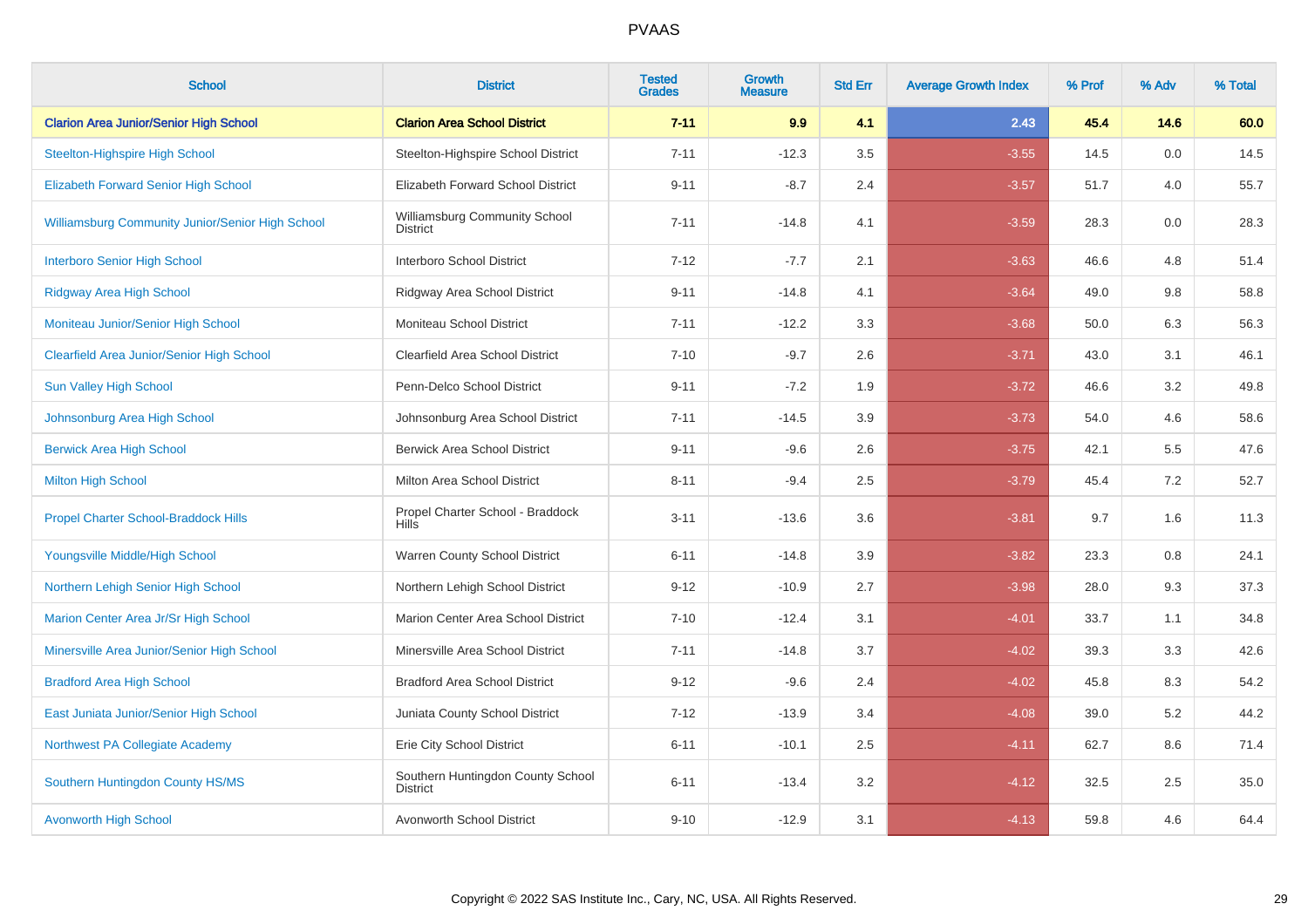| <b>School</b>                                 | <b>District</b>                                  | <b>Tested</b><br><b>Grades</b> | <b>Growth</b><br><b>Measure</b> | <b>Std Err</b> | <b>Average Growth Index</b> | % Prof | % Adv   | % Total |
|-----------------------------------------------|--------------------------------------------------|--------------------------------|---------------------------------|----------------|-----------------------------|--------|---------|---------|
| <b>Clarion Area Junior/Senior High School</b> | <b>Clarion Area School District</b>              | $7 - 11$                       | 9.9                             | 4.1            | 2.43                        | 45.4   | 14.6    | 60.0    |
| Catasauqua Senior High School                 | Catasauqua Area School District                  | $9 - 12$                       | $-12.4$                         | 3.0            | $-4.14$                     | 36.8   | 7.6     | 44.3    |
| <b>Columbia-Montour AVTS</b>                  | Columbia-Montour AVTS                            | $9 - 10$                       | $-12.5$                         | 3.0            | $-4.16$                     | 22.3   | 0.6     | 22.9    |
| Jefferson County-Dubois AVTS                  | Jefferson County-Dubois AVTS                     | $9 - 11$                       | $-16.2$                         | 3.9            | $-4.16$                     | 23.0   | $0.0\,$ | 23.0    |
| <b>Big Spring High School</b>                 | <b>Big Spring School District</b>                | $9 - 11$                       | $-10.2$                         | 2.4            | $-4.17$                     | 38.6   | 8.9     | 47.5    |
| <b>Wellsboro Area High School</b>             | Wellsboro Area School District                   | $8 - 11$                       | $-12.7$                         | 3.0            | $-4.24$                     | 49.2   | 11.9    | 61.1    |
| Chambersburg Area Senior High School          | Chambersburg Area School District                | $9 - 11$                       | $-6.8$                          | 1.6            | $-4.36$                     | 40.8   | 10.1    | 50.9    |
| South Park Senior High School                 | South Park School District                       | $7 - 11$                       | $-11.6$                         | 2.7            | $-4.37$                     | 53.5   | 13.7    | 67.3    |
| West Mifflin Area High School                 | West Mifflin Area School District                | $8 - 12$                       | $-12.7$                         | 2.9            | $-4.38$                     | 38.8   | 9.6     | 48.3    |
| Lampeter-Strasburg Senior High School         | Lampeter-Strasburg School District               | $9 - 12$                       | $-8.9$                          | 2.0            | $-4.52$                     | 55.1   | 9.8     | 64.8    |
| <b>Butler Area Senior High School</b>         | <b>Butler Area School District</b>               | $10 - 11$                      | $-6.9$                          | 1.5            | $-4.54$                     | 42.5   | 9.4     | 51.9    |
| <b>Annville Cleona High School</b>            | Annville-Cleona School District                  | $9 - 12$                       | $-12.5$                         | 2.7            | $-4.61$                     | 34.9   | 7.8     | 42.6    |
| Penns Manor Area Junior/Senior High School    | Penns Manor Area School District                 | $6 - 12$                       | $-17.4$                         | 3.7            | $-4.63$                     | 29.7   | 3.1     | 32.8    |
| Pittsburgh Brashear High School               | Pittsburgh School District                       | $9 - 11$                       | $-10.6$                         | 2.3            | $-4.68$                     | 17.6   | 0.0     | 17.6    |
| <b>Riverside High School</b>                  | Riverside Beaver County School<br>District       | $9 - 11$                       | $-14.4$                         | 3.0            | $-4.77$                     | 49.4   | 8.8     | 58.2    |
| <b>Phoenix Academy</b>                        | <b>Lancaster School District</b>                 | $7 - 12$                       | $-16.1$                         | 3.4            | $-4.80$                     | 6.8    | 0.0     | 6.8     |
| <b>Frazier High School</b>                    | <b>Frazier School District</b>                   | $9 - 11$                       | $-17.6$                         | 3.6            | $-4.82$                     | 37.1   | 1.6     | 38.7    |
| <b>Tacony Academy Charter School</b>          | Tacony Academy Charter School                    | $3 - 11$                       | $-14.7$                         | 3.0            | $-4.82$                     | 22.4   | 1.8     | 24.1    |
| <b>Bucks County Technical High School</b>     | <b>Bucks County Technical High</b><br>School     | $9 - 10$                       | $-12.0$                         | 2.5            | $-4.84$                     | 35.9   | 3.2     | 39.2    |
| Tulpehocken Junior/Senior High School         | Tulpehocken Area School District                 | $7 - 12$                       | $-14.1$                         | 2.8            | $-4.96$                     | 36.7   | 2.8     | 39.4    |
| Schuylkill Haven Senior High School           | Schuylkill Haven Area School<br><b>District</b>  | $8 - 11$                       | $-15.6$                         | 3.1            | $-5.00$                     | 49.7   | 2.4     | 52.1    |
| Southern Columbia High School                 | Southern Columbia Area School<br><b>District</b> | $9 - 11$                       | $-15.0$                         | 3.0            | $-5.06$                     | 55.0   | 4.0     | 59.0    |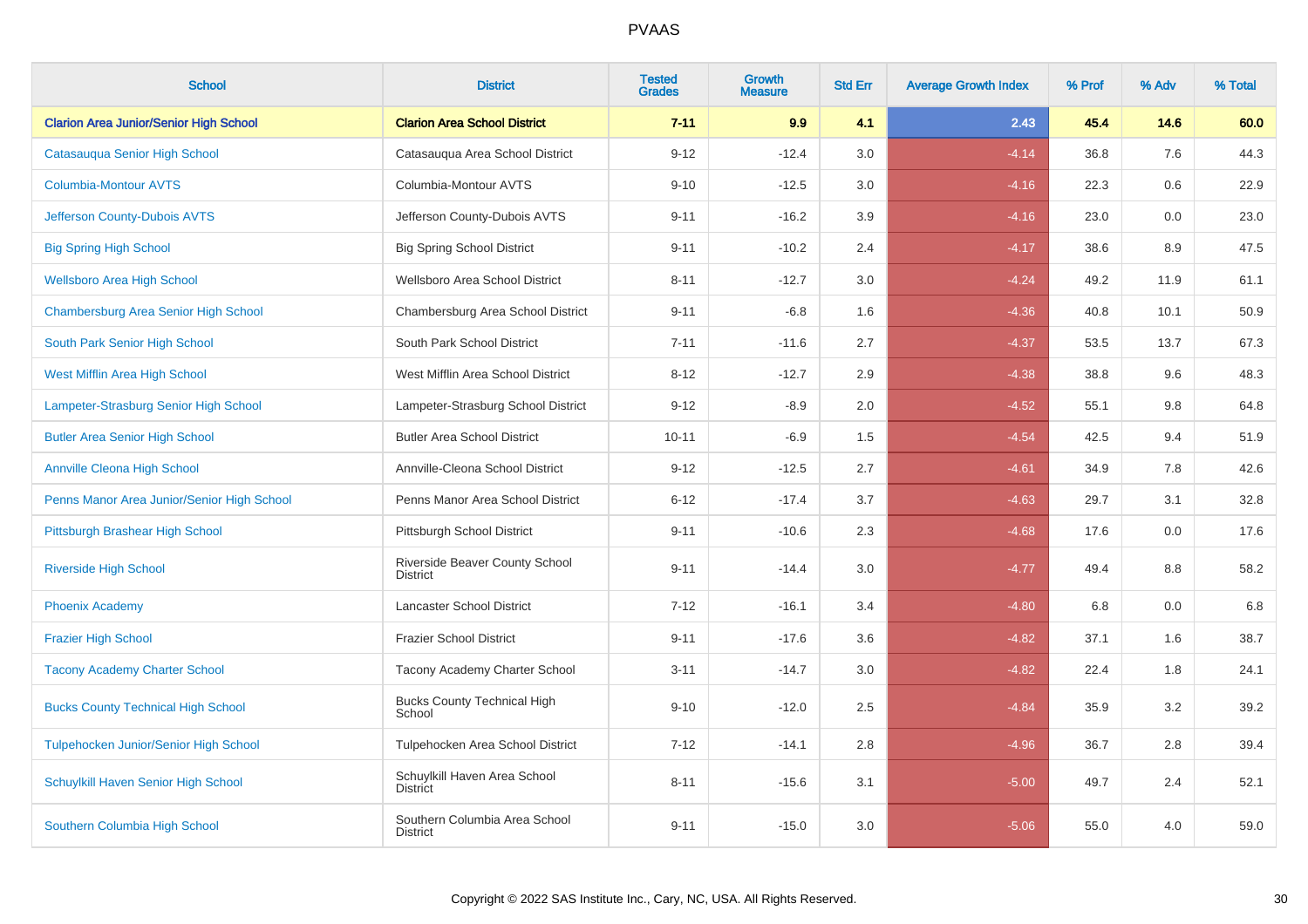| <b>School</b>                                      | <b>District</b>                                    | <b>Tested</b><br><b>Grades</b> | <b>Growth</b><br><b>Measure</b> | <b>Std Err</b> | <b>Average Growth Index</b> | % Prof | % Adv | % Total |
|----------------------------------------------------|----------------------------------------------------|--------------------------------|---------------------------------|----------------|-----------------------------|--------|-------|---------|
| <b>Clarion Area Junior/Senior High School</b>      | <b>Clarion Area School District</b>                | $7 - 11$                       | 9.9                             | 4.1            | 2.43                        | 45.4   | 14.6  | 60.0    |
| North Penn-Liberty Junior/Senior High School       | Southern Tioga School District                     | $7 - 11$                       | $-20.4$                         | 4.0            | $-5.10$                     | 40.0   | 5.3   | 45.3    |
| <b>Titusville Senior High School</b>               | <b>Titusville Area School District</b>             | $9 - 11$                       | $-13.6$                         | 2.6            | $-5.15$                     | 43.2   | 4.8   | 48.0    |
| <b>Mastery Charter School-Gratz Campus</b>         | Mastery Charter School - Gratz<br>Campus           | $7 - 10$                       | $-23.9$                         | 4.5            | $-5.29$                     | 2.9    | 0.0   | 2.9     |
| <b>Plum Senior High School</b>                     | Plum Borough School District                       | $9 - 11$                       | $-11.7$                         | 2.2            | $-5.37$                     | 51.1   | 9.0   | 60.1    |
| Southern Fulton Junior/Senior High School          | Southern Fulton School District                    | $7 - 11$                       | $-24.1$                         | 4.4            | $-5.45$                     | 34.2   | 10.5  | 44.7    |
| <b>Exeter Township Senior High School</b>          | <b>Exeter Township School District</b>             | $9 - 11$                       | $-10.8$                         | 1.9            | $-5.67$                     | 50.6   | 2.7   | 53.3    |
| <b>Solanco High School</b>                         | Solanco School District                            | $9 - 11$                       | $-11.3$                         | 2.0            | $-5.77$                     | 41.6   | 4.5   | 46.1    |
| <b>Springfield Township High School</b>            | Springfield Township School District               | $9 - 11$                       | $-19.2$                         | 3.2            | $-5.98$                     | 62.6   | 3.6   | 66.3    |
| <b>Lawrence County CTC</b>                         | Lawrence County CTC                                | $10 - 11$                      | $-21.7$                         | 3.6            | $-6.05$                     | 19.8   | 0.0   | 19.8    |
| <b>Abington Senior High School</b>                 | Abington School District                           | $10 - 10$                      | $-11.8$                         | 1.9            | $-6.18$                     | 56.2   | 11.6  | 67.8    |
| <b>Ringgold Senior High School</b>                 | Ringgold School District                           | $9 - 11$                       | $-15.1$                         | 2.4            | $-6.22$                     | 41.5   | 7.9   | 49.4    |
| Lackawanna Trail Junior/Senior High School         | Lackawanna Trail School District                   | $7 - 10$                       | $-22.0$                         | 3.5            | $-6.32$                     | 38.5   | 1.5   | 40.0    |
| Mifflinburg Area Senior High School                | Mifflinburg Area School District                   | $9 - 11$                       | $-16.2$                         | 2.5            | $-6.47$                     | 42.4   | 4.0   | 46.4    |
| <b>Curwensville Area Junior/Senior High School</b> | Curwensville Area School District                  | $7 - 11$                       | $-28.3$                         | 4.1            | $-6.83$                     | 42.5   | 4.1   | 46.6    |
| <b>Chambersburg Area Career Magnet School</b>      | Chambersburg Area School District                  | $9 - 11$                       | $-15.5$                         | 2.2            | $-7.12$                     | 46.7   | 5.5   | 52.3    |
| Northwestern Senior High School                    | Northwestern School District                       | $9 - 11$                       | $-25.3$                         | 3.5            | $-7.24$                     | 42.6   | 2.9   | 45.6    |
| <b>Truman Senior High School</b>                   | <b>Bristol Township School District</b>            | $9 - 11$                       | $-14.3$                         | 2.0            | $-7.31$                     | 31.0   | 3.7   | 34.7    |
| Philipsburg-Osceola Area High School               | Philipsburg-Osceola Area School<br><b>District</b> | $9 - 11$                       | $-25.2$                         | 3.3            | $-7.58$                     | 19.7   | 2.6   | 22.4    |
| Hatboro-Horsham Senior High School                 | Hatboro-Horsham School District                    | $9 - 11$                       | $-13.2$                         | 1.7            | $-7.72$                     | 45.6   | 7.2   | 52.8    |
| Owen J Roberts High School                         | Owen J Roberts School District                     | $9 - 11$                       | $-12.6$                         | 1.6            | $-7.84$                     | 57.0   | 11.9  | 69.0    |
| Norristown Area High School                        | Norristown Area School District                    | $9 - 12$                       | $-12.9$                         | 1.6            | $-7.92$                     | 24.8   | 2.4   | 27.2    |
| <b>West Side CTC</b>                               | West Side CTC                                      | $9 - 10$                       | $-37.4$                         | 4.3            | $-8.64$                     | 8.8    | 0.0   | 8.8     |